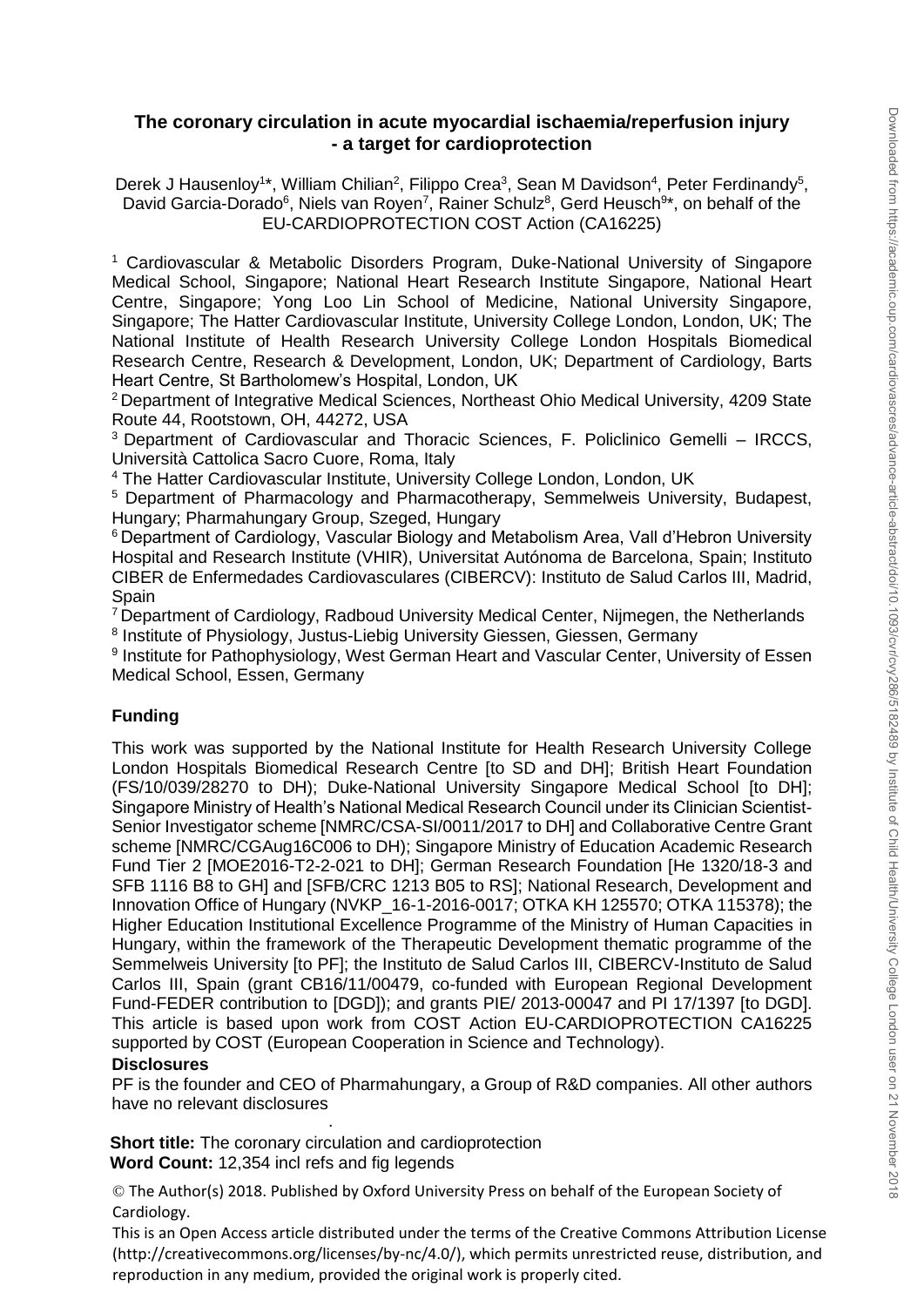# **\*Joint corresponding authors**

Prof Derek Hausenloy Cardiovascular & Metabolic Disorders Program, Duke -National University of Singapore Medical School, Singapore [derek.hausenloy@duke](mailto:derek.hausenloy@duke-nus.edu.sg) -nus.edu.sg

Prof . Dr.med.Dr.h.c. Gerd Heusch Institute for Pathophysiology, West German Heart and Vascular Center, University of Essen Medical School, Essen, Germany [gerd.heusch@uk](mailto:gerd.heusch@uk-essen.de) -essen.de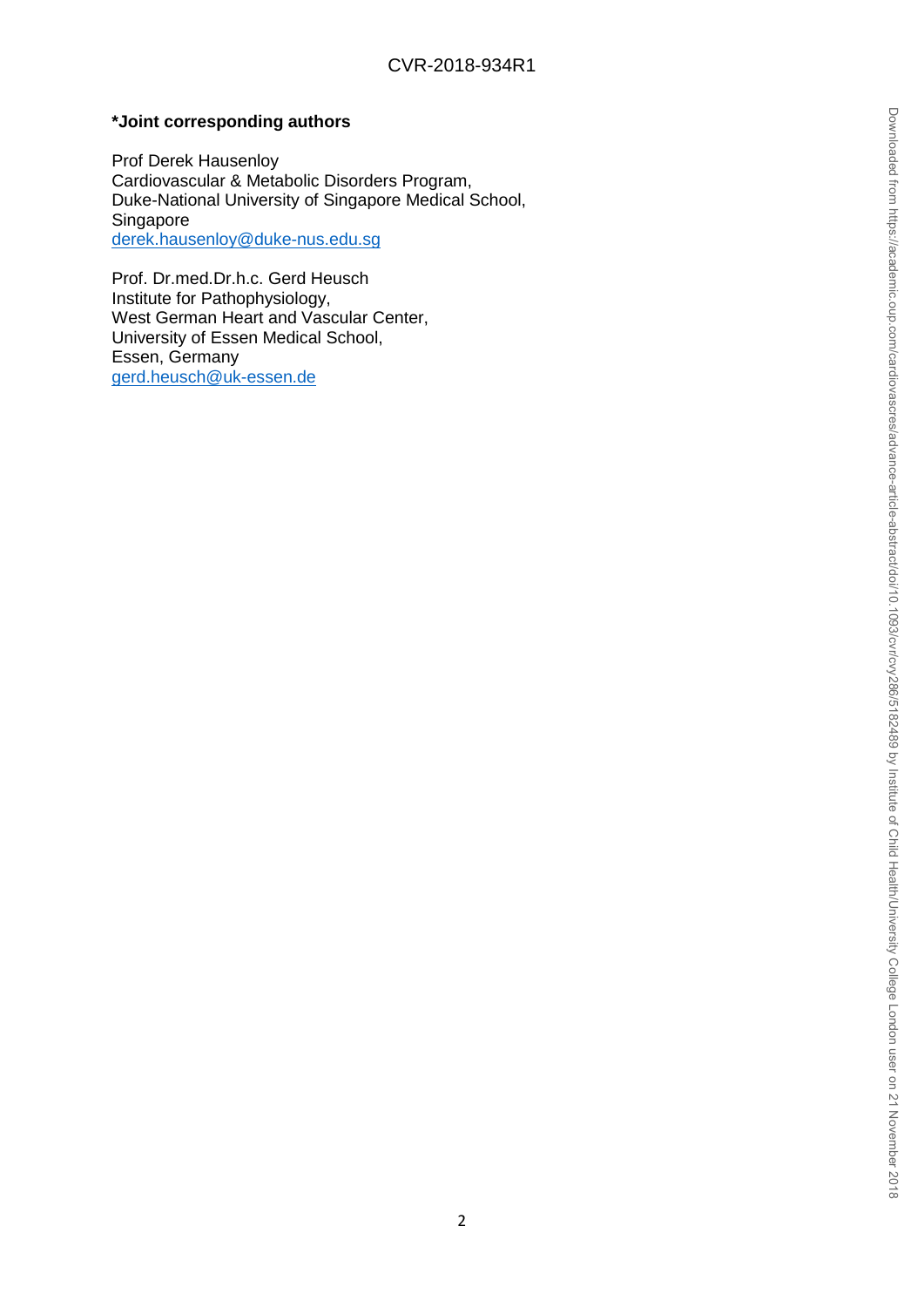### **Abstract**

The coronary circulation is both culprit and victim of acute myocardial infarction. The rupture of an epicardial atherosclerotic plaque with superimposed thrombosis causes coronary occlusion, and this occlusion must be removed to induce reperfusion. However, ischaemia and reperfusion cause damage not only in cardiomyocytes but also in the coronary circulation, including microembolisation of debris and release of soluble factors from the culprit lesion, impairment of endothelial integrity with subsequently increased permeability and oedema formation, platelet activation and leukocyte adherence, erythrocyte stasis, a shift from vasodilation to vasoconstriction, and ultimately structural damage to the capillaries with eventual no-reflow, microvascular obstruction and intramyocardial haemorrhage. Therefore, the coronary circulation is a valid target for cardioprotection, beyond protection of the cardiomyocyte. Virtually all of the above deleterious endpoints have been demonstrated to be favourably influenced by one or the other mechanical or pharmacological cardioprotective intervention. However, no-reflow is still a serious complication of reperfused myocardial infarction and carries, independently from infarct size, an unfavourable prognosis. Microvascular obstruction and intramyocardial haemorrhage can be diagnosed by modern imaging technologies, but still await an effective therapy. The current review provides an overview of strategies to protect the coronary circulation from acute myocardial ischaemia/reperfusion injury. This article is part of a Cardiovascular Research Spotlight Issue entitled 'Cardioprotection Beyond the Cardiomyocyte', and emerged as part of the discussions of the European Union (EU)-CARDIOPROTECTION Cooperation in Science and Technology (COST) Action, CA16225.

3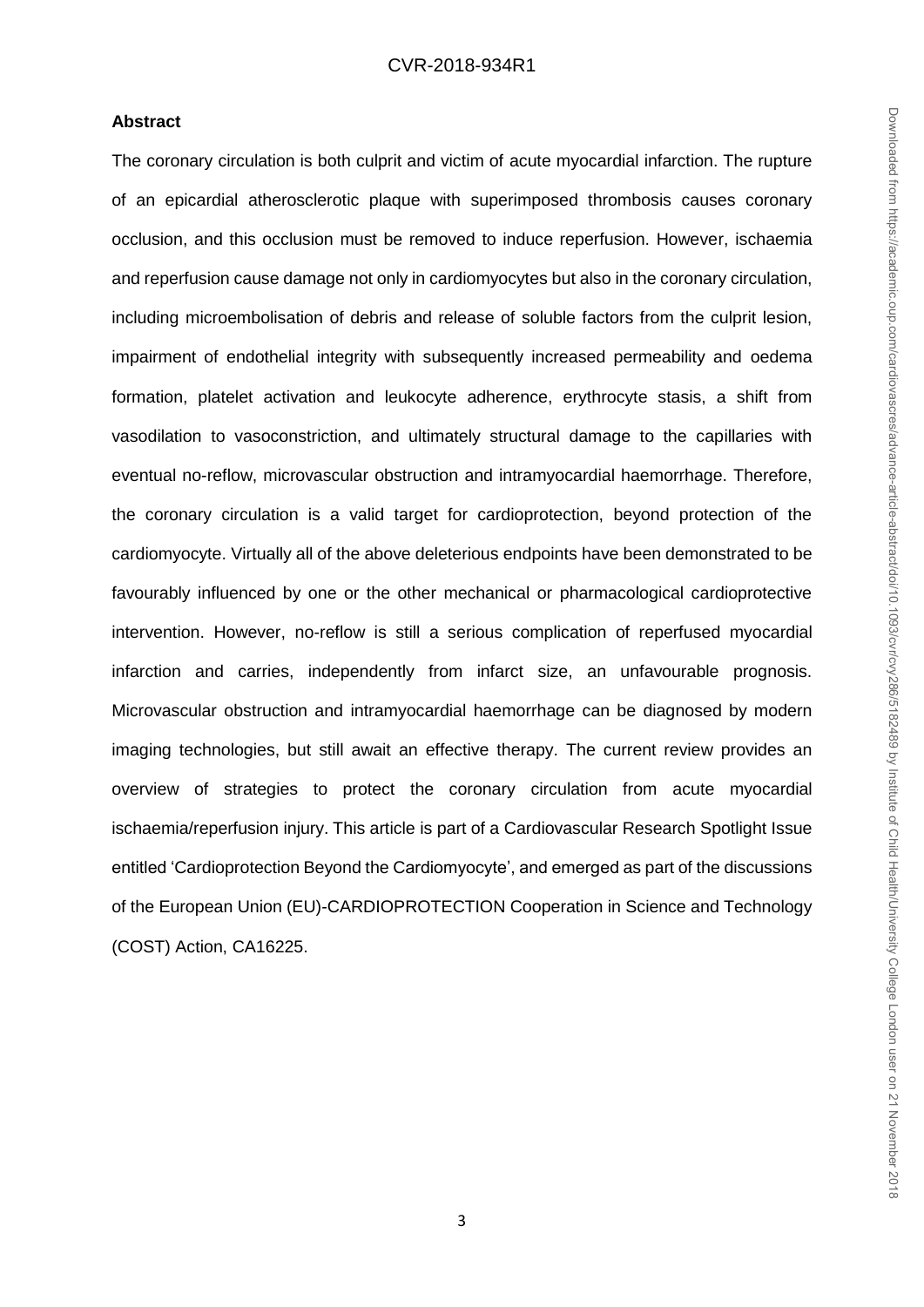### **1. Introduction**

Reperfusion is the only way to salvage ischaemic myocardium from infarction, but reperfusion *per se* also inflicts additional injury, such that the resulting myocardial infarct (MI) size is determined by both ischaemia- and reperfusion-induced injury.<sup>1-3</sup> There is still an unmet medical need for adjunct cardioprotection on top of timely reperfusion.<sup>4,5</sup> In type II myocardial infarction and in the absence of epicardial coronary artery occlusion, the distinction of ischaemia and reperfusion is less obvious, but there is still infarction and cardioprotection is needed. <sup>6</sup> Numerous animal experiments have provided robust evidence that MI size can be reduced by mechanical or pharmacological interventions before (preconditioning), during (perconditioning) or after (postconditioning) myocardial ischaemia. However, the translation of cardioprotection to clinical practice has been largely disappointing so far, for many reasons, including lack of rigor and reproducibility in experimental studies, as well as conceptual and technical faults in clinical trial design.<sup>7-10</sup> One important conceptual reason for failure of translation may relate to the focus of cardioprotection studies on the cardiomyocyte, and the neglect of other tissues in the heart, notably the coronary circulation.<sup>11</sup>

#### **2. The coronary circulation in acute myocardial ischaemia/reperfusion injury**

The coronary circulation is both culprit and victim of acute myocardial ischaemia/reperfusion injury (IRI), and as such a prime target for cardioprotection. Acute ST-segment elevation myocardial infarction (STEMI) is induced by rupture of an epicardial coronary atherosclerotic plaque with superimposed thrombosis, which occludes the epicardial coronary artery completely and renders the dependent perfusion territory ischaemic; residual blood flow to the perfusion territory then depends entirely on the coronary collateral circulation which varies interindividually and largely depends on its prior adaptation to pre-existing epicardial coronary atherosclerotic narrowing. More recent studies have emphasised the increasing importance of atherosclerotic plaque erosion rather than rupture, particularly in statin-treated patients and particularly for the induction of non-STEMI.<sup>12</sup> The epicardial coronary artery with its culprit lesion is also the target of interventional therapy by dilatation/stenting with or without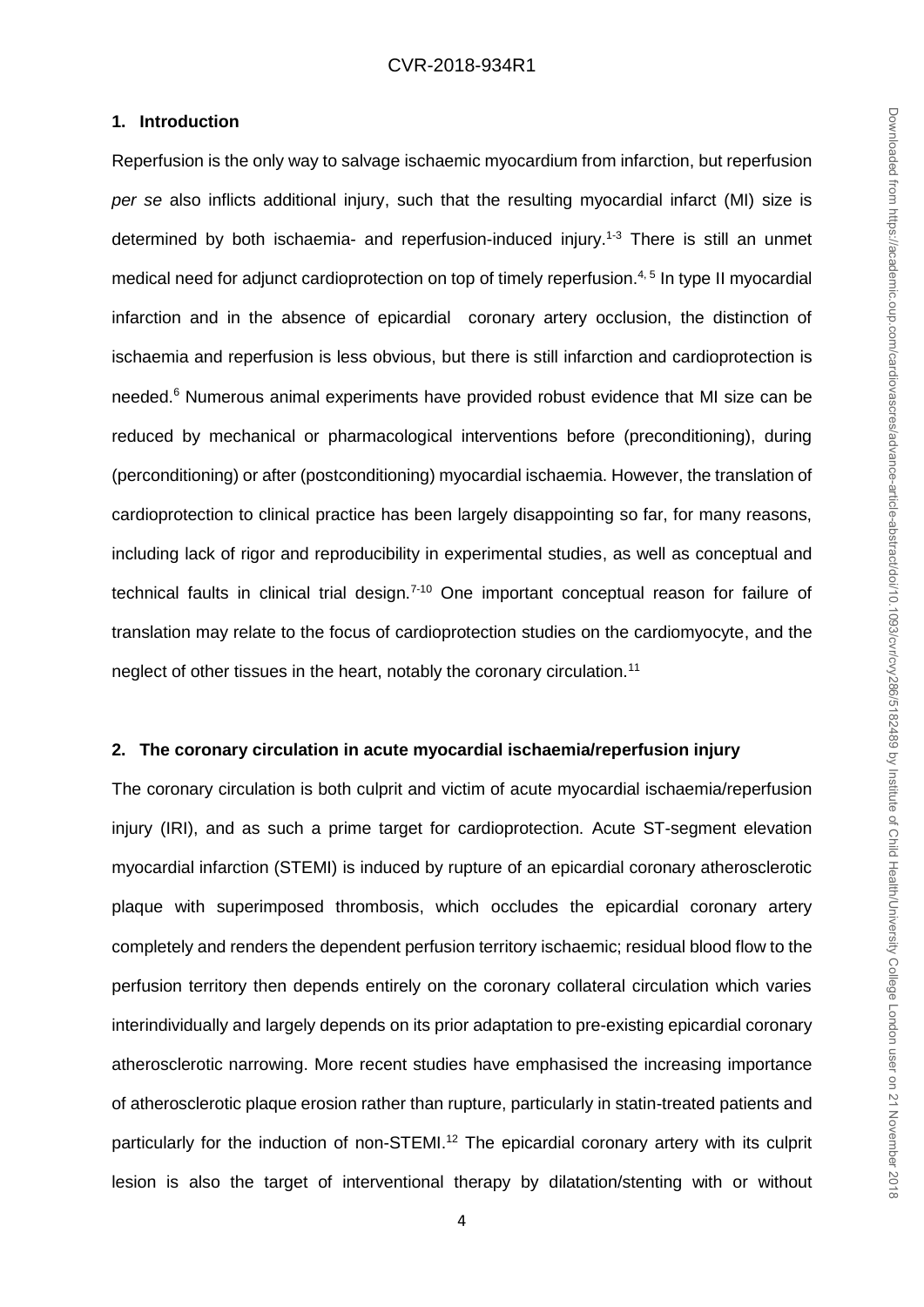thrombectomy. Such percutaneous coronary intervention (PCI) may not only restore epicardial coronary blood flow but at the same tissue dislodge atherothrombotic debris from the culprit lesion and embolise it into the coronary microcirculation.<sup>13</sup>

The coronary circulation distal to the epicardial atherosclerotic culprit lesion is not virgin, but characterised by endothelial dysfunction through the typical risk factors (aging, hypertension, hyperlipidaemia; diabetes etc.) which characterise atherosclerosis in general.<sup>11</sup> More specifically, the coronary circulation distal to epicardial stenoses remodels, with atrophy of the vascular wall in larger coronary arteries and hypertrophy of the vascular wall in smaller arteries and arterioles.<sup>14, 15</sup> and its autoregulatory vasomotor responses are attenuated.<sup>15</sup> The coronary microcirculation as such is not only exposed to atherothrombotic debris which is dislodged from the epicardial culprit lesion and causes microembolisation, microinfarcts and a subsequent inflammatory response,<sup>16-18</sup> but also the release of vasoconstrictor, prothrombotic and pro-inflammatory soluble substances from the culprit lesion, notably serotonin, thromboxane  $A_2$  and TNF $\alpha$ .<sup>19, 20</sup> In consequence of coronary microembolisation and in response to these soluble substances, coronary vasodilator reserve is severely impaired.<sup>18, 21</sup>

# **3. Effects of acute myocardial ischaemia/reperfusion injury on the coronary vasculature**

### *Endothelium, pericytes, and glycocalyx*

Coronary endothelial cells are relatively resistant to ischaemia and survive hypoxia *in vitro* for several days.<sup>22</sup> However, *in vivo*, the interruption of antegrade pulsatile flow and shear stress induces swelling and blebbing of endothelial cells.<sup>23</sup> The actual disruption of the endothelium and subsequent extravasation of cells after reperfusion are probably facilitated by destabilisation of the cellular junctions. Reperfused endothelium experiences altered  $Ca<sup>2+</sup>$ homeostasis, increased cytosolic calcium activates the endothelial contractile elements and their contraction promotes the formation of intercellular gaps which increase permeability to large molecules.<sup>24</sup> Activated endothelial cells and platelets result in the expression of adhesion molecules and subsequent adhesion of platelets and platelet-leukocyte aggregates to the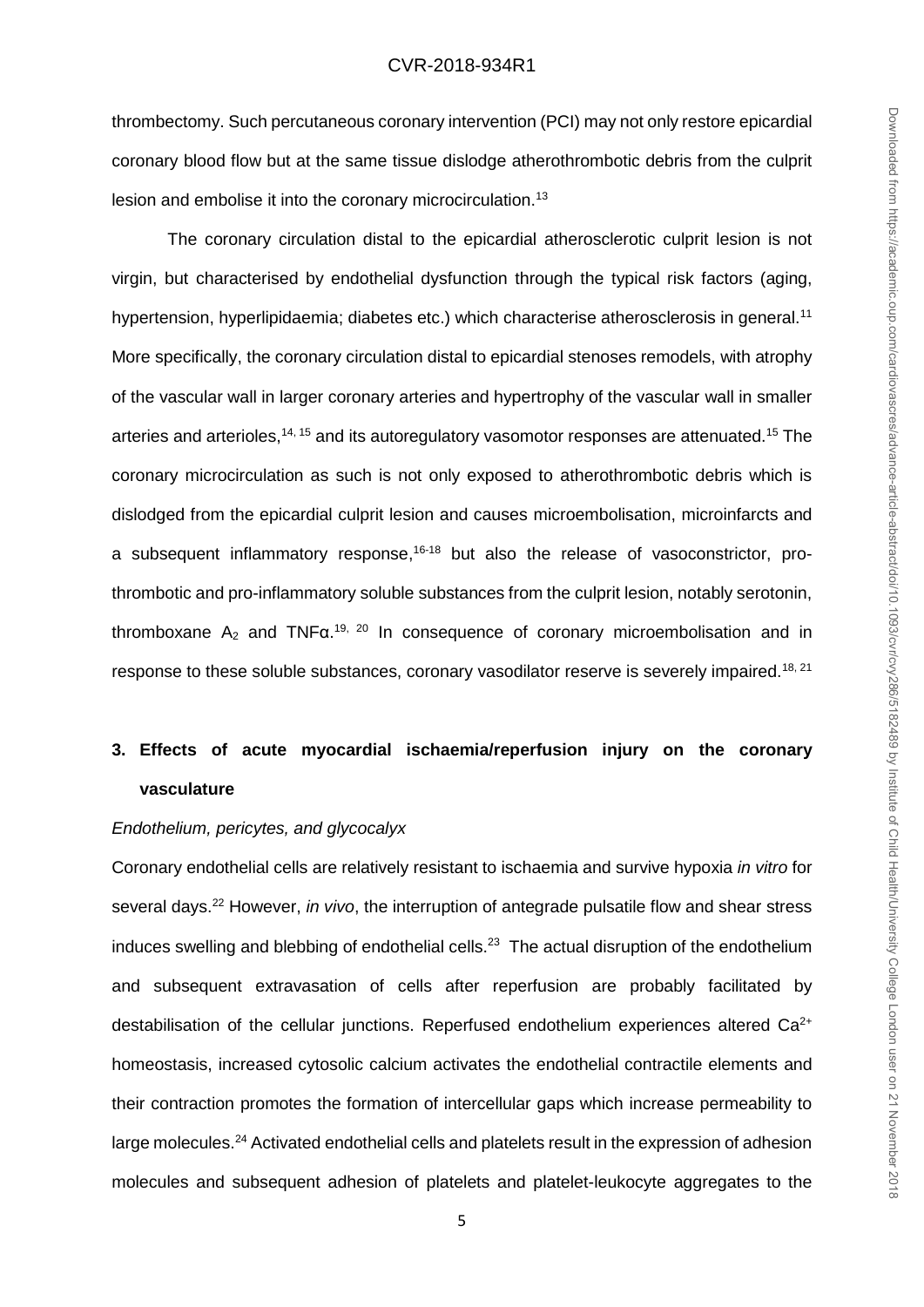coronary microvasculature.<sup>25</sup> Also, the release of cytokines impairs the stability of cell junctions and increases vascular permeability via activation of  $Src^{26}$  and dissociation of the VEGFR2/vascular endothelial (VE)-cadherin complex (Figure 1).<sup>27</sup> NLRP3 inflammasome activation in endothelial cells may initiate caspase 1-mediated cell death.<sup>28</sup> Endotheliuminitiated inflammation together with pro-inflammatory effects of debris from cardiomyocyte necrosis result in recruitment of inflammatory cells and release of pro-inflammatory factors, including vascular endothelial growth factor (VEGF),<sup>29</sup> matrix metalloproteases, thrombin, myeloperoxidase,<sup>30</sup> and platelet activating factor.<sup>31</sup> These factors, in turn, increase vascular permeability and result in myocardial oedema by different mechanisms, including activation of eNOS in caveolae by VEGF. $32, 33$  Angiopoietin-1 and angiopoietin-like peptide 4 have protective effects via stablisation of endothelial cell junctions.<sup>29, 34</sup>

Pericytes induce vasoconstriction of the cerebral microvasculature, thereby contributing to entrapment of red and white blood cells in areas of no-reflow in the post-ischaemic brain.<sup>35</sup> Although pericytes are present in high numbers in the coronary microvasculature,<sup>36</sup> their role in the heart remains unclear. In the acutely reperfused rat heart, capillary obstruction was associated with the presence of pericytes, with reduced capillary diameter, suggesting that cardiac pericytes may also constrict coronary capillaries and reduce microvascular blood flow after acute myocardial infarction (AMI). The pericyte relaxant adenosine increased capillary diameter, decreased capillary obstruction, and increased perfusion volume.<sup>37</sup> Cardiac pericytes may therefore represent a novel therapeutic target for protecting the coronary microvasculature following AMI.

The glycocalyx is a matrix structure which covers endothelial cells and pericytes. The coronary glycocalyx is sensitive to acute myocardial IRI,<sup>38</sup> and its shedding contributes to the development of oedema,<sup>39</sup> and leukocyte<sup>40</sup> and platelet<sup>41</sup> adherence. TNF $\alpha$  is involved in glycocalyx degradation, $42$  and nitric oxide (NO) is protective. $43$  Thus, the glycocalyx may be a novel target for coronary vascular cardioprotection.

#### *Oedema*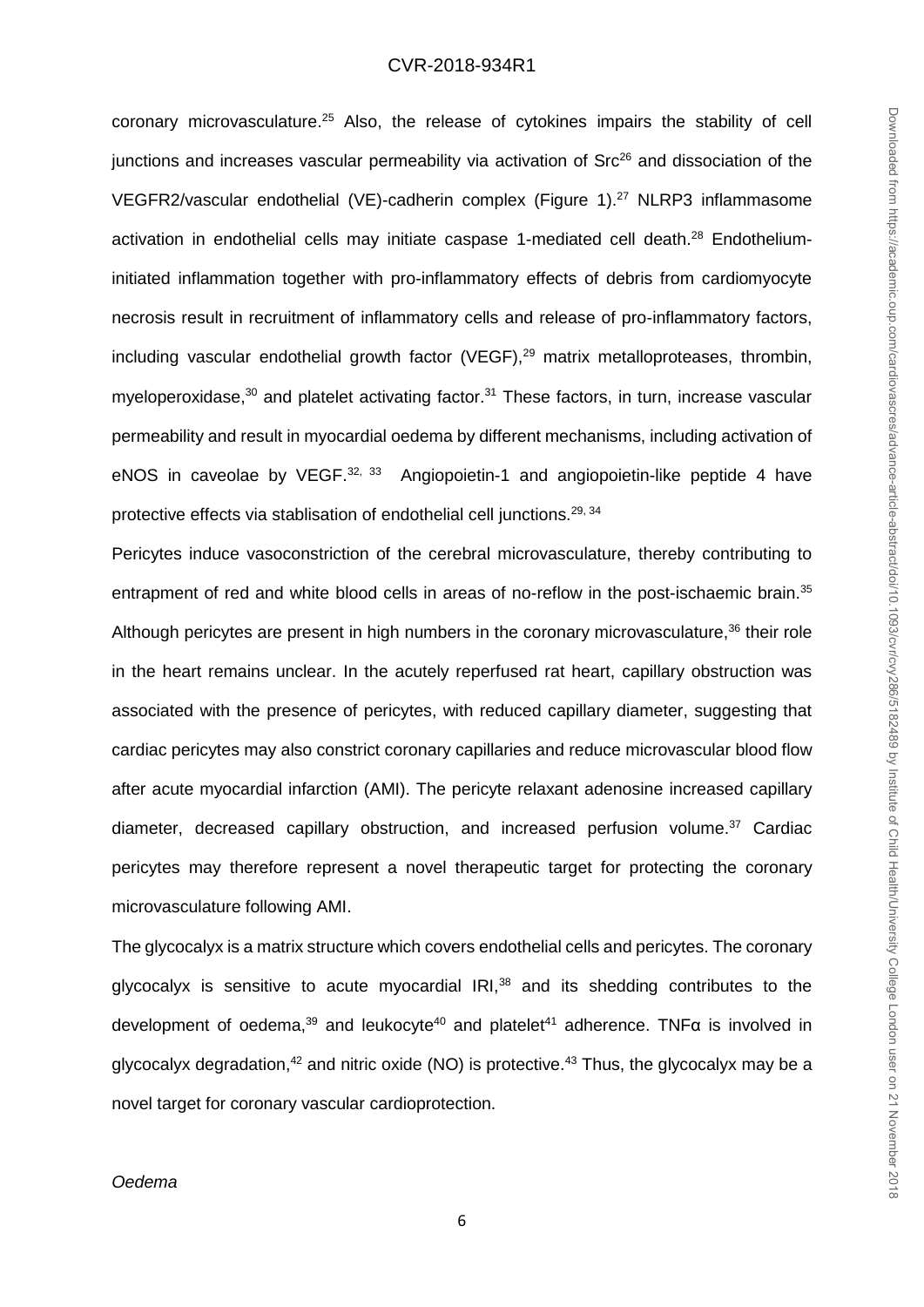Intracellular water accounts for more than 75% of myocardial water content, and reperfusion induces cardiomyocyte swelling immediately upon coronary reflow. <sup>44</sup> Osmotic swelling contributes to sarcolemmal rupture and cell death, and hyperosmotic reperfusion can reduce myocardial oedema and MI size.<sup>45, 46</sup> In surviving cardiomyocytes, intracellular oedema is reversed by restoration of activation of ion pumps, notably sarcolemmal Na+/K+-ATPase.<sup>47</sup> During ischaemia, the accumulation of metabolites increases interstitial osmolality, and the exposure to normo-osmotic blood at reperfusion induces immediate interstitial oedema. Interstitial oedema then diminishes as catabolite washout eliminates the osmotic gradient between the intravascular and the interstitial compartments,<sup>44</sup> but there is a second wave of oedema caused by increased vascular permeability. Serial cardiovascular magnetic resonance (CMR) imaging studies have revealed such bimodal pattern of myocardial oedema after reperfusion in pigs and humans.<sup>48, 49</sup>

### *Platelets*

Platelets contribute to many processes relevant to acute IRI, including vascular integrity, lymphangiogenesis and tissue regeneration.<sup>50</sup> After AMI, platelets play a biphasic role, initially recruiting neutrophils and amplifying the inflammatory response, and later releasing factors that actively support the resolution of inflammation.<sup>50</sup> Upon activation, platelets release a variety of nucleotides, neurotransmitters, and over 300 proteins from secretory  $\alpha$ -granules, dense granules and lysosomal granules.<sup>51</sup> Activated platelets also release microvesicles and exosomes which contain miRNA and lipids. The released substances are involved in platelet aggregation and coagulation. Some, such as sphingosine-1-phosphate (S1P),<sup>52, 53</sup> 54, 55 and platelet-activating factor,<sup>56, 57</sup> can exert direct cardioprotective effects on cardiomyocytes, but their protective effect depends on the actual concentrations and circumstances. Other factors can affect the coronary microvasculature, including serotonin, growth factors, cytokines and chemokines. Intriguingly, both anti- and pro-angiogenic factors (e.g.: VEGF and SDF1 $\alpha$ ) can be released from platelet  $\alpha$ -granules under different circumstances.<sup>58</sup>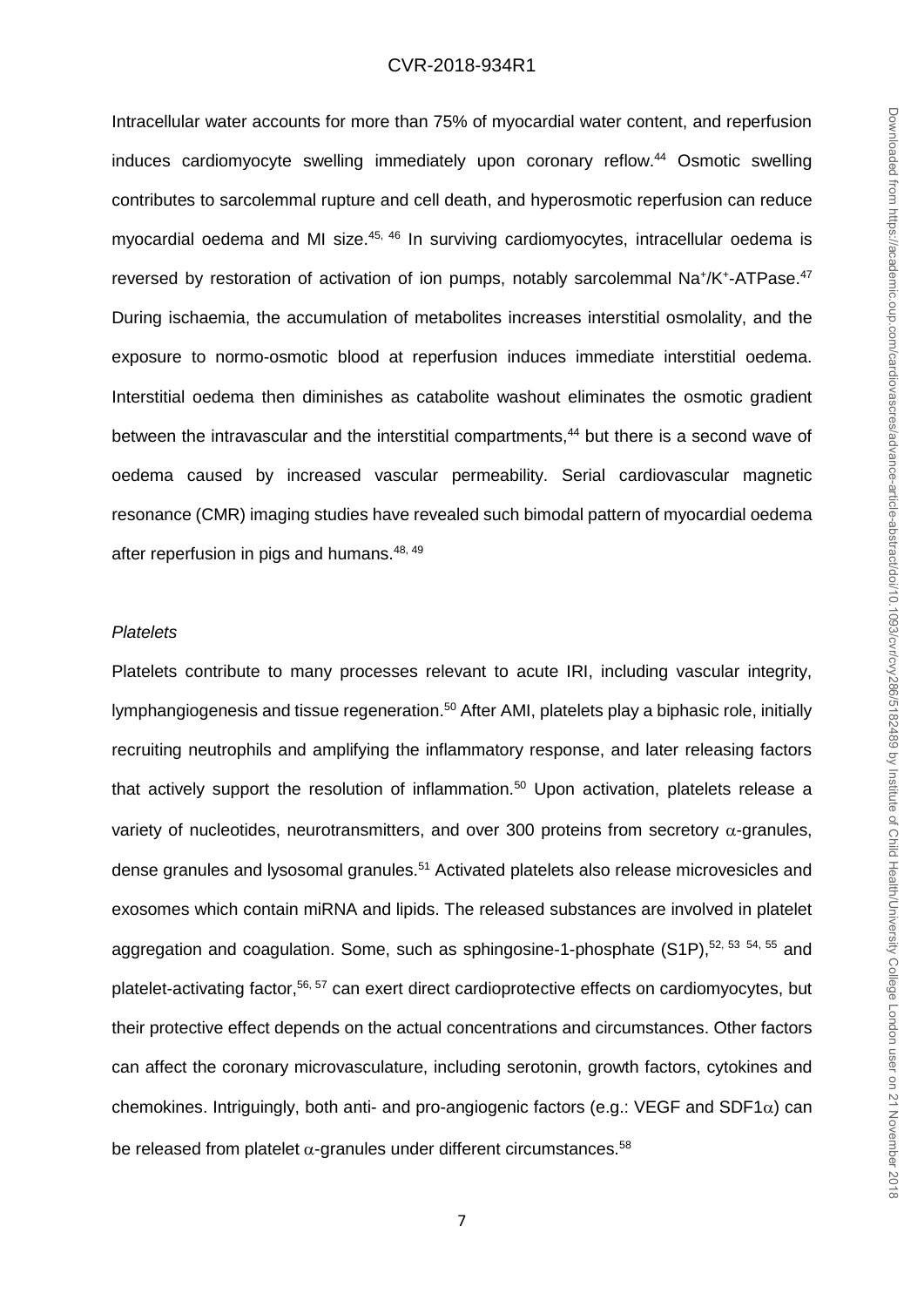Endothelial cells produce prostacyclins, NO and adenosine that inhibit platelet aggregation and adhesion. When activated, however, they express adhesion molecules and release von Willebrand factor, which activates platelets, causing them to form a plug. Conversely, activated platelets release vasoconstrictive compounds such as ADP, serotonin and thromboxane A2. 59

Studies in isolated, perfused hearts have shown that platelets can be cardioprotective. The barrier function of coronary microvessels in the isolated perfused rat heart is improved after perfusion of platelet-rich plasma.<sup>60</sup> Myocardial injury measured by cardiac enzymes and function in rat hearts subject to IRI was decreased by perfusion with either washed rat platelets or with the supernatant of activated rat platelets.<sup>61</sup> The precise mechanism is unclear but may involve the release of S1P, adenosine, serotonin or thromboxane A2.<sup>61</sup> Perfusion of guinea pig hearts with constituents released by platelets helped to maintain the integrity of the coronary endothelium after IRI.<sup>62</sup> The specific action of platelets in a given situation appears to depend on their state of activation.<sup>56, 57, 63</sup> In rat hearts subjected to acute myocardial IRI, perfusion with platelets from AMI patients increased coronary resistance and myocardial injury when compared to perfusion with platelets from healthy volunteers.<sup>64</sup> Such injury was prevented by the  $P2Y_{12}$  receptor antagonist cangrelor and the glycoprotein IIb/IIIa receptor blocker abciximab, suggesting that early inhibition of platelet activation may be cardioprotective. 64

Given the complex, multi-factorial role of platelets, *in vivo* studies provide more clinically relevant information than *in vitro* studies which are more reductionist and mechanistic in nature.<sup>65</sup> Pigs were administered the platelet integrin  $\alpha_{11b}\beta_3$  receptor antagonist lamifiban prior to reperfusion after 55 min myocardial ischaemia. Lamifiban inhibited platelet aggregation and had a potent antithrombotic effect at the culprit lesion as expected, but did not reduce microvascular platelet accumulation or MI size. <sup>66</sup> Similarly, in a mouse *in vivo* model of 30 min left coronary artery ligation followed by 24 h reperfusion, MI size was not affected by inhibition of platelet adhesion or aggregation, but reduced by inhibition of platelet activation along with improved perfusion, suggesting a possible effect on the

8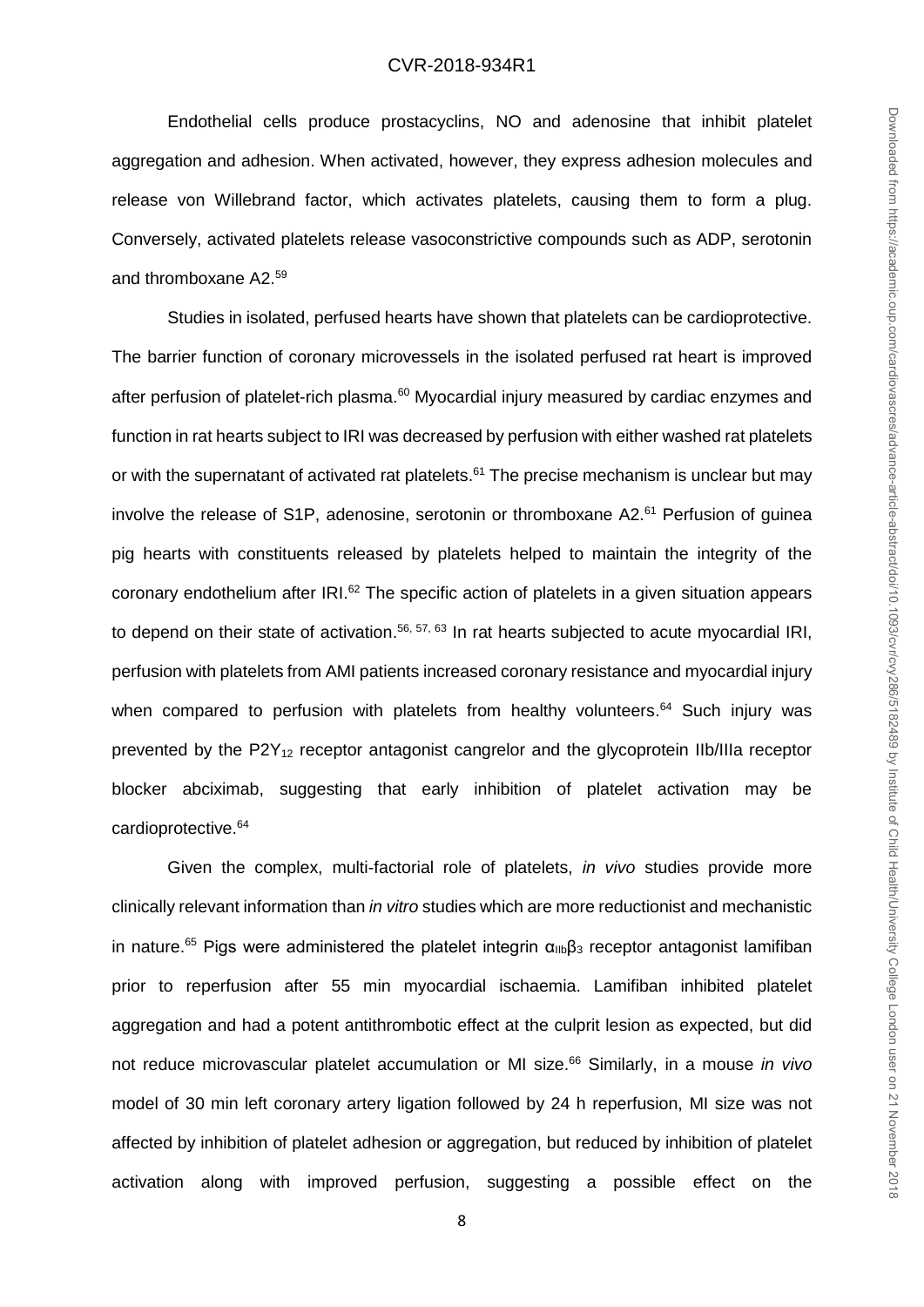microvasculature. <sup>67</sup> Ultimately, even if activated platelets do release substances with protective effects on the endothelium, treatment of AMI patients will always include platelet inhibition, given the importance of their primary pro-thrombotic activity.<sup>64</sup> To complicate matters even further, experimental data suggest that  $P2Y_{12}$  receptor inhibition using ticagrelor or cangrelor at the onset of reperfusion can itself reduce MI size, $68$  but whether this cardioprotective effect is mediated on the coronary vasculature or the cardiomyocyte is not clear.

# **4. Microvascular obstruction as a target for cardioprotection**

Microvascular obstruction (MVO) following AMI is primarily a reperfusion phenomenon, which manifests clinically as coronary no-reflow in the infarct-related artery following primary PCI, and has been defined as the "inability to reperfuse a previously ischaemic region". <sup>69</sup> The pathophysiology underlying MVO is complex and multifactorial, and has been attributed to: endothelial swelling and blebbing obstructing capillary blood flow, cardiomyocyte swelling compressing capillaries, platelet activation and aggregation, capillary obstruction due to red and white blood cell stasis, and coronary microembolisation (reviewed in <sup>11</sup>). Severe MVO can result in capillary destruction and extravasation of red blood cells into the myocardium - termed intramyocardial haemorrhage (IMH), a condition which portends to worse prognosis following AMI. MVO following reperfusion of sustained myocardial ischaemia is always associated with infarction.<sup>70</sup> The MVO and no-reflow areas are always contained within the infarcted tissue and not seen in the risk area which has remained viable.<sup>71</sup> Also, there is infarction without MVO/no-reflow. These observations would put MVO as a consequence of myocardial infarction rather than its cause. However, MI size is robustly identified and quantified no earlier than after several hours of reperfusion, for technical reasons.<sup>70</sup> Therefore, any early and transient MVO which may have contributed to infarct extension may have gone unnoticed. In response to cardioprotective interventions, effects on MI size and on MVO can be dissociated. In pigs, local and remote ischaemic conditioning procedures reduce MI size but not areas of no-reflow.<sup>72</sup> Conversely, delayed hypothermia during reperfusion only reduces no-reflow but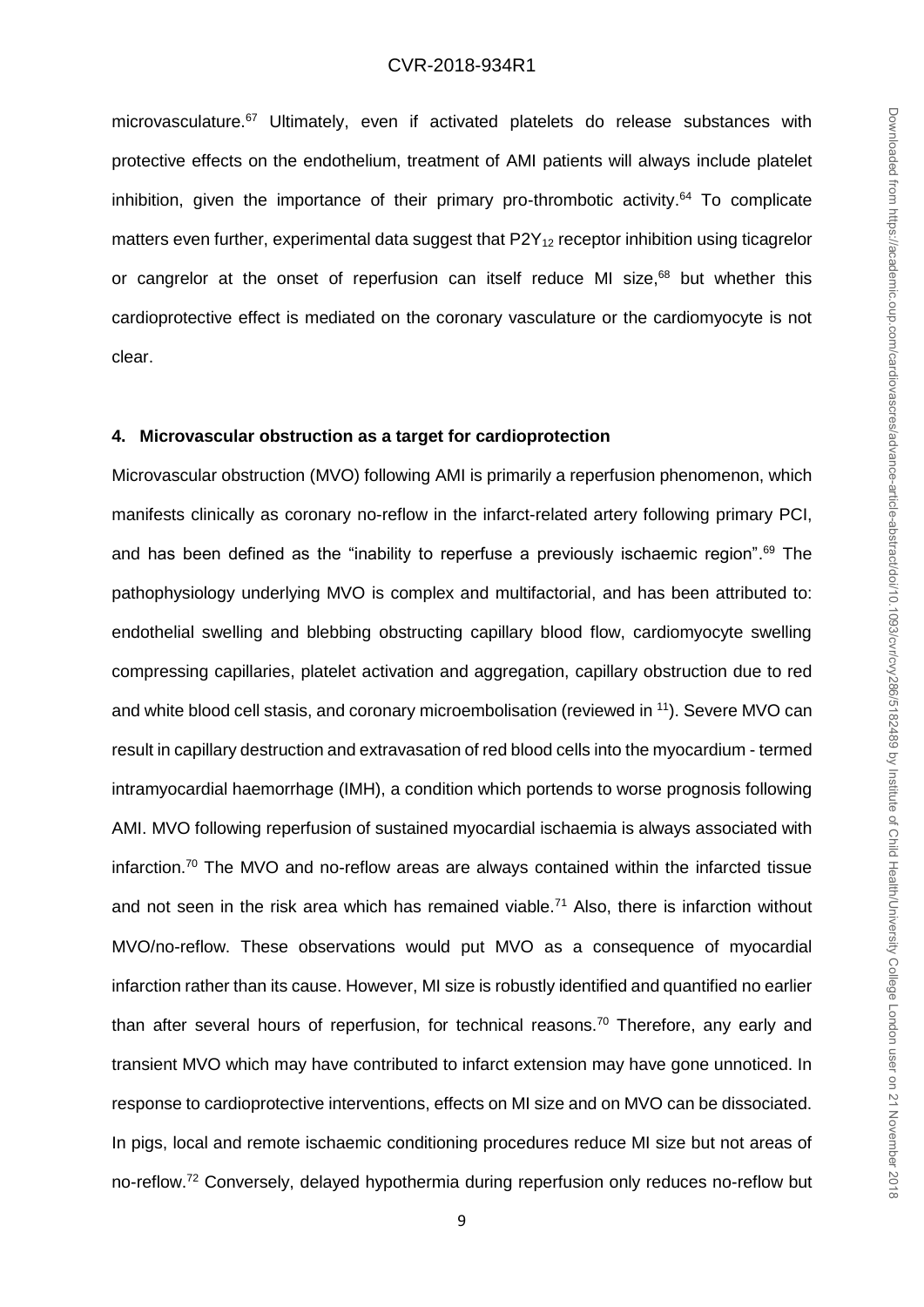not MI size.<sup>73</sup> Mechanistically, the same factors which cause cardiomyocyte death (necrosis, apoptosis, etc.) can also cause death of endothelial and vascular smooth muscle cells, i.e. hypoxia *per se* with re-oxygenation and consequent enhanced formation of reactive oxygen species (ROS). Intracellular and interstitial oedema, intravascular platelet and erythrocyte aggregates and early inflammatory responses contribute to MVO and cardiomyocyte death, but their contribution to MVO and cardiomyocyte death may differ. At this point, the causality between MVO and cardiomyocyte cell death remains unresolved, and the two phenomena must be considered as separate but intimately related, possibly because of their identical underlying mechanisms. MVO and coronary no-reflow occur frequently even after prompt epicardial recanalisation of the infarct-related artery,<sup>74</sup> and strongly impact on patient prognosis.<sup>75</sup> Several therapies for preventing MVO, which have been successfully tested in experimental models of AMI, have failed in the translation to AMI patients.<sup>10, 11</sup>

### *Invasive and non-invasive methods for assessment of coronary no-reflow and MVO*

The thrombolysis in myocardial infarction (TIMI) score grades blood flow in epicardial vessels.<sup>76</sup> However, MVO may occur in nearly 50% of patients with TIMI flow 3. Angiographic methods characterising dye penetration within the myocardium, the myocardial blush grade (MBG) and TIMI myocardial perfusion grade, have been developed to shift attention to coronary microcirculatory flow.<sup>77, 78</sup> The gold standard for assessing coronary microvascular function is coronary blood flow by thermodilution or flow velocity by Doppler which in combination with quantitative coronary angiography of epicardial coronary arteries also provides volumetric coronary blood flow.<sup>79</sup> MVO is characterised by systolic retrograde and diminished anterograde flow, and by rapid deceleration of diastolic flow. Such impaired coronary flow velocity pattern following primary PCI is associated with future cardiovascular events.<sup>80</sup> The index of microvascular resistance assessed by thermodilution provides a more reproducible assessment of the coronary microcirculation and predicts acute microvascular injury, left ventricular functional recovery and clinical outcomes after STEMI.<sup>81, 82</sup>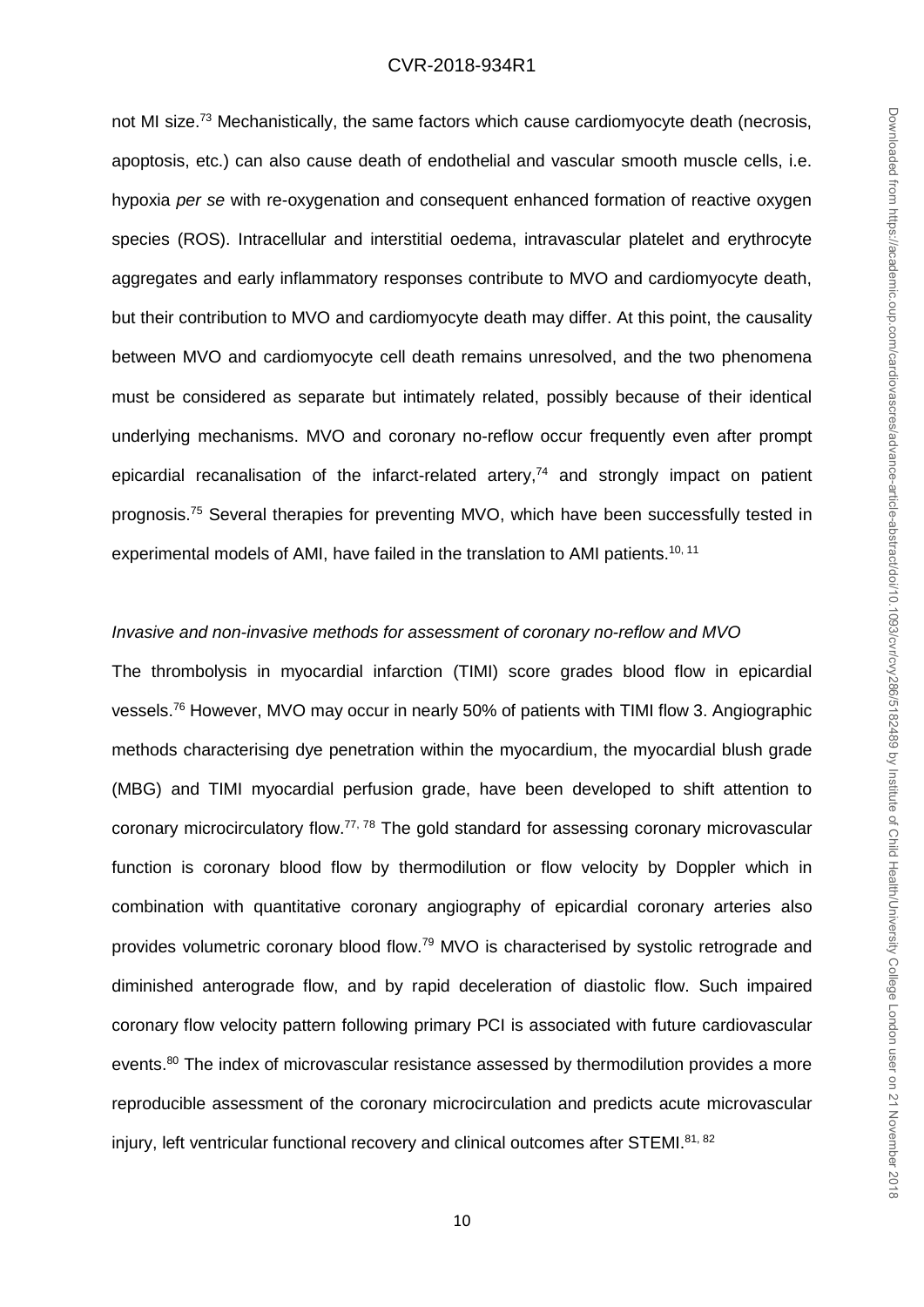Incomplete ST-segment resolution (STR) has been related to MVO and worse clinical outcome after primary PCI.<sup>83</sup> A consensus is still lacking over which ECG leads should be analysed, the optimal timing of electrocardiogram analysis, and whether standard ECG or continuous ECG monitoring is preferable.<sup>84</sup> Myocardial contrast echocardiography (MCE) utilises ultrasound to visualise contrast microbubbles with a rheology similar to that of erythrocytes, and lack of contrast opacification due to MVO predicts poor functional recovery after STEMI.<sup>85</sup> MCE, however, is limited by moderate spatial resolution and operator dependency. CMR allows multi-slice imaging with high tissue contrast and high spatial resolution, enabling accurate quantification and localisation of MVO and MI size. CMR-defined MVO correlates with angiographic and invasive indices of MVO,<sup>86</sup> and is associated with worse outcome.<sup>87</sup> MVO is diagnosed as: (i) lack of gadolinium uptake on first pass perfusion (<1 min of contrast administration), (ii) lack of early gadolinium enhancement (<2-3 min of contrast administration) (ii) lack of late gadolinium enhancement (LGE) (10-15 min after contrast administration). $88$ Although first pass perfusion and early contrast gadolinium enhancement detect the presence of MVO with greater sensitivity than LGE, the presence of MVO on LGE is a stronger predictor of clinical outcomes following STEMI.<sup>88</sup>

### **5. Intramyocardial haemorrhage as a target for cardioprotection**

IMH can develop after reperfusion of an infarct-related coronary artery. In dog hearts with 50 to 60 min coronary occlusion and reperfusion IMH develops in the central core of the infarct; ultrastructurally, the endothelium is interrupted at several locations.<sup>89, 90</sup> In patients, IMH was first observed at autopsy after lytic therapy of AMI.<sup>91</sup> IMH is not germane to thrombolysis but frequently observed also after mechanical reperfusion and associated with unfavourable clinical outcome.<sup>92</sup> This relation with adverse clinical outcome is even stronger than that of MI size or MVO.<sup>93</sup> IMH is associated with larger MI size, longer treatment delay and the use of glycoprotein IIb/IIIa inhibitors.<sup>94</sup> IMH is not only a bystander phenomenon; extravasation of erythrocytes, leukocytes and finally iron deposition further increase myocardial damage via a sustained inflammatory reaction.<sup>95, 96</sup> Without reperfusion, IMH will not occur as shown both in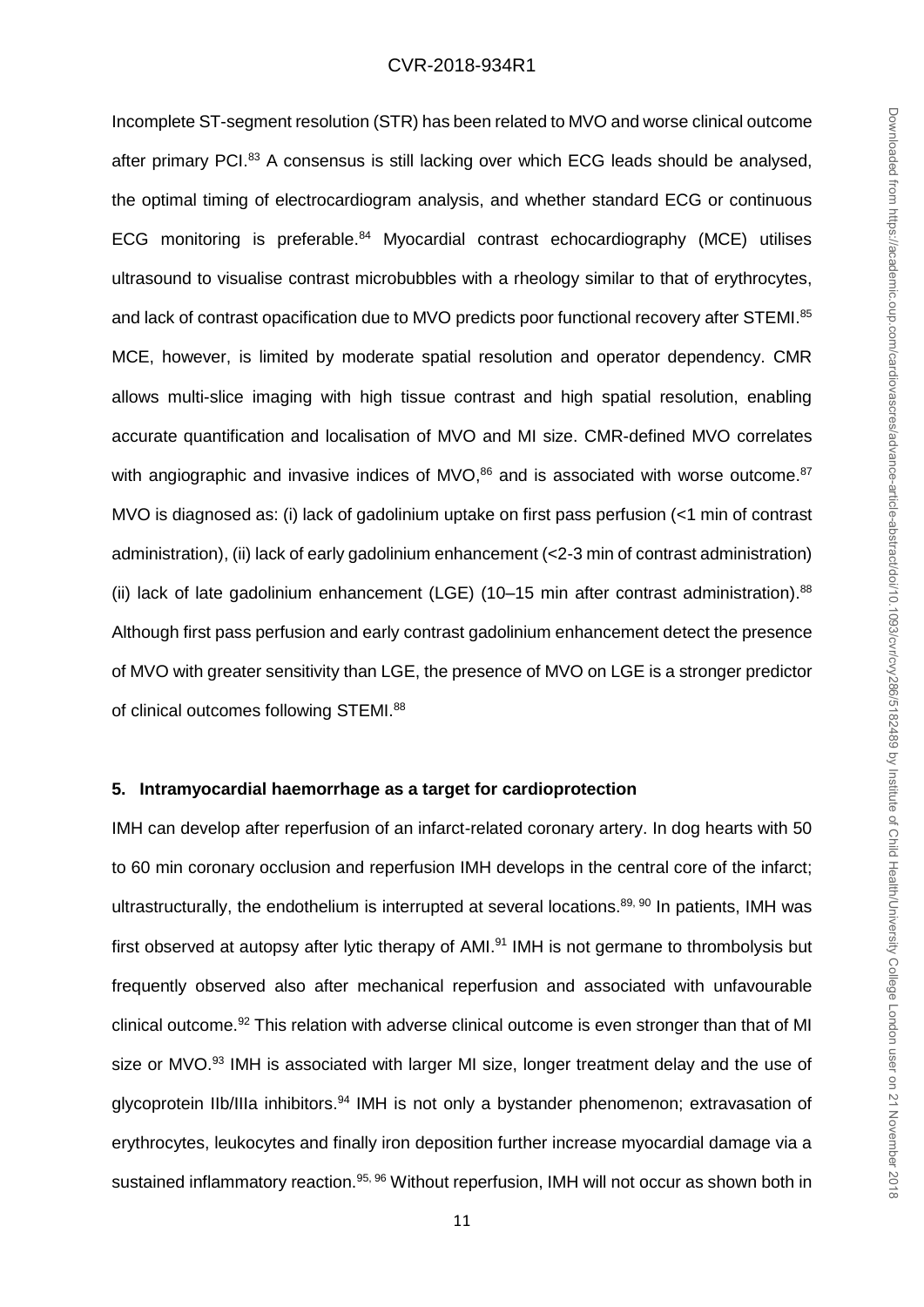experimental models, <sup>97</sup> and at autopsy of patients with non-reperfused AMI. <sup>98</sup> In an *ex-vivo* reperfusion rat model, the endothelial barrier function for microspheres of 0.1 µm diameter was lost in hearts exposed to initial 30 min ischaemia followed by 60 min reperfusion whereas the barrier function remained intact after 30 min ischaemia without reperfusion, along with better preservation of endothelial cellular junctions and less endothelial cell damage.<sup>99</sup> Given this sequence of events, a therapeutic window apparently exists to prevent microvascular damage and subsequent IMH upon reperfusion.

The first large series of CMR-scanning acutely after STEMI demonstrated specific changes in the infarct core in up to 50% of patients treated with primary PCI.<sup>87</sup> Using LGE, many patients displayed infarct areas completely devoid of contrast. <sup>87</sup> Subsequently, contrast-free sequences were introduced to specifically detect IMH.<sup>100, 101</sup> The degradation of erythrocytes and release of oxyhaemoglobin, de-oxyhaemoglobin and methaemoglobin change the CMR tissue characteristics, as reflected by a relative decrease in relaxation time and thus relative signal attenuation within the infarct zone. Iron deposition in the form of ferritin and hemosiderin also induces signal attenuation (Figure 2). T2\* shows the lowest increase upon oedema and the highest relative decrease upon haemorrhage and thus theoretically is the most accurate sequence to detect IMH.<sup>95</sup>Whether or not CMR-defined MVO and IMH are separate entities is still debated. In a combined patient and pig study, there was a very large overlap between LGE detected MVO and T2-detected IMH. These areas were confined to the infarct core and displayed massive haemorrhage and complete microvascular destruction. Actual MVO was only observed in the infarct border zone.<sup>102</sup>

#### **6. Coronary collateral angiogenesis**

Brief episodes of ischaemia and reperfusion induced by ischaemic preconditioning (IPC) enable the preservation of endothelial function of coronary arterioles following acute myocardial IRI.<sup>103</sup> Coronary endothelial function is sensitive to acute myocardial IRI, in that the vasodilatory action of thrombin under normal conditions is reversed to a vasoconstrictive effect following IRI,<sup>104</sup> and this original observation by Ku has been confirmed by many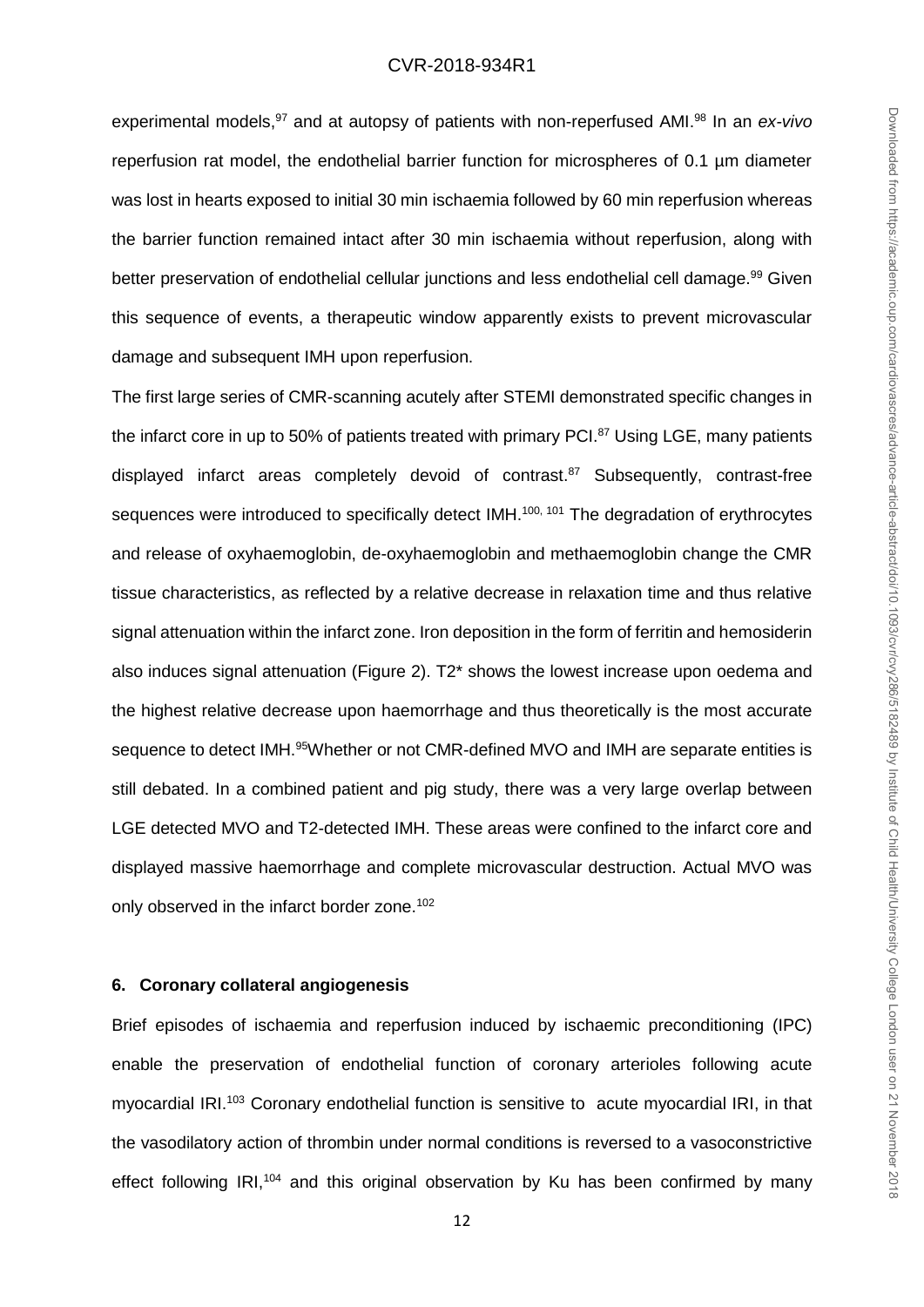groups.<sup>105, 106</sup> A well-developed coronary collateral circulation protects against lethal acute myocardial IRI by maintaining perfusion to the area at risk. Apparently, similar underlying mechanisms are shared by both IPC of cardiomyocytes and coronary collateral growth. Activation of hypoxia-inducible factor (HIF) ap dissecting whether the cardioprotective effects of ischaemic ears critical for IPC,<sup>107</sup> and HIF-dependent genes are required for coronary collateral growth in a model of episodic myocardial ischaemia.<sup>108, 109</sup> Mitochondrial function also appears to be critical for both IPC,<sup>110</sup> and for coronary collateral growth.<sup>111</sup> Collateral angiogenesis cannot be recruited acutely for cardioprotection, but is important for the healing and remodelling following acute myocardial infarction.<sup>112, 113</sup>

#### **7. Targeting the coronary vasculature for cardioprotection**

Interventions to protect the coronary vasculature following acute IRI sustained during AMI have been targeted to endothelial dysfunction, loss of endothelial integrity, microembolisation, impaired vasomotor function, cardiomyocyte and endothelial swelling compressing capillaries, and capillary rupture with IMH (Figure 3).

The heart can be protected from cell death induced by different endogenous cardioprotective strategies, collectively termed 'ischaemic conditioning' (reviewed in <sup>114</sup> and comprising the application of one or more brief cycles of non-lethal ischaemia and reperfusion to the heart itself, either prior to the lethal ischaemic episode (IPC),<sup>115</sup> or at the onset of reperfusion (ischaemic postconditioning [IPost]). <sup>116</sup> Such cardioprotective stimulus can also be applied to an organ or tissue away from the heart (remote ischaemic conditioning [RIC]),<sup>117-121</sup> either prior to (remote ischaemic preconditioning [RIPC]), <sup>122</sup> or during the lethal ischaemic episode (remote ischaemic perconditioning [RIPerC]), <sup>123</sup> or at the onset of reperfusion (remote ischaemic postconditioning [RIPost]).<sup>124</sup> The majority of experimental and clinical studies have focused on the cardioprotective effects of ischaemic conditioning on cardiomyocytes and neglected the coronary vasculature. However, dissecting whether the cardioprotective effects of ischaemic conditioning protects the coronary vasculature independently of cardiomyocytes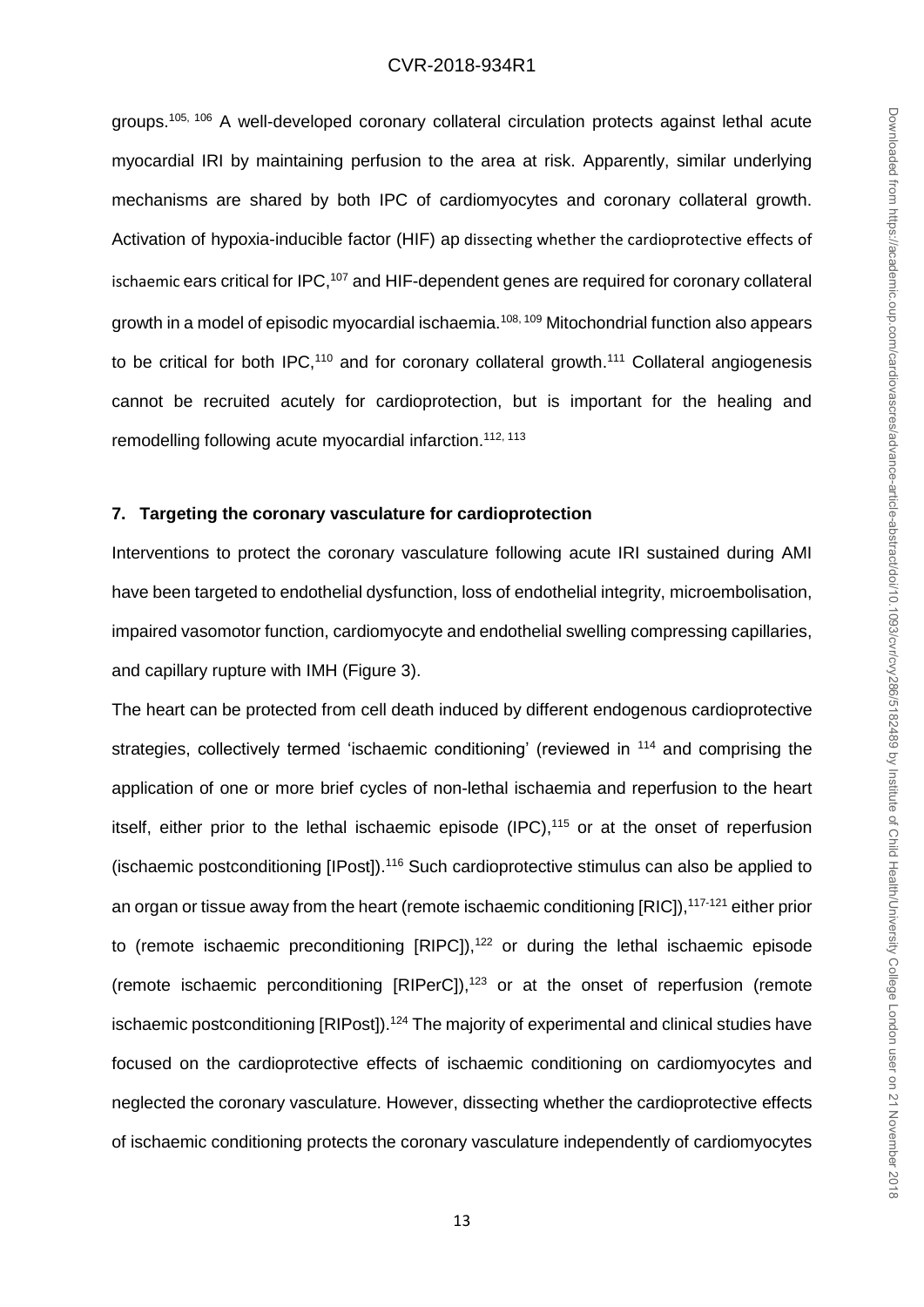is challenging, given the intimate and potentially causal relationship between damage to the coronary vasculature and cardiomyocyte death following AMI.<sup>70</sup>

#### *Protecting the coronary vasculature with IPC*

IPC, in addition to reducing MI size, can protect the coronary vasculature, as evidenced by less endothelial damage,<sup>125</sup> increased flow-mediated dilator response to vasodilators such as adenosine and nitric oxide or a reactive hyperaemia stimulus,<sup>103, 126-129</sup> less neutrophil adherence,<sup>126</sup> and improved endothelial integrity.<sup>130</sup> Mechanisms implicated in IPC include adenosine,<sup>131, 132</sup> K<sub>ATP</sub> channel opening,<sup>131, 133</sup> signalling ROS,<sup>134</sup> bradykinin B1 receptor activation,<sup>135</sup> prostaglandin E2,<sup>136</sup>, NO,<sup>137</sup> attenuated formation of detrimental ROS,<sup>138</sup> reduced endothelin-1,<sup>139</sup> enhanced eNOS function,<sup>140</sup> and preservation of endothelial tight junctions.<sup>130</sup> However, some studies failed to show beneficial effects with IPC on coronary noreflow <sup>72, 141</sup> or coronary vasomotor response.<sup>142</sup> The interaction of coronary microembolisation with ischaemic conditioning is complex.<sup>13</sup> Prior coronary microembolisation does not induce IPC,<sup>13</sup> and conversely IPC does not protect from coronary microembolisation.<sup>143</sup> Coronary microembolisation induces however delayed protection from infarction through upregulation of TNFα. 144

In patients with pre-infarction angina (a clinical example of IPC)<sup>145, 146</sup> reperfusion,<sup>147</sup> coronary microvascular reflow and flow reserve were improved following AMI, suggesting coronary vascular protection with endogenous IPC by pre-infarct angina. <sup>148</sup> Whether or not pre-infarction angina is a form of IPC is still under debate, and whether or not pre-infarction angina is protective under all circumstances is questionable, given the phenomenon of hyperconditioning.<sup>149</sup> In any event, the need to apply the protective stimulus prior to the lethal ischaemic insult has prevented the clinical application of IPC in AMI patients in whom the onset of acute myocardial ischaemia cannot be anticipated.

#### *Protecting the coronary vasculature with IPost*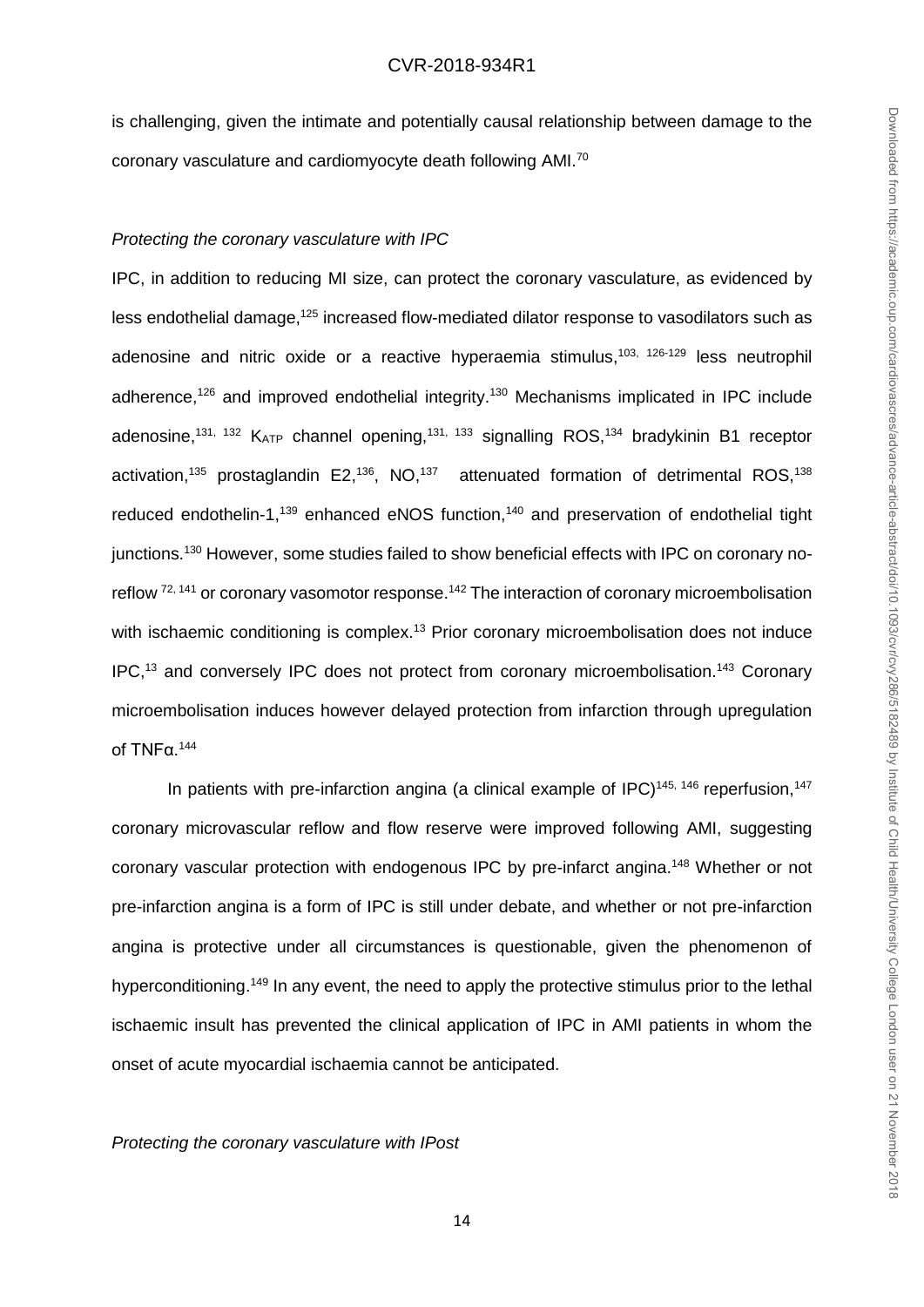IPost can be applied at the onset of reperfusion, making its use in STEMI patients at the time of primary PCI possible. In the first description of MI-limitation by IPost,<sup>116</sup> less myocardial oedema, reduced neutrophil adherence and decreased endothelial P-selectin expression, and improved vasodilator response to acetylcholine were observed. In pigs, smaller MI size, less MVO, improved endothelial function, and preserved coronary blood flow were observed after 2 hours of reperfusion with IPost.<sup>150</sup> A more recent study reported less oedema and MVO, but no reduction in MI size with IPost and RIC in a closed-chest pig infarction model.<sup>151</sup> Other studies failed to show any beneficial effects of IPost on  $MVO^{72, 152, 153}$ ; one of these studies also found no reduction in MI size with IPost,<sup>152</sup> but the others did demonstrate a smaller MI size with IPost.<sup>72, 153</sup> The dissociation between the beneficial effects of IPost on MVO and MI size are difficult to interpret at this time. Concomitant IPost and coronary microembolisation, as probably occurs during further manipulation of the culprit lesion just after established reperfusion, has been shown to not impair protection by IPost.<sup>154</sup>

In the clinical setting, the beneficial effects of IPost on MVO appeared to mirror its MIlimiting effect.<sup>155</sup> Reduction of MI size went along with limitation of MVO by 50% with IPost (both by CMR). <sup>155</sup> In primary PCI-treated STEMI patients less coronary no-reflow with IPost was reflected by improved TIMI grade, STR, MBG, and corrected TIMI frame count.<sup>156</sup> Also, IPost reduced MI size, and improved coronary blood flow and endothelium-dependent vasodilator function following STEMI.<sup>157</sup> However, other clinical studies have failed to demonstrate an effect of IPost on MVO, but these studies also showed no effect of IPost on MI size.<sup>152, 158</sup> Some studies have even reported detrimental effects of IPost with larger MI size, but in these studies there was no detrimental effect on coronary microvascular function.<sup>159, 160</sup>

#### *Protecting the coronary vasculature with limb RIC*

IPost requires further manipulation of the culprit coronary lesion, thereby limiting its clinical application. In contrast, RIC can be induced non-invasively by one or more cycles of brief nonlethal ischaemia and reperfusion to the limb.<sup>161</sup> In human volunteers, serial inflations and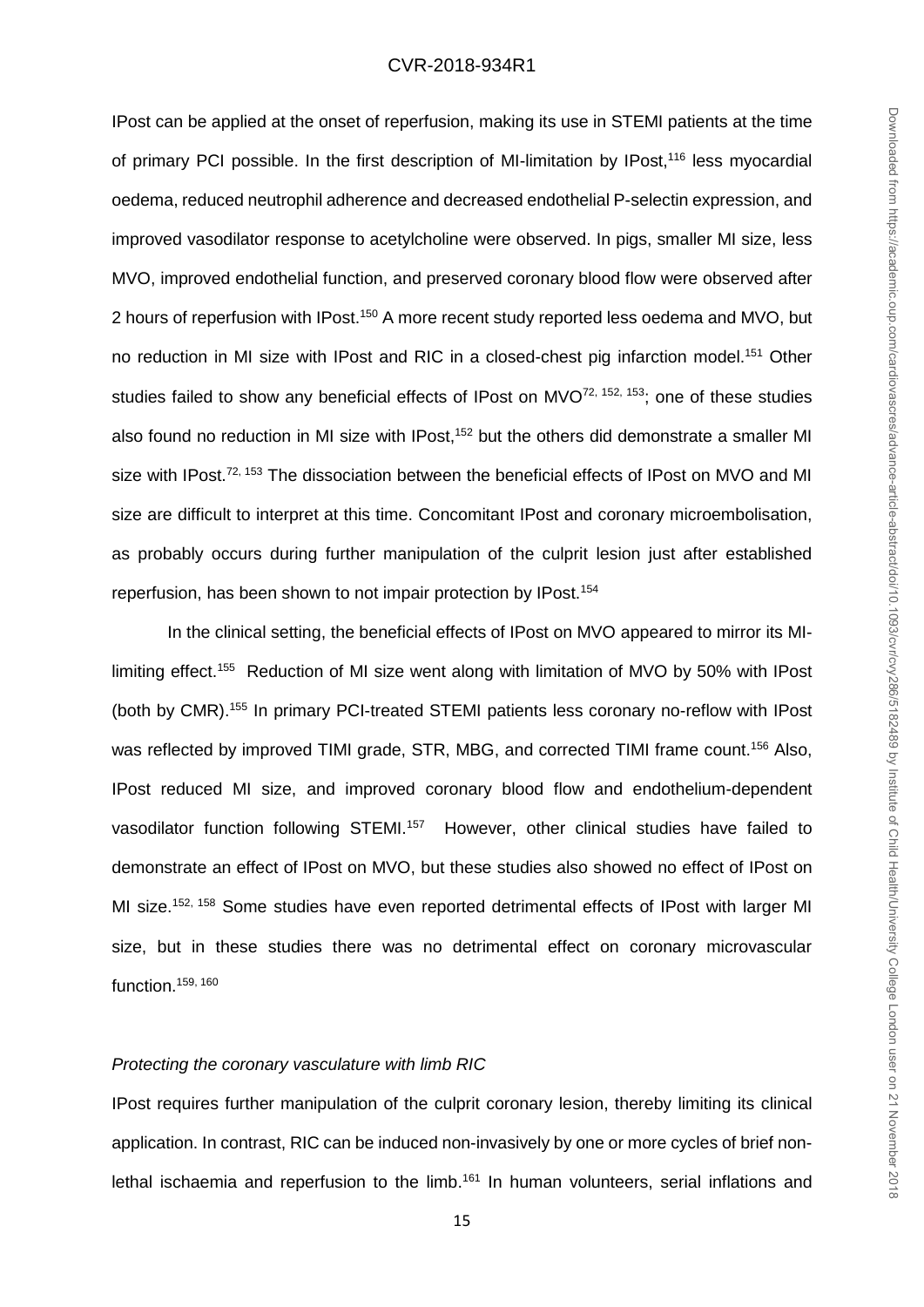deflations of a pneumatic cuff on the upper arm improved post-ischaemic endothelial function (as measured by increased blood flow response to acetylcholine) in the contralateral arm. 161 Using the same model, limb RIC induced an early and a delayed vasculoprotective effect 24- 48 hours following the stimulus in healthy volunteers and in patients with atherosclerosis which was blocked by the  $K_{ATP}$  channel blocker glibenclamide,<sup>162</sup> required a neural pathway which was blocked by pharmacological ganglionic blockade,<sup>163</sup> and was effective even when limb RIC was performed during the acute forearm IRI. An endothelial-protective effect from limb RIC was also present with daily limb RIC for 7 days,<sup>164</sup> and still present 8 days following the protective stimulus,<sup>165</sup> suggesting that a chronic daily limb RIC stimulus may be able to extend the window of vascular protection. Long-term nitroglycerine and limb RIC each separately reduced MI size in rats and attenuated the endothelial dysfunction from forearm ischemia/reperfusion in healthy volunteers, but in combination abrogated any protection both in the heart and in the peripheral vasculature. 166

Coronary vascular resistance was reduced and coronary blood flow improved with limb RIC in pigs at baseline and following acute myocardial IRI, and this effect was blocked by  $K_{ATP}$ channel blockade with glibenclamide but not by femoral nerve transection.<sup>167</sup> In healthy human volunteers, limb RIC increased coronary flow velocity (by Doppler), suggesting a hyperaemic response with RIC.<sup>168</sup> In patients undergoing PCI for stable CAD, limb RIC reduced periprocedural myocardial injury and rapidly increased distal coronary occlusive pressure, reflecting improved coronary collateral blood flow.<sup>169</sup> Also in patients undergoing PCI for stable CAD, RIC improved coronary vasomotor responses to acetylcholine, reflecting better endothelial function.<sup>170, 171</sup> However, several clinical studies have reported reductions in MI size with limb RIC in STEMI patients treated by primary PCI, but have not found any beneficial effects on coronary no-reflow or  $MVO$ ,<sup>158, 172</sup> suggesting that the cardioprotective effects of limb RIC in STEMI patients may be targeted towards ischaemic cardiomyocytes rather than the coronary vasculature.

*Pharmacological strategies for protecting the coronary vasculature*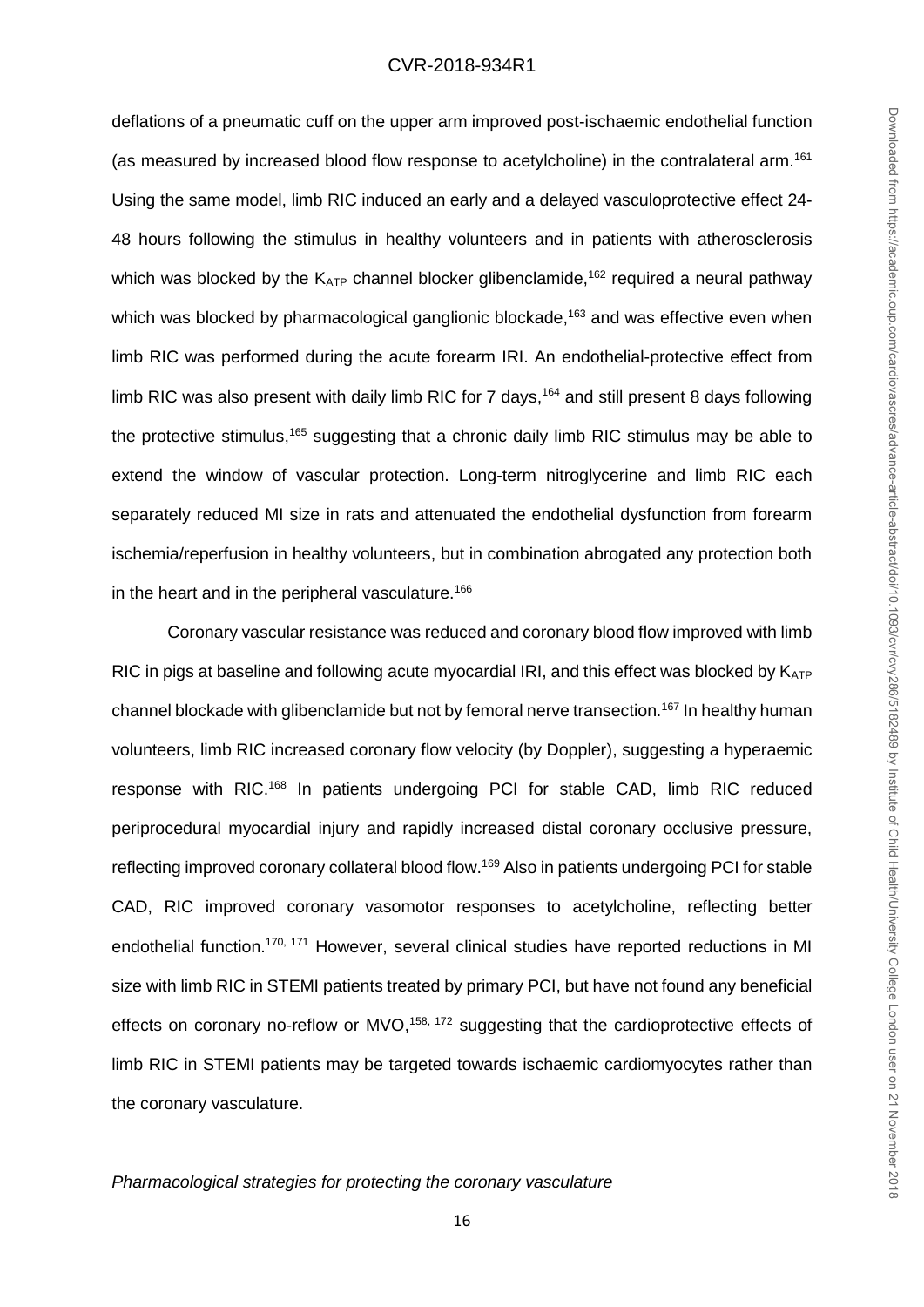Many pharmacological agents have been tested for their protective effects on the coronary vasculature, and only an overview is provided here. A number of drugs are currently given in the cardiac characterisation laboratory to treat coronary no-reflow in STEMI patients following PCI, and these include nitrates, calcium channel blockers and adenosine. Although these drugs can induce coronary vasodilation and in some case reduce MVO, these interventions do not appear to improve clinical outcomes following primary PCI.<sup>173-175</sup> Most pharmacological agents used to induce coronary vascular protection also have protective effects on the cardiomyocyte, i.e. adenosine, NO donors, calcium antagonists and  $P2Y_{12}$  inhibitors, making it difficult to separate vascular from cardiomyocyte protection. Some novel approaches have been tried to reduce coronary no-reflow and prevent MVO in experimental studies.<sup>9</sup>

Administration of angiopoietin-like peptide 4 at reperfusion to target the endothelial gap-junction VE-cadherin complex and preserve coronary endothelial integrity following acute myocardial IRI reduced MI size, decreased myocardial oedema, and prevented MVO and IMH.<sup>29</sup> Opening of the mitochondrial permeability transition pore (MPTP) during reperfusion is a critical determinant of cell death from acute IRI, and its inhibition at reperfusion using cyclosporine-A (CSA) reduced MI size in small animal AMI models,<sup>176, 177</sup> although in large animals the effect of CSA has been mixed.<sup>178-180</sup> CSA reduced MI size in an initial clinical study of primary PCI-treated STEMI patients,<sup>181</sup> but failed to improve clinical outcomes in 2 subsequent large clinical studies.<sup>182, 183</sup> In one pig study, CSA reduced both MI size and MVO;<sup>153</sup> however, whether this was due to a direct vasculoprotective effect of CSA or occurred secondary to myocardial salvage is not clear. Nitroglycerine can induce a preconditioning-like protection of the coronary vasculature, the peripheral vasculature and the myocardium,<sup>146, 166</sup> and its mechanisms are still not fully elucidated, may depend on dose and duration of administration and may include hitherto unrecognised effects on the MPTP.<sup>184</sup>

Therapeutic hypothermia limits MI size in experimental IRI studies when initiated during ischaemia, whereas clinical studies using invasive interventions to achieve hypothermia have had limited success primarily due to logistical issues. Hypothermia in rabbit hearts reduced coronary no-reflow following acute IRI, when delayed into reperfusion, even

17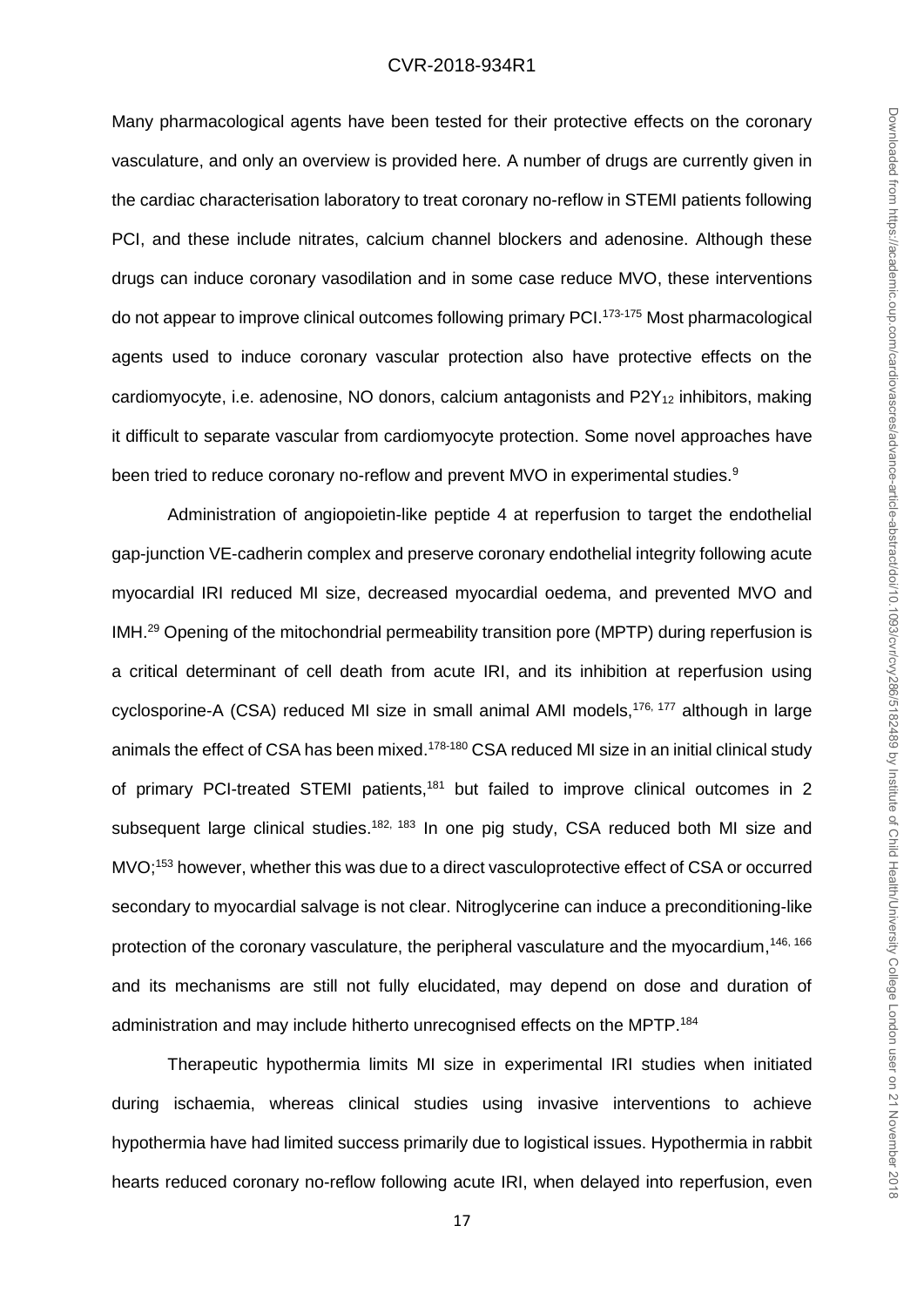when there was no MI limiting effect, $73$  raising the possibility for an extended window for vascular protection following AMI. Mild hypothermia using a non-invasive ThermoSuit System initiated during ischaemia reduced MI size and prevented coronary no-reflow in rabbit and rat models of acute myocardial IRI;<sup>185</sup> whether or not such protection would be effective if applied at the onset of reperfusion needs to be tested.

#### **8. Effect of co-morbidities and co-medications on coronary vascular protection**

Co-morbidities and co-medications can confound cardioprotection elicited by ischaemic conditioning strategies.<sup>186</sup> In pigs with acute IRI, IPost improved endothelial function and reduced MVO in healthy animals, but failed to do so in the presence of hypercholesterolemia.<sup>150</sup> The abrogation of IPost-induced cardioprotection was attributed to detrimental effects of hypercholesterolemia on NOS levels. In another study, IPC provided significant microvascular protection in the skeletal muscle from prolonged IRI in normal, but not in diabetic rats.<sup>187</sup> In young men, flow-mediated dilation (FMD) decreased significantly after IRI without but not with prior IPC; such protection by IPC was attenuated in elderly patients.<sup>188</sup> In smokers, the IPC-induced increase in forearm blood flow response to acetylcholine seen in healthy volunteers was blunted while the responses to sodium nitroprusside before and after the IPC stimulus were similar.<sup>189</sup> In contrast to age and smoking, neither hypertension,<sup>190</sup> nor reduced left ventricular ejection fraction<sup>191</sup> affected the protective response of RIC on FMD,<sup>190</sup> or coronary flow reserve (by transthoracic Doppler). 191

Of note, in most studies on co-morbidities animals are untreated. Acute rosuvastatin prevented the development of IRI-induced conduit artery endothelial dysfunction.<sup>192</sup> In contrast, chronic rosuvastatin did not prevent the development of IRI-induced endothelial dysfunction. <sup>193</sup> The anti-diabetic sulfonylurea glibenclamide abolished RIC- and IPost- induced protection on forearm endothelial function in humans during acute IRI.<sup>162, 194</sup> On the other hand, re-establishment of normoglycemia by islet cell transplantation restored the cardioprotection, as reflected by reduced infarct size, from IPost which had been lost in diabetes. <sup>195</sup> The RIC-induced prevention of FMD impairment following IRI was abrogated by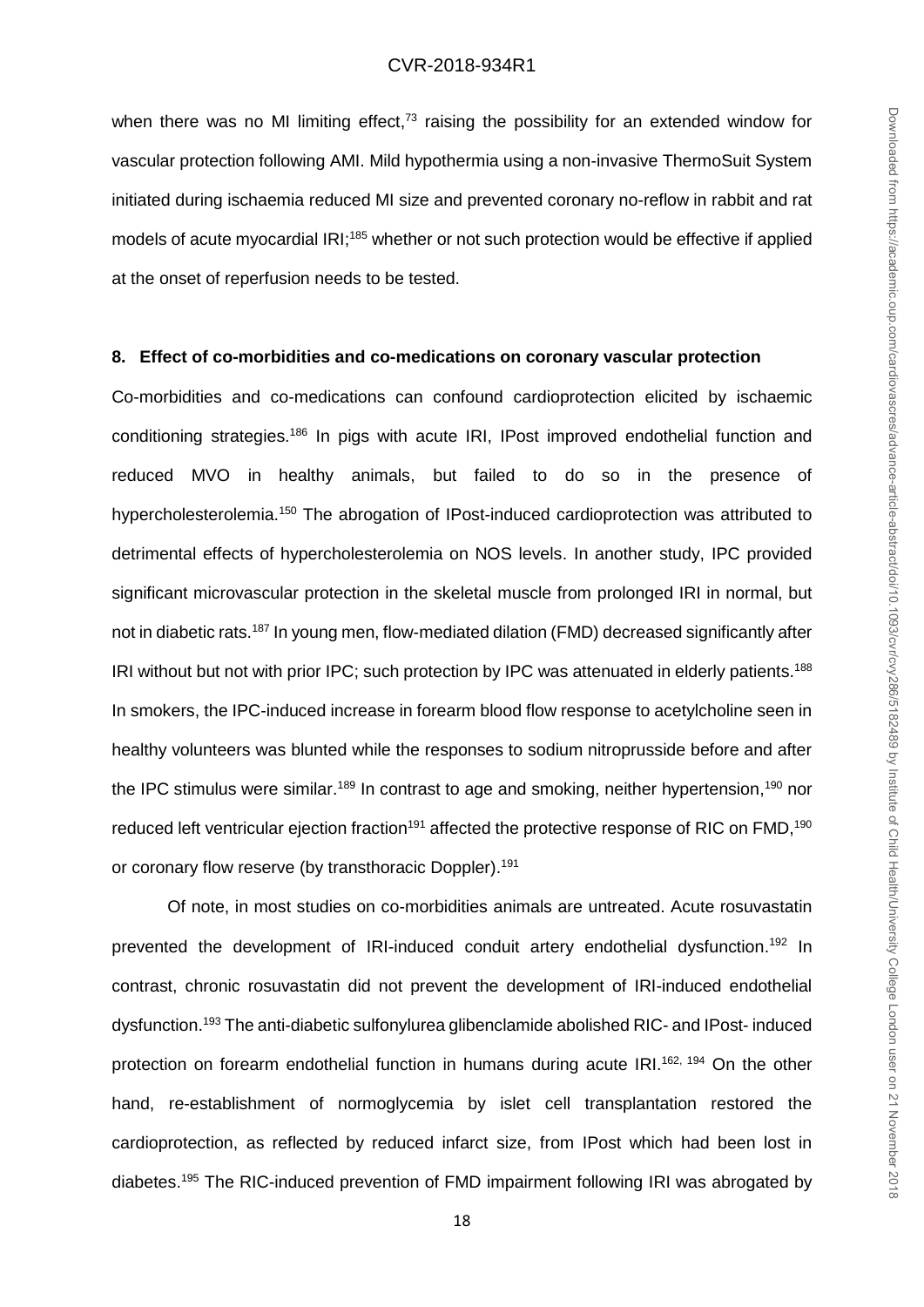cyclooxygenase (COX) 2 inhibition.<sup>196</sup> Non-selective COX inhibition with aspirin 325mg and ibuprofen or specific COX-2 inhibition with celecoxib inhibited the protective effects of rosuvastatin in the setting of IRI. In contrast, low dose aspirin (81mg daily) – as given for the prevention on coronary artery disease - did not have such inhibitory effects. <sup>197</sup> Often, low dose aspirin is combined with  $P2Y_{12}$ -inhibition: clopidogrel given 24 hours prior to an episode of IRI limited the adverse effects of ischaemia on endothelial function. <sup>198</sup> While acute treatment with NO donors might protect endothelial function, such protection might be lost with the development of nitrate tolerance, and nitrate tolerance may also interfere with the vascular protection by RIC.<sup>166</sup> In contrast, inhibition of phosphodiesterase 5 with sildenafil provided sustained protection of the endothelium from adverse IRI effects on vascular function.<sup>199</sup>

In summary, while there appears to be an effect of co-morbidities and co-treatments in peripheral vascular beds, almost nothing is known on their interactions on cardioprotective interventions in the coronary circulation.

#### **9. Future perspectives**

MVO and no-reflow are serious consequences of reperfused AMI which carry an adverse prognosis. As such these phenomena require attention. Currently, the causal relationship between cardiomyocyte and coronary microvascular injury is not clear. Likewise it is not clear to what extent protective interventions target the cardiomyocyte, the coronary circulation or both. Clearly, however, there is a need for protection of the coronary circulation beyond infarct size reduction. At this point, there is no intervention or substance which would specifically protect the coronary circulation from ischaemia/reperfusion injury. However, the development of specific or additive protective strategies for the coronary circulation is an unmet medical need. Protection is needed from enhanced permeability, enhanced platelet and leukocyte adherence and transmigration, impaired vasomotion, capillary obstruction by erythrocytes, platelets and leukocytes and ultimately capillary destruction and haemorrhage. Thus, all structural elements of the coronary vascular wall from glycocalyx to endothelium to smooth muscle and adventitia need protection. At this point, the most promising protective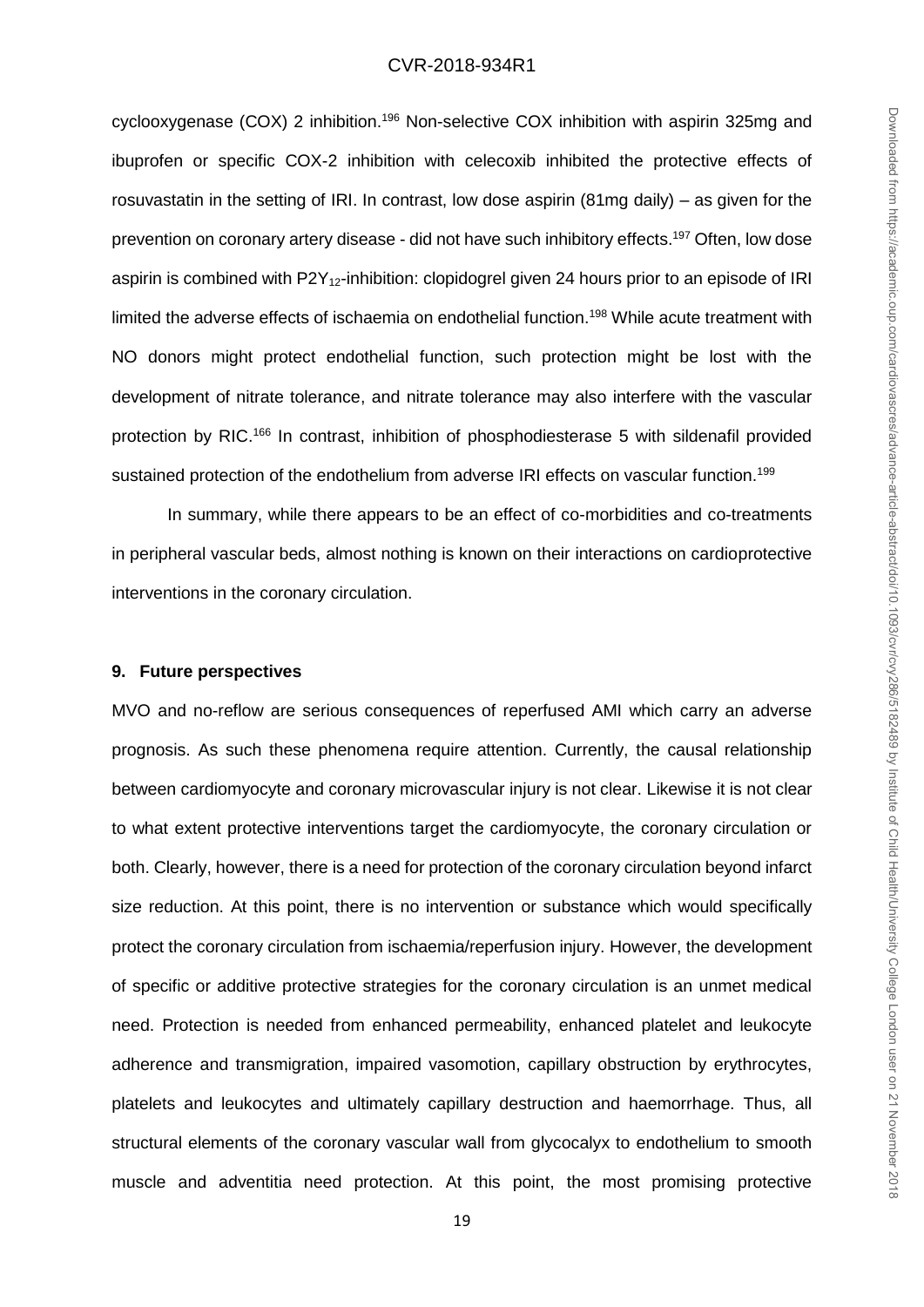substance/molecule to achieve such multi-faceted protection appears to be angiopoietin-like peptide 4. 29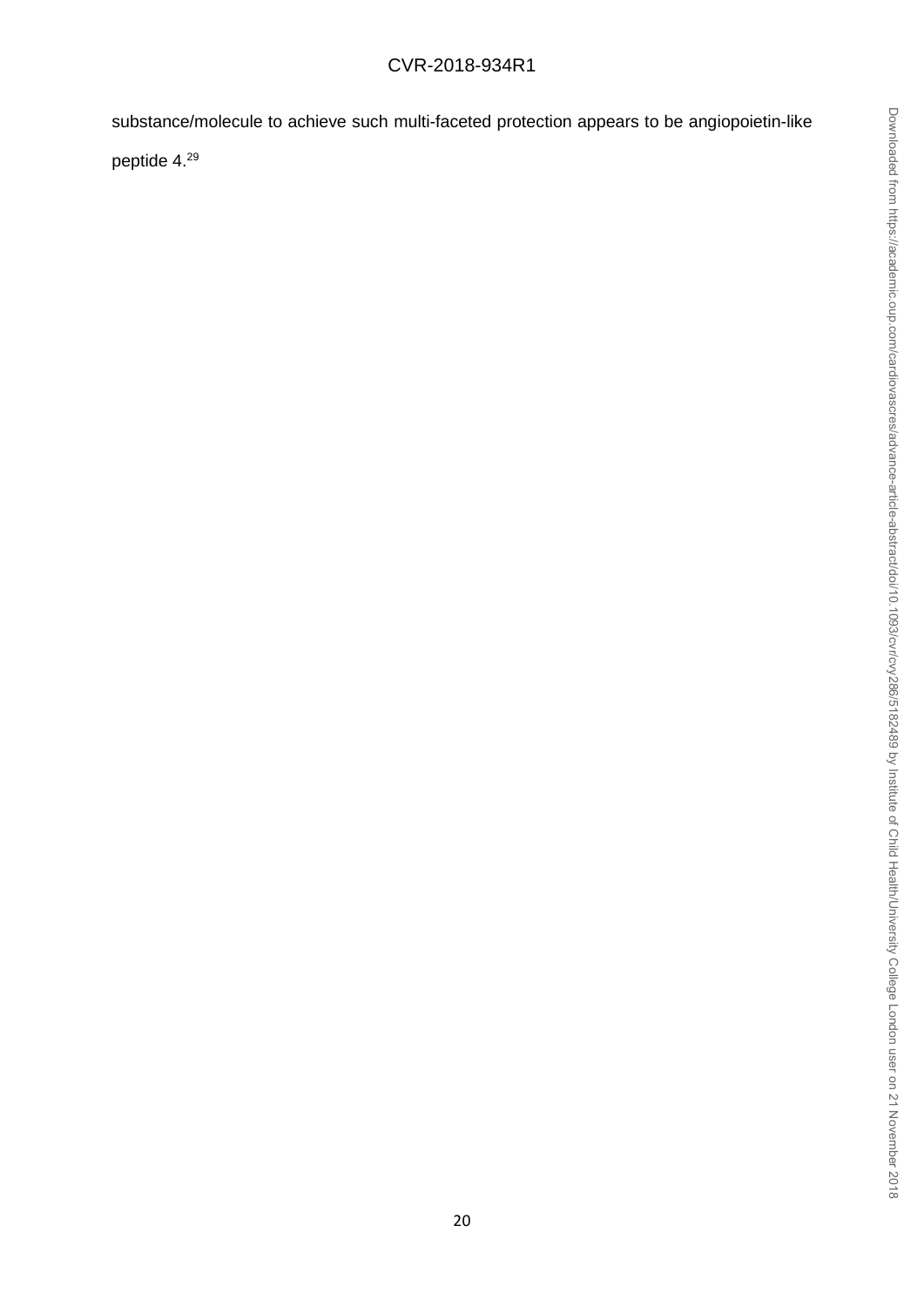#### Reference List

- 1. Yellon DM, Hausenloy DJ. Myocardial reperfusion injury. *N Engl J Med* 2007;**357**:1121-35.
- 2. Ibanez B, Heusch G, Ovize M, Van de Werf F. Evolving therapies for myocardial ischemia/reperfusion injury. *J Am Coll Cardiol* 2015;**65**:1454-71.
- 3. Kleinbongard P, Amanakis G, Skyschally A, Heusch G. Reflection of Cardioprotection by Remote Ischemic Perconditioning in Attenuated ST-Segment Elevation During Ongoing Coronary Occlusion in Pigs: Evidence for Cardioprotection From Ischemic Injury. *Circ Res* 2018;**122**:1102-8.
- 4. Hausenloy DJ, Botker HE, Engstrom T, Erlinge D, Heusch G, Ibanez B, Kloner RA, Ovize M, Yellon DM, Garcia-Dorado D. Targeting reperfusion injury in patients with ST-segment elevation myocardial infarction: trials and tribulations. *Eur Heart J* 2017;**38**:935-41.
- 5. Heusch G, Gersh BJ. The pathophysiology of acute myocardial infarction and strategies of protection beyond reperfusion: a continual challenge. *Eur Heart J* 2017;**38**:774-84.
- 6. Thygesen K, Alpert JS, Jaffe AS, Chaitman BR, Bax JJ, Morrow DA, White HD. Fourth universal definition of myocardial infarction (2018). *Eur Heart J* 2018.
- 7. Hausenloy DJ, Erik BH, Condorelli G, Ferdinandy P, Garcia-Dorado D, Heusch G, Lecour S, van Laake LW, Madonna R, Ruiz-Meana M, Schulz R, Sluijter JP, Yellon DM, Ovize M. Translating cardioprotection for patient benefit: position paper from the Working Group of Cellular Biology of the Heart of the European Society of Cardiology. *Cardiovasc Res* 2013;**98**:7-27.
- 8. Bulluck H, Yellon DM, Hausenloy DJ. Reducing myocardial infarct size: challenges and future opportunities. *Heart* 2016;**102**:341-8.
- 9. Hausenloy DJ, Garcia-Dorado D, Botker HE, Davidson SM, Downey J, Engel FB, Jennings R, Lecour S, Leor J, Madonna R, Ovize M, Perrino C, Prunier F, Schulz R, Sluijter JPG, van Laake LW, Vinten-Johansen J, Yellon DM, Ytrehus K, Heusch G, Ferdinandy P. Novel targets and future strategies for acute cardioprotection: Position Paper of the European Society of Cardiology Working Group on Cellular Biology of the Heart. *Cardiovasc Res* 2017;**113**:564-85.
- 10. Heusch G. Critical Issues for the Translation of Cardioprotection. *Circ Res* 2017;**120**:1477-86.
- 11. Heusch G. The Coronary Circulation as a Target of Cardioprotection. *Circ Res* 2016;**118**:1643-58.
- 12. Partida RA, Libby P, Crea F, Jang IK. Plaque erosion: a new in vivo diagnosis and a potential major shift in the management of patients with acute coronary syndromes. *Eur Heart J* 2018;**39**:2070-6.
- 13. Heusch G, Skyschally A, Kleinbongard P. Coronary microembolization and microvascular dysfunction. *Int J Cardiol* 2018;**258**:17-23.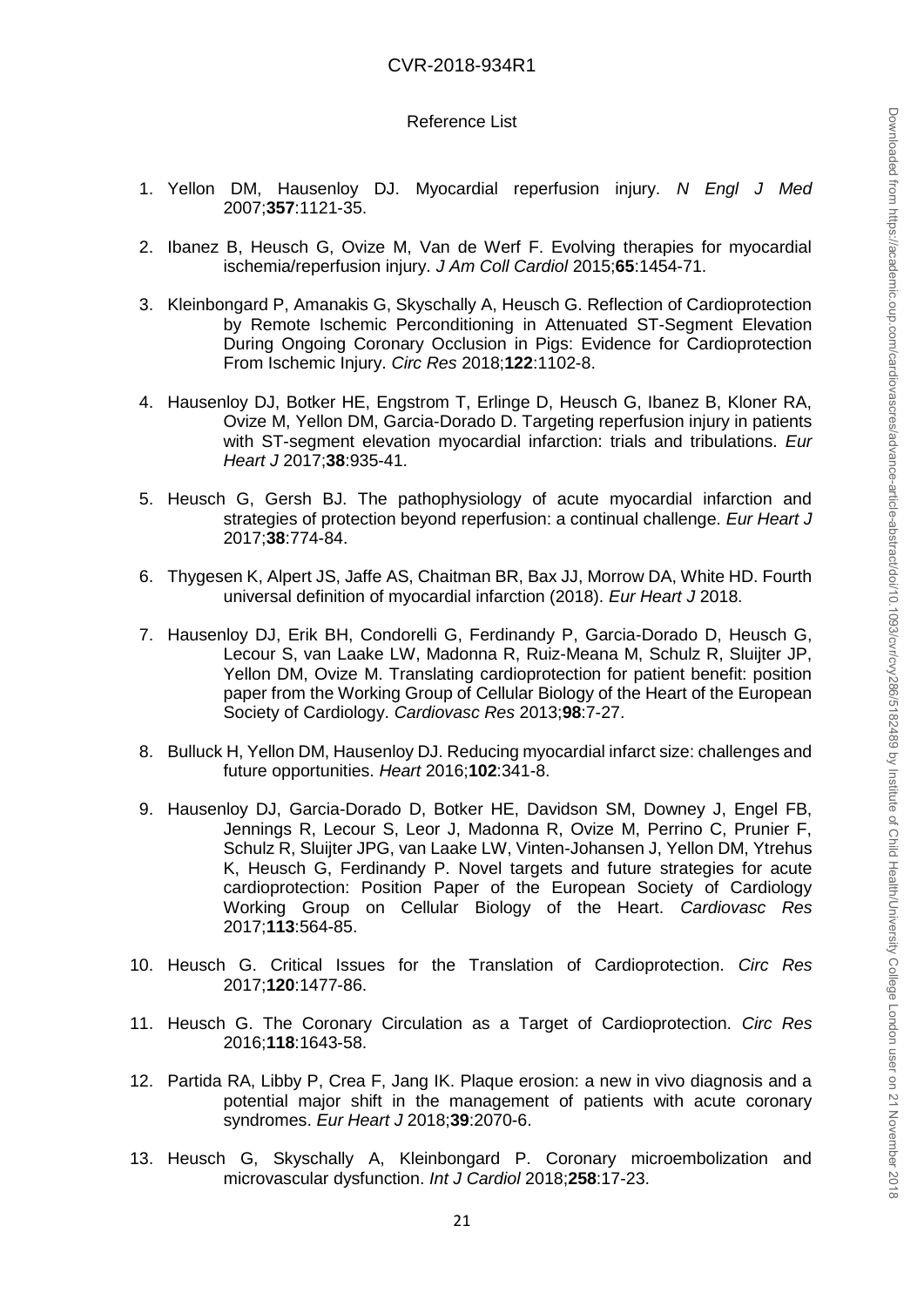- 14. Mills I, Fallon JT, Wrenn D, Sasken H, Gray W, Bier J, Levine D, Berman S, Gilson M, Gewirtz H. Adaptive responses of coronary circulation and myocardium to chronic reduction in perfusion pressure and flow. *Am J Physiol* 1994;**266**:H447- H457.
- 15. Sorop O, Merkus D, de Beer VJ, Houweling B, Pistea A, McFalls EO, Boomsma F, van Beusekom HM, van der Giessen WJ, VanBavel E, Duncker DJ. Functional and structural adaptations of coronary microvessels distal to a chronic coronary artery stenosis. *Circ Res* 2008;**102**:795-803.
- 16. Dorge H, Neumann T, Behrends M, Skyschally A, Schulz R, Kasper C, Erbel R, Heusch G. Perfusion-contraction mismatch with coronary microvascular obstruction: role of inflammation. *Am J Physiol Heart Circ Physiol* 2000;**279**:H2587-H2592.
- 17. Thielmann M, Dorge H, Martin C, Belosjorow S, Schwanke U, van de SA, Konietzka I, Buchert A, Kruger A, Schulz R, Heusch G. Myocardial dysfunction with coronary microembolization: signal transduction through a sequence of nitric oxide, tumor necrosis factor-alpha, and sphingosine. *Circ Res* 2002;**90**:807-13.
- 18. Herrmann J, Haude M, Lerman A, Schulz R, Volbracht L, Ge J, Schmermund A, Wieneke H, von BC, Eggebrecht H, Baumgart D, Heusch G, Erbel R. Abnormal coronary flow velocity reserve after coronary intervention is associated with cardiac marker elevation. *Circulation* 2001;**103**:2339-45.
- 19. Leineweber K, Bose D, Vogelsang M, Haude M, Erbel R, Heusch G. Intense vasoconstriction in response to aspirate from stented saphenous vein aortocoronary bypass grafts. *J Am Coll Cardiol* 2006;**47**:981-6.
- 20. Kleinbongard P, Bose D, Baars T, Mohlenkamp S, Konorza T, Schoner S, Elter-Schulz M, Eggebrecht H, Degen H, Haude M, Levkau B, Schulz R, Erbel R, Heusch G. Vasoconstrictor potential of coronary aspirate from patients undergoing stenting of saphenous vein aortocoronary bypass grafts and its pharmacological attenuation. *Circ Res* 2011;**108**:344-52.
- 21. Skyschally A, Schulz R, Erbel R, Heusch G. Reduced coronary and inotropic reserves with coronary microembolization. *Am J Physiol Heart Circ Physiol* 2002;**282**:H611-H614.
- 22. Stempien-Otero A, Karsan A, Cornejo CJ, Xiang H, Eunson T, Morrison RS, Kay M, Winn R, Harlan J. Mechanisms of hypoxia-induced endothelial cell death. Role of p53 in apoptosis. *J Biol Chem* 1999;**274**:8039-45.
- 23. Maxwell L, Gavin JB. The role of post-ischaemic reperfusion in the development of microvascular incompetence and ultrastructural damage in the myocardium. *Basic Res Cardiol* 1991;**86**:544-53.
- 24. Kasseckert SA, Schafer C, Kluger A, Gligorievski D, Tillmann J, Schluter KD, Noll T, Sauer H, Piper HM, Abdallah Y. Stimulation of cGMP signalling protects coronary endothelium against reperfusion-induced intercellular gap formation. *Cardiovasc Res* 2009;**83**:381-7.
- 25. Scotland RS, Cohen M, Foster P, Lovell M, Mathur A, Ahluwalia A, Hobbs AJ. C-type natriuretic peptide inhibits leukocyte recruitment and platelet-leukocyte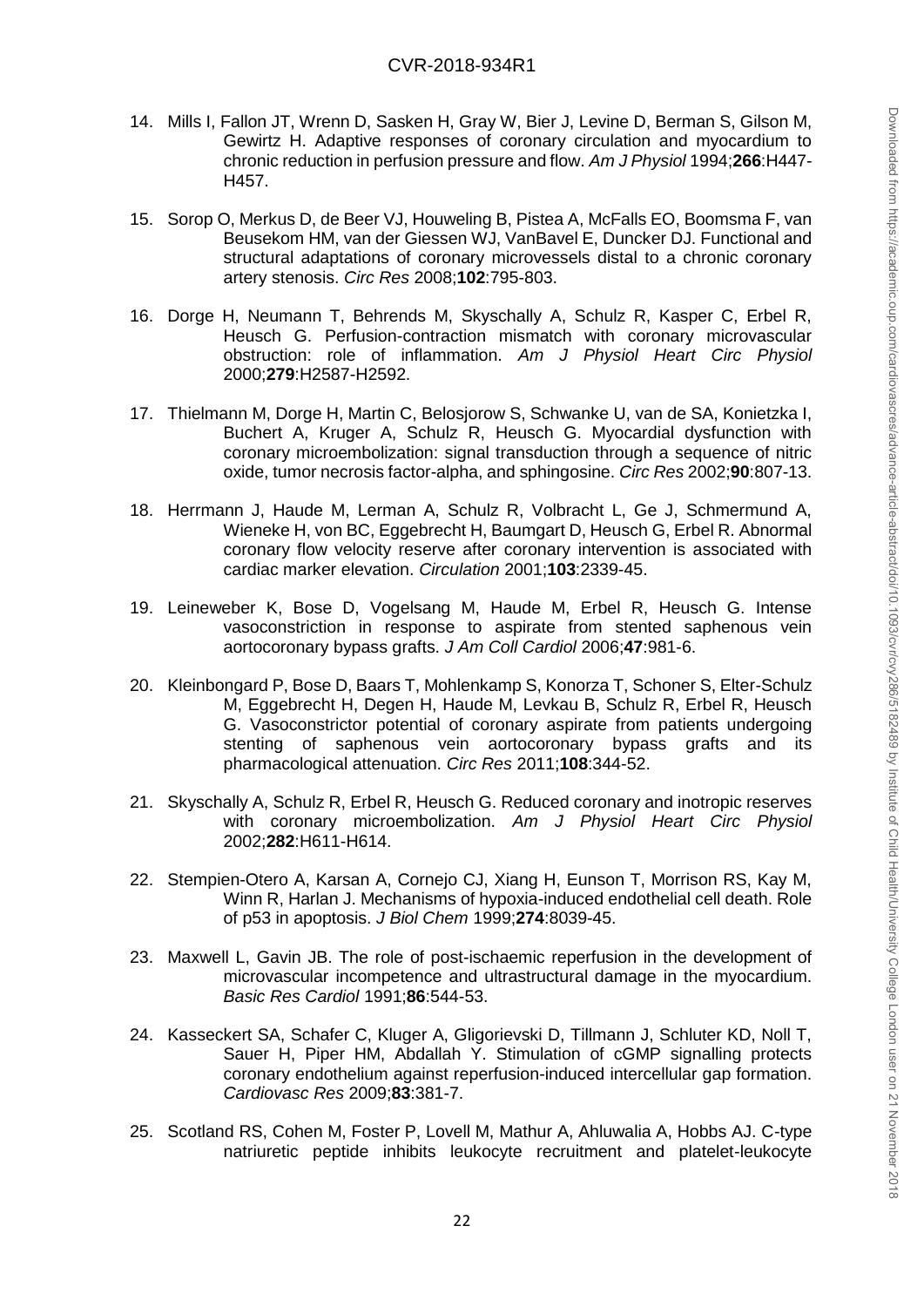interactions via suppression of P-selectin expression. *Proc Natl Acad Sci U S A* 2005;**102**:14452-7.

- 26. Weis S, Shintani S, Weber A, Kirchmair R, Wood M, Cravens A, McSharry H, Iwakura A, Yoon YS, Himes N, Burstein D, Doukas J, Soll R, Losordo D, Cheresh D. Src blockade stabilizes a Flk/cadherin complex, reducing edema and tissue injury following myocardial infarction. *J Clin Invest* 2004;**113**:885-94.
- 27. Weis S, Cui J, Barnes L, Cheresh D. Endothelial barrier disruption by VEGF-mediated Src activity potentiates tumor cell extravasation and metastasis. *J Cell Biol* 2004;**167**:223-9.
- 28. Liu Y, Lian K, Zhang L, Wang R, Yi F, Gao C, Xin C, Zhu D, Li Y, Yan W, Xiong L, Gao E, Wang H, Tao L. TXNIP mediates NLRP3 inflammasome activation in cardiac microvascular endothelial cells as a novel mechanism in myocardial ischemia/reperfusion injury. *Basic Res Cardiol* 2014;**109**:415.
- 29. Galaup A, Gomez E, Souktani R, Durand M, Cazes A, Monnot C, Teillon J, Le JS, Bouleti C, Briois G, Philippe J, Pons S, Martin V, Assaly R, Bonnin P, Ratajczak P, Janin A, Thurston G, Valenzuela DM, Murphy AJ, Yancopoulos GD, Tissier R, Berdeaux A, Ghaleh B, Germain S. Protection against myocardial infarction and no-reflow through preservation of vascular integrity by angiopoietin-like 4. *Circulation* 2012;**125**:140-9.
- 30. Mollenhauer M, Friedrichs K, Lange M, Gesenberg J, Remane L, Kerkenpass C, Krause J, Schneider J, Ravekes T, Maass M, Halbach M, Peinkofer G, Saric T, Mehrkens D, Adam M, Deuschl FG, Lau D, Geertz B, Manchanda K, Eschenhagen T, Kubala L, Rudolph TK, Wu Y, Tang WHW, Hazen SL, Baldus S, Klinke A, Rudolph V. Myeloperoxidase Mediates Postischemic Arrhythmogenic Ventricular Remodeling. *Circ Res* 2017;**121**:56-70.
- 31. Bitencourt CS, Bessi VL, Huynh DN, Menard L, Lefebvre JS, Levesque T, Hamdan L, Sohouhenou F, Faccioli LH, Borgeat P, Marleau S. Cooperative role of endogenous leucotrienes and platelet-activating factor in ischaemiareperfusion-mediated tissue injury. *J Cell Mol Med* 2013;**17**:1554-65.
- 32. Weis SM, Cheresh DA. Pathophysiological consequences of VEGF-induced vascular permeability. *Nature* 2005;**437**:497-504.
- 33. Feng Y, Venema VJ, Venema RC, Tsai N, Behzadian MA, Caldwell RB. VEGF-induced permeability increase is mediated by caveolae. *Invest Ophthalmol Vis Sci* 1999;**40**:157-67.
- 34. Lee SW, Won JY, Lee HY, Lee HJ, Youn SW, Lee JY, Cho CH, Cho HJ, Oh S, Chae IH, Kim HS. Angiopoietin-1 protects heart against ischemia/reperfusion injury through VE-cadherin dephosphorylation and myocardiac integrinbeta1/ERK/caspase-9 phosphorylation cascade. *Mol Med* 2011;**17**:1095-106.
- 35. Hall CN, Reynell C, Gesslein B, Hamilton NB, Mishra A, Sutherland BA, O'Farrell FM, Buchan AM, Lauritzen M, Attwell D. Capillary pericytes regulate cerebral blood flow in health and disease. *Nature* 2014;**508**:55-60.
- 36. Nees S, Weiss DR, Senftl A, Knott M, Forch S, Schnurr M, Weyrich P, Juchem G. Isolation, bulk cultivation, and characterization of coronary microvascular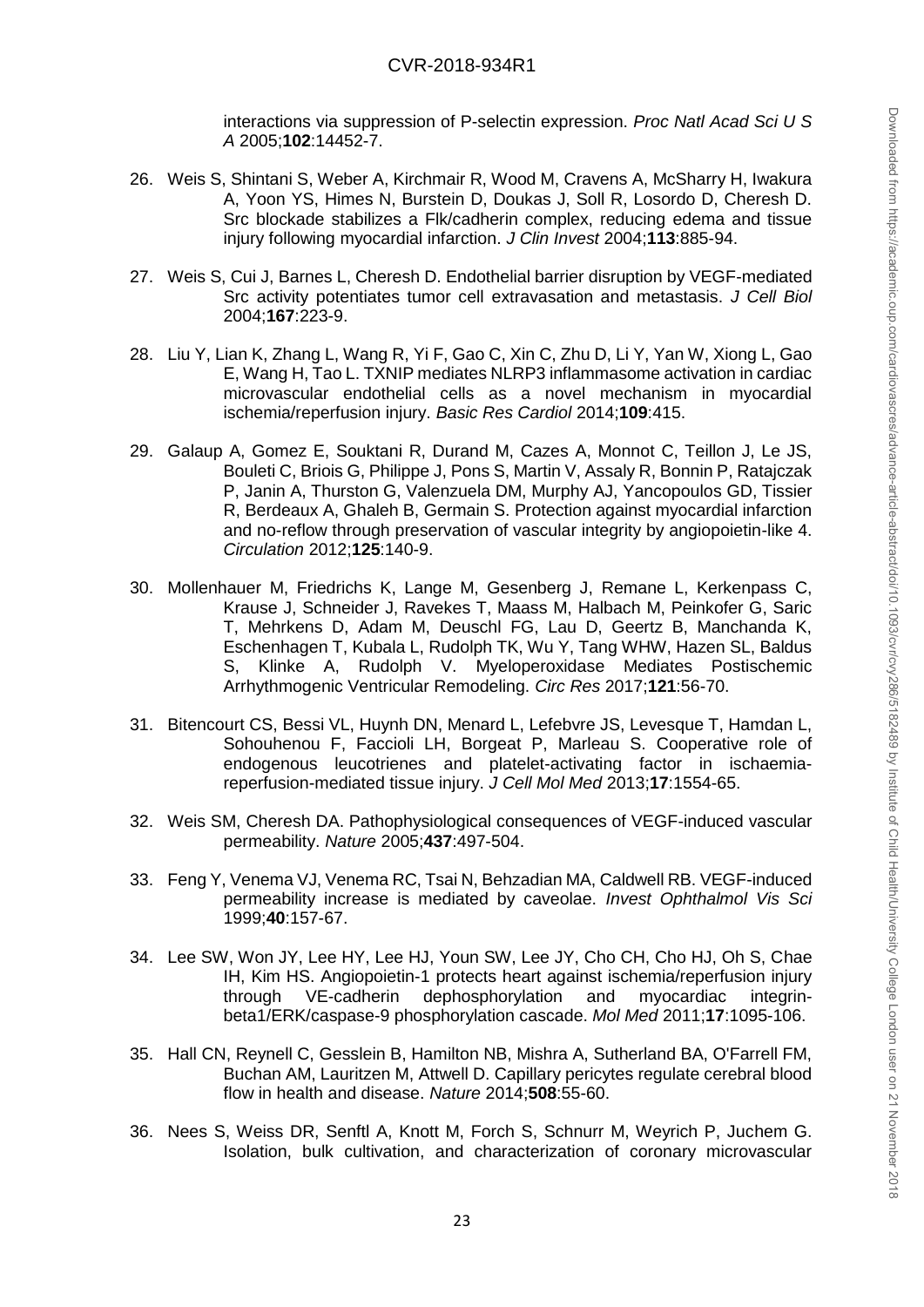pericytes: the second most frequent myocardial cell type in vitro. *Am J Physiol Heart Circ Physiol* 2012;**302**:H69-H84.

- 37. O'Farrell FM, Mastitskaya S, Hammond-Haley M, Freitas F, Wah WR, Attwell D. Capillary pericytes mediate coronary no-reflow after myocardial ischaemia. *Elife* 2017;**6**.
- 38. Becker BF, Chappell D, Jacob M. Endothelial glycocalyx and coronary vascular permeability: the fringe benefit. *Basic Res Cardiol* 2010;**105**:687-701.
- 39. van den Berg BM, Vink H, Spaan JA. The endothelial glycocalyx protects against myocardial edema. *Circ Res* 2003;**92**:592-4.
- 40. Chappell D, Dorfler N, Jacob M, Rehm M, Welsch U, Conzen P, Becker BF. Glycocalyx protection reduces leukocyte adhesion after ischemia/reperfusion. *Shock* 2010;**34**:133-9.
- 41. Chappell D, Brettner F, Doerfler N, Jacob M, Rehm M, Bruegger D, Conzen P, Jacob B, Becker BF. Protection of glycocalyx decreases platelet adhesion after ischaemia/reperfusion: an animal study. *Eur J Anaesthesiol* 2014;**31**:474-81.
- 42. Chappell D, Hofmann-Kiefer K, Jacob M, Rehm M, Briegel J, Welsch U, Conzen P, Becker BF. TNF-alpha induced shedding of the endothelial glycocalyx is prevented by hydrocortisone and antithrombin. *Basic Res Cardiol* 2009;**104**:78- 89.
- 43. Bruegger D, Rehm M, Jacob M, Chappell D, Stoeckelhuber M, Welsch U, Conzen P, Becker BF. Exogenous nitric oxide requires an endothelial glycocalyx to prevent postischemic coronary vascular leak in guinea pig hearts. *Crit Care* 2008;**12**:R73.
- 44. Garcia-Dorado D, Andres-Villarreal M, Ruiz-Meana M, Inserte J, Barba I. Myocardial edema: a translational view. *J Mol Cell Cardiol* 2012;**52**:931-9.
- 45. Garcia-Dorado D, Theroux P, Munoz R, Alonso J, Elizaga J, Fernandez-Aviles F, Botas J, Solares J, Soriano J, Duran JM. Favorable effects of hyperosmotic reperfusion on myocardial edema and infarct size. *Am J Physiol* 1992;**262**:H17- H22.
- 46. Andres-Villarreal M, Barba I, Poncelas M, Inserte J, Rodriguez-Palomares J, Pineda V, Garcia-Dorado D. Measuring Water Distribution in the Heart: Preventing Edema Reduces Ischemia-Reperfusion Injury. *J Am Heart Assoc* 2016;**5**.
- 47. Inserte J, Garcia-Dorado D, Hernando V, Soler-Soler J. Calpain-mediated impairment of Na+/K+-ATPase activity during early reperfusion contributes to cell death after myocardial ischemia. *Circ Res* 2005;**97**:465-73.
- 48. Fernandez-Jimenez R, Sanchez-Gonzalez J, Aguero J, Garcia-Prieto J, Lopez-Martin GJ, Garcia-Ruiz JM, Molina-Iracheta A, Rossello X, Fernandez-Friera L, Pizarro G, Garcia-Alvarez A, Dall'armellina E, Macaya C, Choudhury RP, Fuster V, Ibanez B. Myocardial edema after ischemia/reperfusion is not stable and follows a bimodal pattern: imaging and histological tissue characterization. *J Am Coll Cardiol* 2015;**65**:315-23.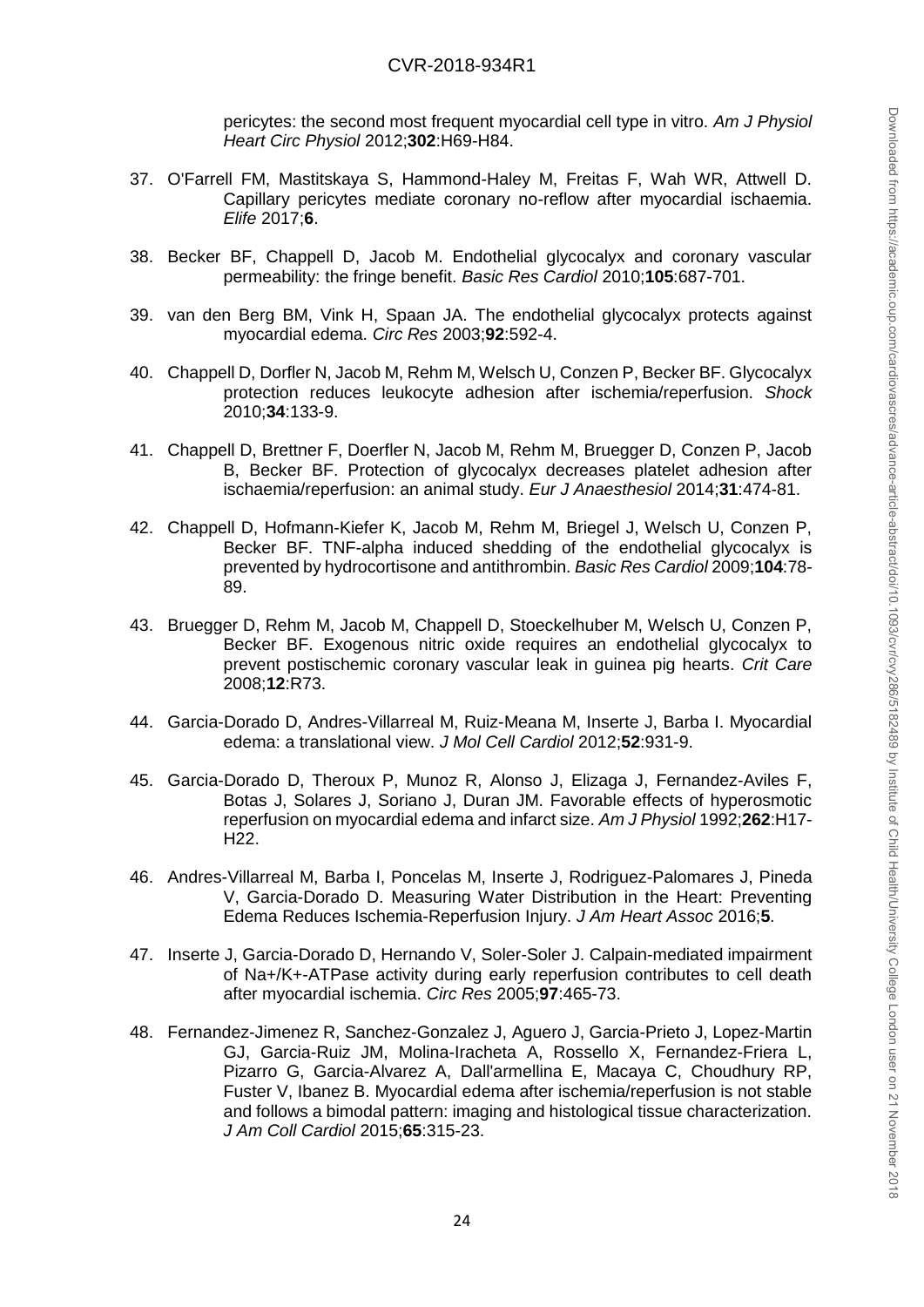- 49. Fernandez-Jimenez R, Barreiro-Perez M, Martin-Garcia A, Sanchez-Gonzalez J, Aguero J, Galan-Arriola C, Garcia-Prieto J, Diaz-Pelaez E, Vara P, Martinez I, Zamarro I, Garde B, Sanz J, Fuster V, Sanchez PL, Ibanez B. Dynamic Edematous Response of the Human Heart to Myocardial Infarction: Implications for Assessing Myocardial Area at Risk and Salvage. *Circulation* 2017;**136**:1288-300.
- 50. Walsh TG, Poole AW. Do platelets promote cardiac recovery after myocardial infarction: roles beyond occlusive ischemic damage. *Am J Physiol Heart Circ Physiol* 2018;**314**:H1043-H1048.
- 51. Pagel O, Walter E, Jurk K, Zahedi RP. Taking the stock of granule cargo: Platelet releasate proteomics. *Platelets* 2017;**28**:119-28.
- 52. Theilmeier G, Schmidt C, Herrmann J, Keul P, Schafers M, Herrgott I, Mersmann J, Larmann J, Hermann S, Stypmann J, Schober O, Hildebrand R, Schulz R, Heusch G, Haude M, von Wnuck LK, Herzog C, Schmitz M, Erbel R, Chun J, Levkau B. High-density lipoproteins and their constituent, sphingosine-1 phosphate, directly protect the heart against ischemia/reperfusion injury in vivo via the S1P3 lysophospholipid receptor. *Circulation* 2006;**114**:1403-9.
- 53. Keul P, van Borren MM, Ghanem A, Muller FU, Baartscheer A, Verkerk AO, Stumpel F, Schulte JS, Hamdani N, Linke WA, van LP, Matus M, Schmitz W, Stypmann J, Tiemann K, Ravesloot JH, Alewijnse AE, Hermann S, Spijkers LJ, Hiller KH, Herr D, Heusch G, Schafers M, Peters SL, Chun J, Levkau B. Sphingosine-1- Phosphate Receptor 1 Regulates Cardiac Function by Modulating Ca2+ Sensitivity and Na+/H+ Exchange and Mediates Protection by Ischemic Preconditioning. *J Am Heart Assoc* 2016;**5**.
- 54. Karliner JS, Honbo N, Summers K, Gray MO, Goetzl EJ. The lysophospholipids sphingosine-1-phosphate and lysophosphatidic acid enhance survival during hypoxia in neonatal rat cardiac myocytes. *J Mol Cell Cardiol* 2001;**33**:1713-7.
- 55. Zhang J, Honbo N, Goetzl EJ, Chatterjee K, Karliner JS, Gray MO. Signals from type 1 sphingosine 1-phosphate receptors enhance adult mouse cardiac myocyte survival during hypoxia. *Am J Physiol Heart Circ Physiol* 2007;**293**:H3150- H3158.
- 56. Penna C, Bassino E, Alloatti G. Platelet activating factor: the good and the bad in the ischemic/reperfused heart. *Exp Biol Med (Maywood )* 2011;**236**:390-401.
- 57. Russo I, Femmino S, Barale C, Tullio F, Geuna S, Cavalot F, Pagliaro P, Penna C. Cardioprotective Properties of Human Platelets Are Lost in Uncontrolled Diabetes Mellitus: A Study in Isolated Rat Hearts. *Front Physiol* 2018;**9**:875.
- 58. Battinelli EM, Markens BA, Italiano JE, Jr. Release of angiogenesis regulatory proteins from platelet alpha granules: modulation of physiologic and pathologic angiogenesis. *Blood* 2011;**118**:1359-69.
- 59. Pearson PJ, Schaff HV, Vanhoutte PM. Acute impairment of endothelium-dependent relaxations to aggregating platelets following reperfusion injury in canine coronary arteries. *Circ Res* 1990;**67**:385-93.
- 60. McDonagh PF. Platelets reduce coronary microvascular permeability to macromolecules. *Am J Physiol* 1986;**251**:H581-H587.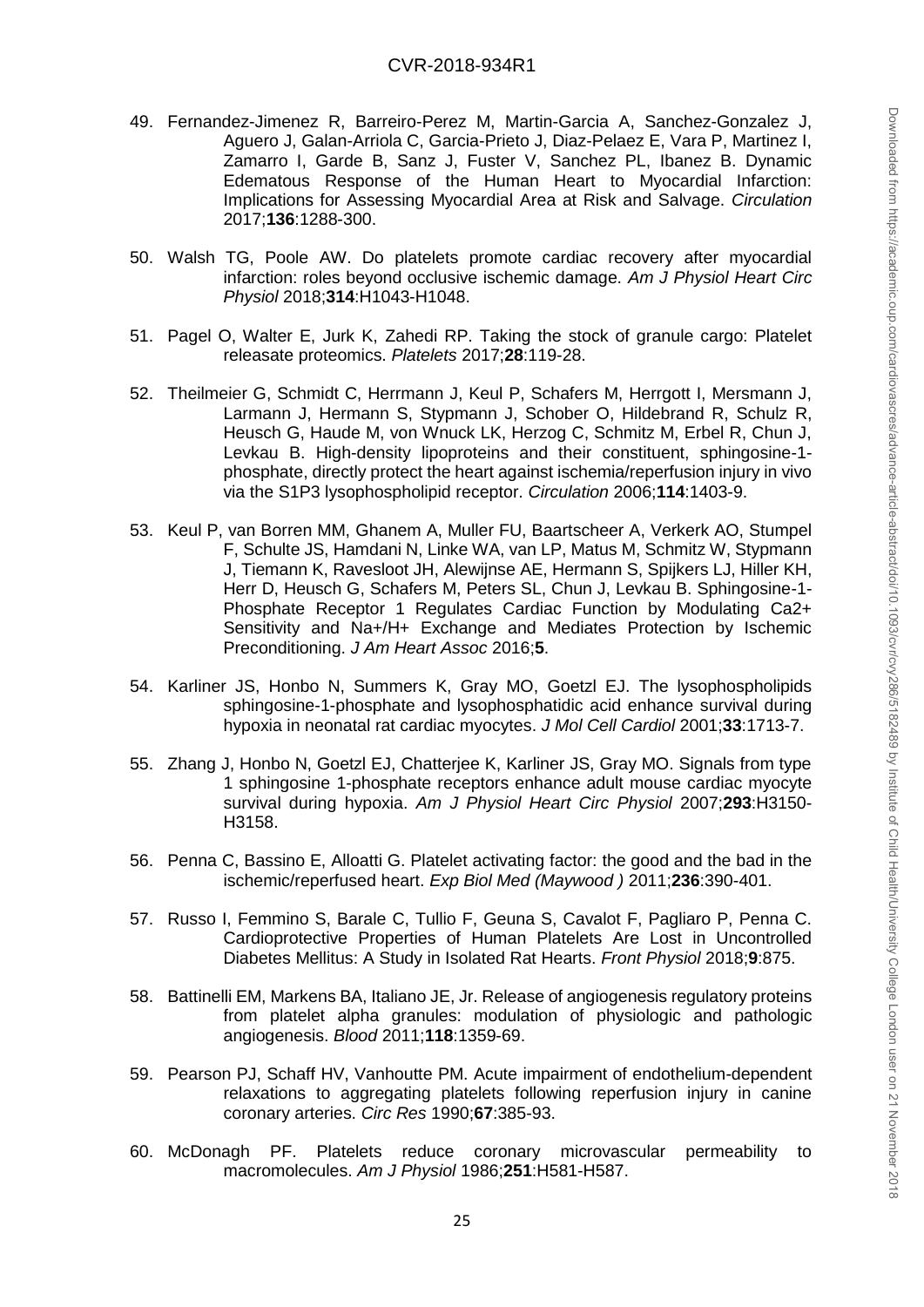- 61. Yang BC, Virmani R, Nichols WW, Mehta JL. Platelets protect against myocardial dysfunction and injury induced by ischemia and reperfusion in isolated rat hearts. *Circ Res* 1993;**72**:1181-90.
- 62. Heindl B, Zahler S, Welsch U, Becker BF. Disparate effects of adhesion and degranulation of platelets on myocardial and coronary function in postischaemic hearts. *Cardiovasc Res* 1998;**38**:383-94.
- 63. Mirabet M, Garcia-Dorado D, Inserte J, Barrabes JA, Lidon RM, Soriano B, Azevedo M, Padilla F, Agullo L, Ruiz-Meana M, Massaguer A, Pizcueta P, Soler-Soler J. Platelets activated by transient coronary occlusion exacerbate ischemiareperfusion injury in rat hearts. *Am J Physiol Heart Circ Physiol* 2002;**283**:H1134-H1141.
- 64. Barrabes JA, Inserte J, Mirabet M, Quiroga A, Hernando V, Figueras J, Garcia-Dorado D. Antagonism of P2Y12 or GPIIb/IIIa receptors reduces platelet-mediated myocardial injury after ischaemia and reperfusion in isolated rat hearts. *Thromb Haemost* 2010;**104**:128-35.
- 65. Botker HE, Hausenloy D, Andreadou I, Antonucci S, Boengler K, Davidson SM, Deshwal S, Devaux Y, Di LF, Di SM, Efentakis P, Femmino S, Garcia-Dorado D, Giricz Z, Ibanez B, Iliodromitis E, Kaludercic N, Kleinbongard P, Neuhauser M, Ovize M, Pagliaro P, Rahbek-Schmidt M, Ruiz-Meana M, Schluter KD, Schulz R, Skyschally A, Wilder C, Yellon DM, Ferdinandy P, Heusch G. Practical guidelines for rigor and reproducibility in preclinical and clinical studies on cardioprotection. *Basic Res Cardiol* 2018;**113**:39.
- 66. Barrabes JA, Garcia-Dorado D, Mirabet M, Lidon RM, Soriano B, Ruiz-Meana M, Pizcueta P, Blanco J, Puigfel Y, Soler-Soler J. Lack of effect of glycoprotein IIb/IIIa blockade on myocardial platelet or polymorphonuclear leukocyte accumulation and on infarct size after transient coronary occlusion in pigs. *J Am Coll Cardiol* 2002;**39**:157-65.
- 67. Pachel C, Mathes D, Arias-Loza AP, Heitzmann W, Nordbeck P, Deppermann C, Lorenz V, Hofmann U, Nieswandt B, Frantz S. Inhibition of Platelet GPVI Protects Against Myocardial Ischemia-Reperfusion Injury. *Arterioscler Thromb Vasc Biol* 2016;**36**:629-35.
- 68. Yang XM, Liu Y, Cui L, Yang X, Liu Y, Tandon N, Kambayashi J, Downey JM, Cohen MV. Platelet P2Y(1)(2) blockers confer direct postconditioning-like protection in reperfused rabbit hearts. *J Cardiovasc Pharmacol Ther* 2013;**18**:251-62.
- 69. Krug A, Du Mesnil dR, Korb G. Blood supply of the myocardium after temporary coronary occlusion. *Circ Res* 1966;**19**:57-62.
- 70. Heusch G, Kleinbongard P, Skyschally A. Myocardial infarction and coronary microvascular obstruction: an intimate, but complicated relationship. *Basic Res Cardiol* 2013;**108**:380.
- 71. Kloner RA, King KS, Harrington M. No-reflow Phenomenon in Heart and Brain. *Am J Physiol Heart Circ Physiol* 2018;**315**:H550-H562.
- 72. Skyschally A, Amanakis G, Neuhauser M, Kleinbongard P, Heusch G. Impact of electrical defibrillation on infarct size and no-reflow in pigs subjected to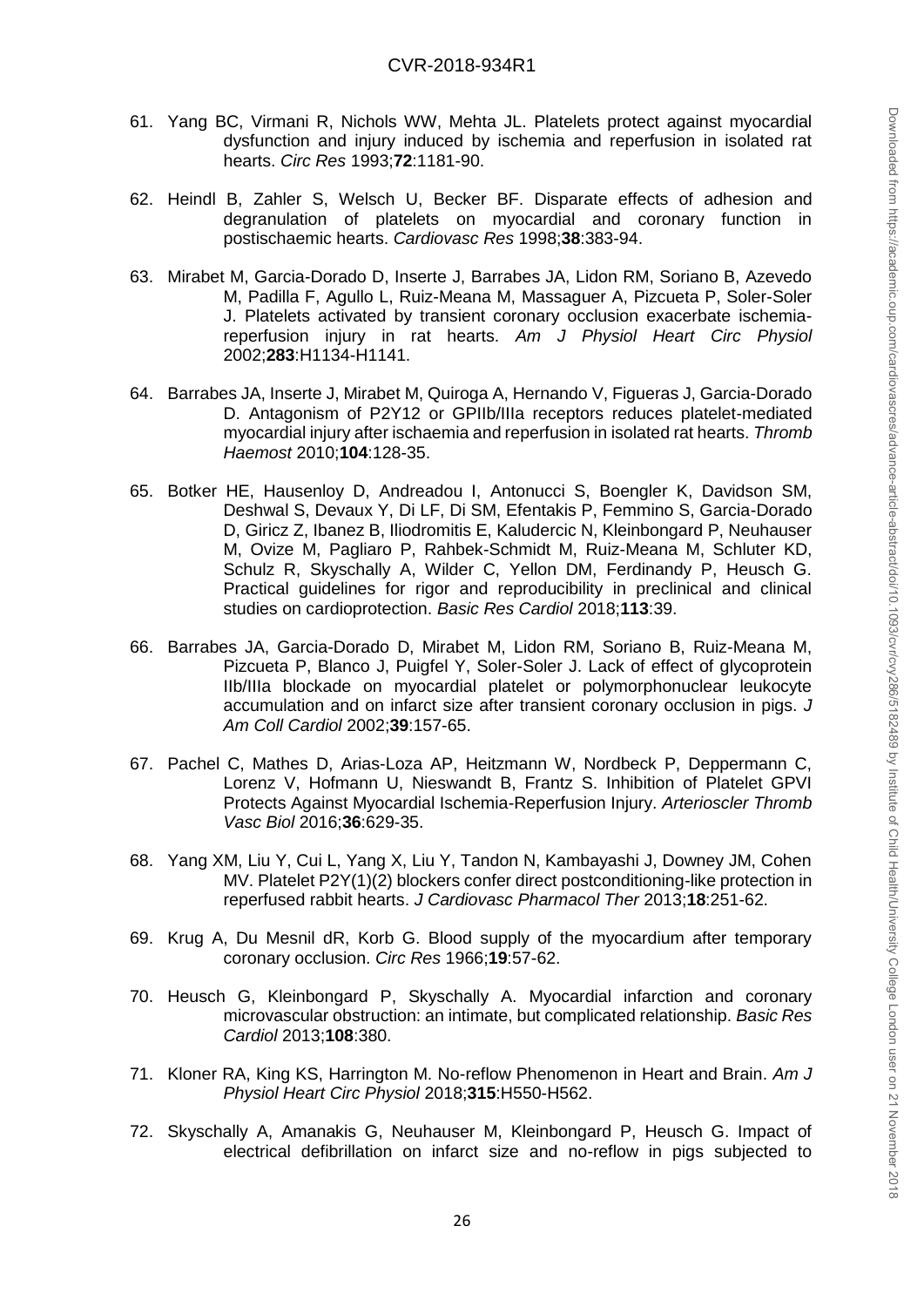myocardial ischemia-reperfusion without and with ischemic conditioning. *Am J Physiol Heart Circ Physiol* 2017;**313**:H871-H878.

- 73. Hale SL, Herring MJ, Kloner RA. Delayed treatment with hypothermia protects against the no-reflow phenomenon despite failure to reduce infarct size. *J Am Heart Assoc* 2013;**2**:e004234.
- 74. Niccoli G, Scalone G, Lerman A, Crea F. Coronary microvascular obstruction in acute myocardial infarction. *Eur Heart J* 2016;**37**:1024-33.
- 75. Eitel I, de WS, Wohrle J, Fuernau G, Lurz P, Pauschinger M, Desch S, Schuler G, Thiele H. Comprehensive prognosis assessment by CMR imaging after STsegment elevation myocardial infarction. *J Am Coll Cardiol* 2014;**64**:1217-26.
- 76. Morishima I, Sone T, Okumura K, Tsuboi H, Kondo J, Mukawa H, Matsui H, Toki Y, Ito T, Hayakawa T. Angiographic no-reflow phenomenon as a predictor of adverse long-term outcome in patients treated with percutaneous transluminal coronary angioplasty for first acute myocardial infarction. *J Am Coll Cardiol* 2000;**36**:1202-9.
- 77. van 't Hof AW, Liem A, Suryapranata H, Hoorntje JC, de Boer MJ, Zijlstra F. Angiographic assessment of myocardial reperfusion in patients treated with primary angioplasty for acute myocardial infarction: myocardial blush grade. Zwolle Myocardial Infarction Study Group. *Circulation* 1998;**97**:2302-6.
- 78. Niccoli G, Cosentino N, Spaziani C, Fracassi F, Tarantini G, Crea F. No-reflow: incidence and detection in the cath-lab. *Curr Pharm Des* 2013;**19**:4564-75.
- 79. Bulluck H, Foin N, Tan JW, Low AF, Sezer M, Hausenloy DJ. Invasive Assessment of the Coronary Microcirculation in Reperfused ST-Segment-Elevation Myocardial Infarction Patients: Where Do We Stand? *Circ Cardiovasc Interv* 2017;**10**.
- 80. Yamamuro A, Akasaka T, Tamita K, Yamabe K, Katayama M, Takagi T, Morioka S. Coronary flow velocity pattern immediately after percutaneous coronary intervention as a predictor of complications and in-hospital survival after acute myocardial infarction. *Circulation* 2002;**106**:3051-6.
- 81. van de Hoef TP, Bax M, Meuwissen M, Damman P, Delewi R, de Winter RJ, Koch KT, Schotborgh C, Henriques JP, Tijssen JG, Piek JJ. Impact of coronary microvascular function on long-term cardiac mortality in patients with acute STsegment-elevation myocardial infarction. *Circ Cardiovasc Interv* 2013;**6**:207- 15.
- 82. Fahrni G, Wolfrum M, De Maria GL, Cuculi F, Dawkins S, Alkhalil M, Patel N, Forfar JC, Prendergast BD, Choudhury RP, Channon KM, Banning AP, Kharbanda RK. Index of Microcirculatory Resistance at the Time of Primary Percutaneous Coronary Intervention Predicts Early Cardiac Complications: Insights From the OxAMI (Oxford Study in Acute Myocardial Infarction) Cohort. *J Am Heart Assoc* 2017;**6**.
- 83. Schroder R. Prognostic impact of early ST-segment resolution in acute ST-elevation myocardial infarction. *Circulation* 2004;**110**:e506-e510.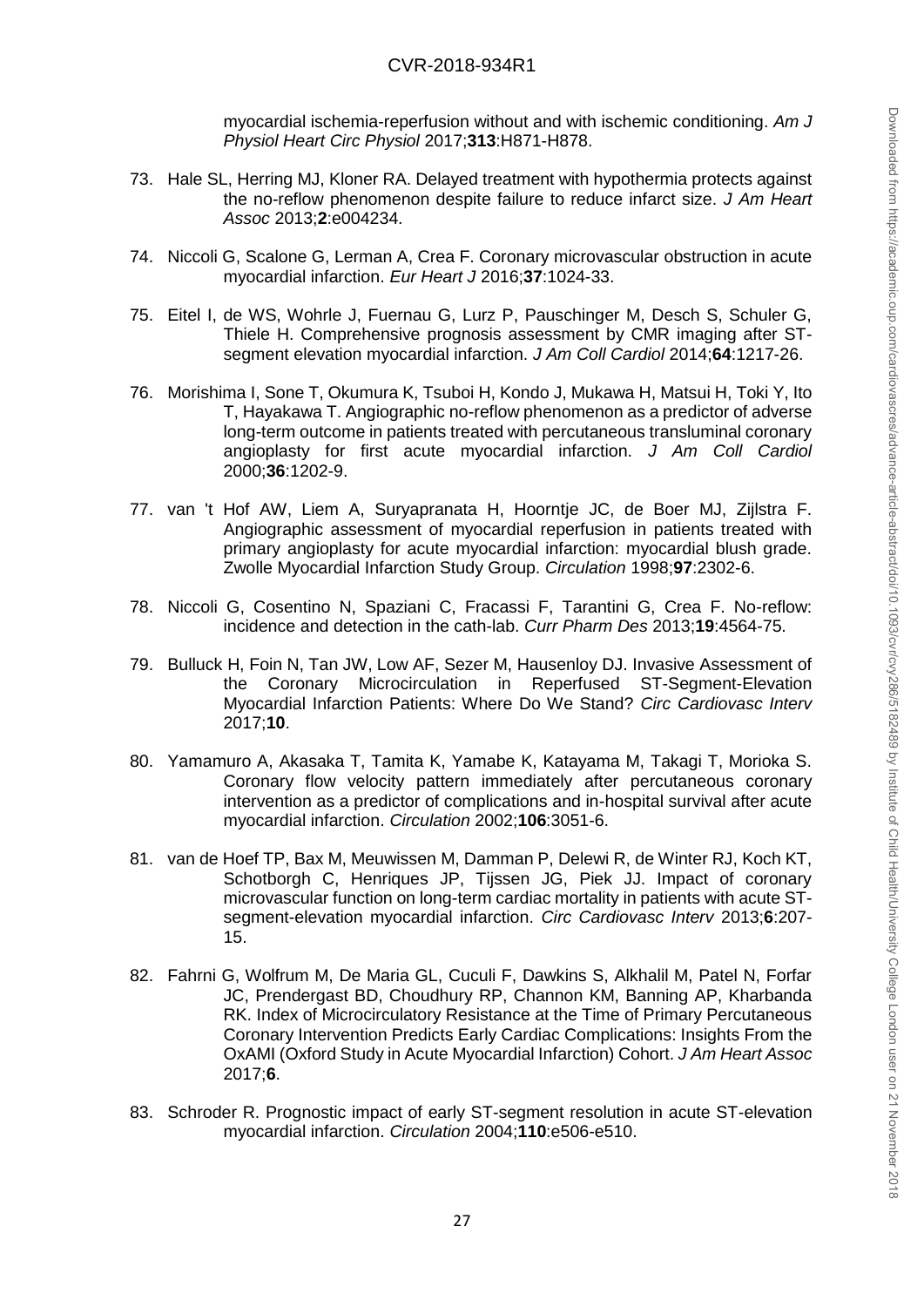- 84. Infusino F, Niccoli G, Fracassi F, Roberto M, Falcioni E, Lanza GA, Crea F. The central role of conventional 12-lead ECG for the assessment of microvascular obstruction after percutaneous myocardial revascularization. *J Electrocardiol* 2014;**47**:45-51.
- 85. Galiuto L, Garramone B, Scara A, Rebuzzi AG, Crea F, La TG, Funaro S, Madonna M, Fedele F, Agati L. The extent of microvascular damage during myocardial contrast echocardiography is superior to other known indexes of post-infarct reperfusion in predicting left ventricular remodeling: results of the multicenter AMICI study. *J Am Coll Cardiol* 2008;**51**:552-9.
- 86. Nijveldt R, Beek AM, Hirsch A, Stoel MG, Hofman MB, Umans VA, Algra PR, Twisk JW, van Rossum AC. Functional recovery after acute myocardial infarction: comparison between angiography, electrocardiography, and cardiovascular magnetic resonance measures of microvascular injury. *J Am Coll Cardiol* 2008;**52**:181-9.
- 87. Wu KC, Zerhouni EA, Judd RM, Lugo-Olivieri CH, Barouch LA, Schulman SP, Blumenthal RS, Lima JA. Prognostic significance of microvascular obstruction by magnetic resonance imaging in patients with acute myocardial infarction. *Circulation* 1998;**97**:765-72.
- 88. Bulluck H, Dharmakumar R, Arai AE, Berry C, Hausenloy DJ. Cardiovascular Magnetic Resonance in Acute ST-Segment-Elevation Myocardial Infarction: Recent Advances, Controversies, and Future Directions. *Circulation* 2018;**137**:1949- 64.
- 89. Jennings R, Sommers H, Smyth G, lack H, Linn H. Myocardial necrosis induced by temporary occlusion of a coronary artery in the dog. *Arch Pathol* 1960;**70**:68- 78.
- 90. Kloner RA, Ganote CE, Jennings RB. The "no-reflow" phenomenon after temporary coronary occlusion in the dog. *J Clin Invest* 1974;**54**:1496-508.
- 91. Fujiwara H, Onodera T, Tanaka M, Fujiwara T, Wu DJ, Kawai C, Hamashima Y. A clinicopathologic study of patients with hemorrhagic myocardial infarction treated with selective coronary thrombolysis with urokinase. *Circulation* 1986;**73**:749-57.
- 92. Ganame J, Messalli G, Dymarkowski S, Rademakers FE, Desmet W, Van De WF, Bogaert J. Impact of myocardial haemorrhage on left ventricular function and remodelling in patients with reperfused acute myocardial infarction. *Eur Heart J* 2009;**30**:1440-9.
- 93. Carrick D, Haig C, Ahmed N, McEntegart M, Petrie MC, Eteiba H, Hood S, Watkins S, Lindsay MM, Davie A, Mahrous A, Mordi I, Rauhalammi S, Sattar N, Welsh P, Radjenovic A, Ford I, Oldroyd KG, Berry C. Myocardial Hemorrhage After Acute Reperfused ST-Segment-Elevation Myocardial Infarction: Relation to Microvascular Obstruction and Prognostic Significance. *Circ Cardiovasc Imaging* 2016;**9**:e004148.
- 94. Amier RP, Tijssen RYG, Teunissen PFA, Fernandez-Jimenez R, Pizarro G, Garcia-Lunar I, Bastante T, van de Ven PM, Beek AM, Smulders MW, Bekkers SCAM, van RN, Ibanez B, Nijveldt R. Predictors of Intramyocardial Hemorrhage After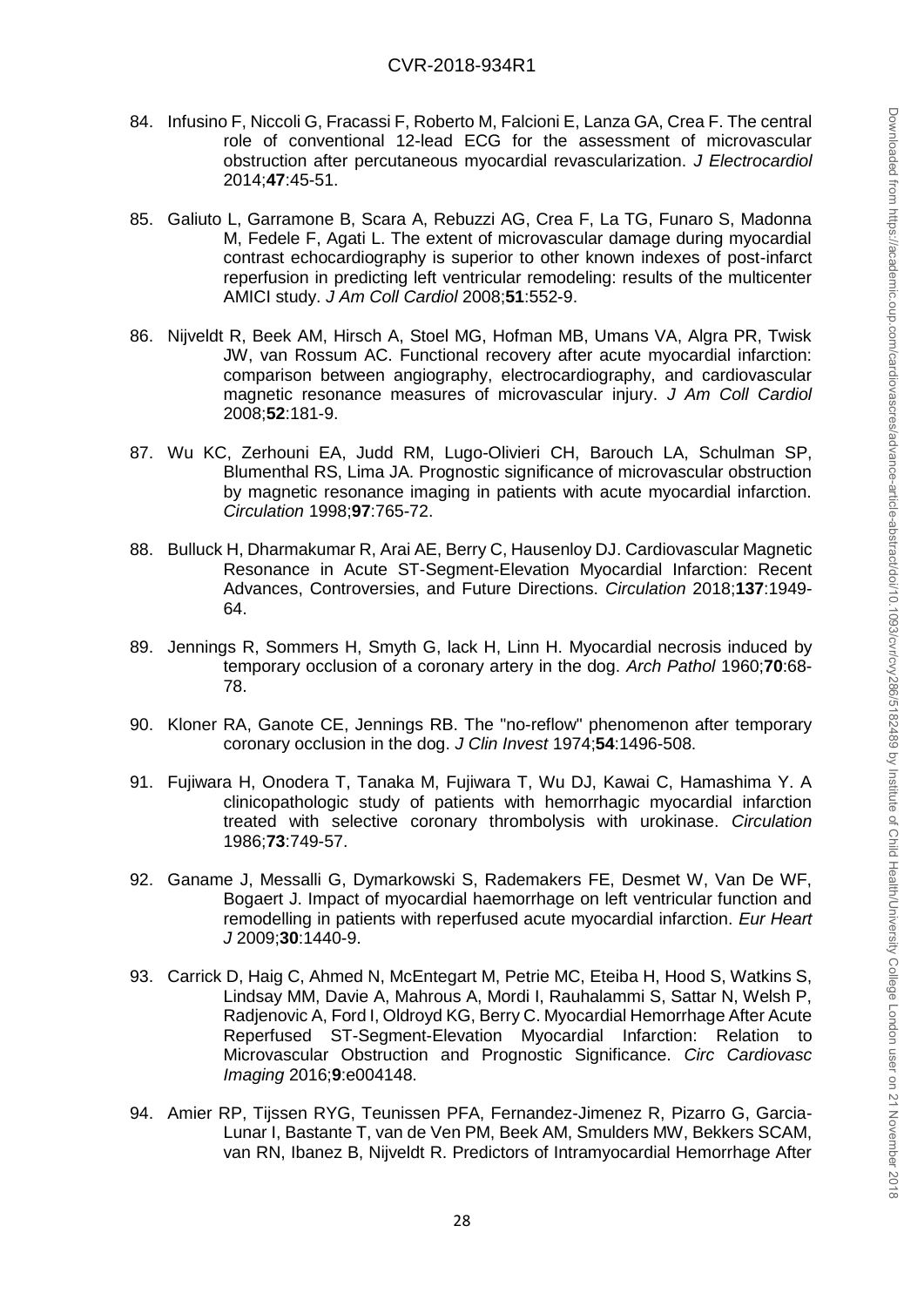Reperfused ST-Segment Elevation Myocardial Infarction. *J Am Heart Assoc* 2017;**6**.

- 95. Wang G, Yang HJ, Kali A, Cokic I, Tang R, Xie G, Yang Q, Francis J, Li S, Dharmakumar R. Influence of Myocardial Hemorrhage on Staging of Reperfused Myocardial Infarctions With T2 Cardiac Magnetic Resonance Imaging: Insights Into the Dependence on Infarction Type With Ex Vivo Validation. *JACC Cardiovasc Imaging* 2018.
- 96. Bulluck H, Rosmini S, Abdel-Gadir A, White SK, Bhuva AN, Treibel TA, Fontana M, Ramlall M, Hamarneh A, Sirker A, Herrey AS, Manisty C, Yellon DM, Kellman P, Moon JC, Hausenloy DJ. Residual Myocardial Iron Following Intramyocardial Hemorrhage During the Convalescent Phase of Reperfused ST-Segment-Elevation Myocardial Infarction and Adverse Left Ventricular Remodeling. *Circ Cardiovasc Imaging* 2016;**9**.
- 97. Higginson LA, White F, Heggtveit HA, Sanders TM, Bloor CM, Covell JW. Determinants of myocardial hemorrhage after coronary reperfusion in the anesthetized dog. *Circulation* 1982;**65**:62-9.
- 98. Mathey DG, Schofer J, Kuck KH, Beil U, Kloppel G. Transmural, haemorrhagic myocardial infarction after intracoronary streptokinase. Clinical, angiographic, and necropsy findings. *Br Heart J* 1982;**48**:546-51.
- 99. Hollander MR, de Waard GA, Konijnenberg LS, Meijer-van Putten RM, van den Brom CE, Paauw N, de Vries HE, van de Ven PM, Aman J, Van Nieuw-Amerongen GP, Hordijk PL, Niessen HW, Horrevoets AJ, van RN. Dissecting the Effects of Ischemia and Reperfusion on the Coronary Microcirculation in a Rat Model of Acute Myocardial Infarction. *PLoS One* 2016;**11**:e0157233.
- 100. Pedersen SF, Thrysoe SA, Robich MP, Paaske WP, Ringgaard S, Botker HE, Hansen ES, Kim WY. Assessment of intramyocardial hemorrhage by T1-weighted cardiovascular magnetic resonance in reperfused acute myocardial infarction. *J Cardiovasc Magn Reson* 2012;**14**:59.
- 101. Bulluck H, Rosmini S, Abdel-Gadir A, Bhuva AN, Treibel TA, Fontana M, Gonzalez-Lopez E, Ramlall M, Hamarneh A, Sirker A, Herrey AS, Manisty C, Yellon DM, Moon JC, Hausenloy DJ. Diagnostic performance of T1 and T2 mapping to detect intramyocardial hemorrhage in reperfused ST-segment elevation myocardial infarction (STEMI) patients. *J Magn Reson Imaging* 2017;**46**:877- 86.
- 102. Robbers LF, Eerenberg ES, Teunissen PF, Jansen MF, Hollander MR, Horrevoets AJ, Knaapen P, Nijveldt R, Heymans MW, Levi MM, van Rossum AC, Niessen HW, Marcu CB, Beek AM, van RN. Magnetic resonance imaging-defined areas of microvascular obstruction after acute myocardial infarction represent microvascular destruction and haemorrhage. *Eur Heart J* 2013;**34**:2346-53.
- 103. DeFily DV, Chilian WM. Preconditioning protects coronary arteriolar endothelium from ischemia-reperfusion injury. *Am J Physiol* 1993;**265**:H700-H706.
- 104. Ku DD. Coronary vascular reactivity after acute myocardial ischemia. *Science* 1982;**218**:576-8.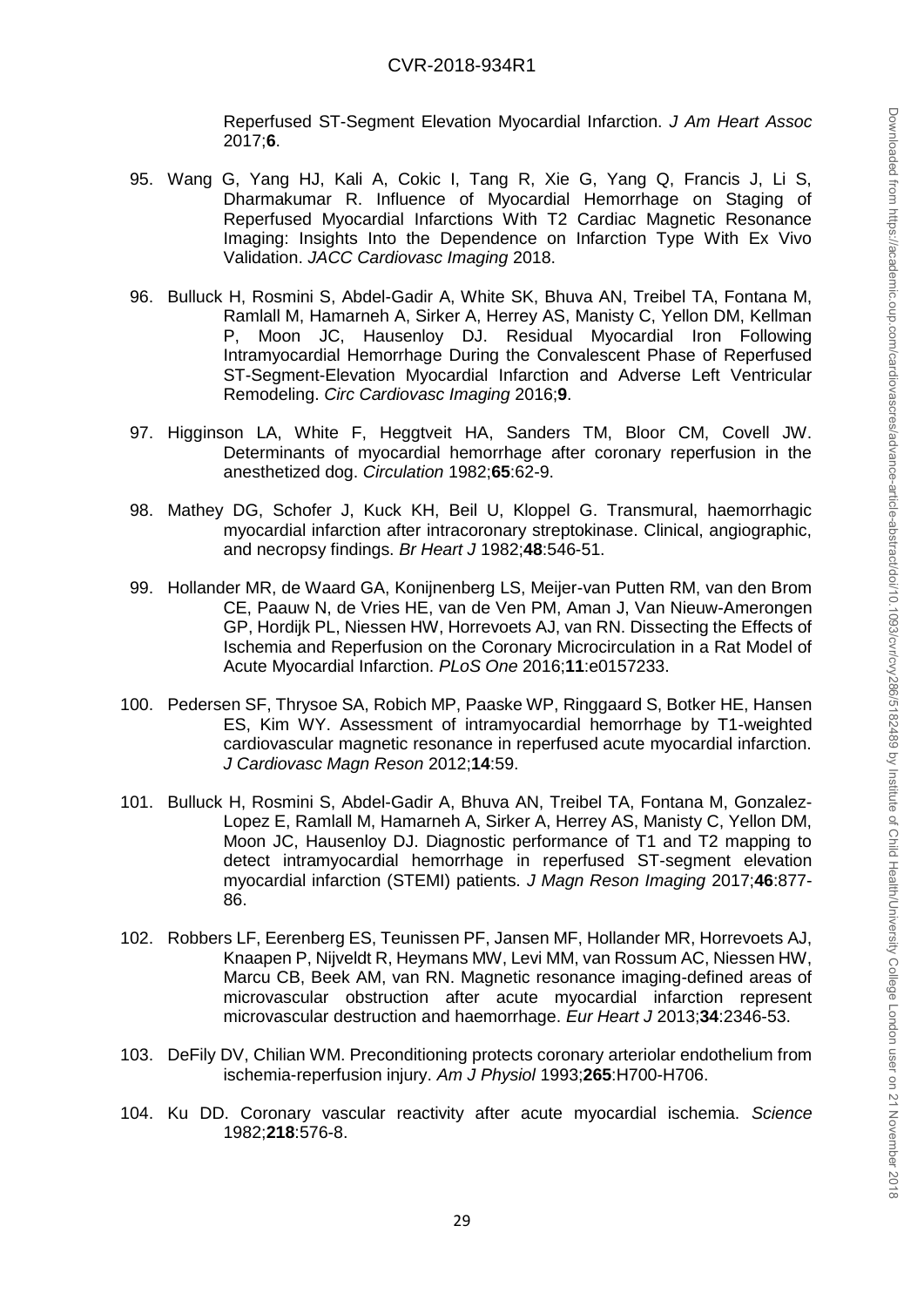- 105. Lefer AM, Tsao PS, Lefer DJ, Ma XL. Role of endothelial dysfunction in the pathogenesis of reperfusion injury after myocardial ischemia. *FASEB J* 1991;**5**:2029-34.
- 106. Piana RN, Shafique T, Dai HB, Sellke FW. Epicardial and endocardial coronary microvascular responses: effects of ischemia-reperfusion. *J Cardiovasc Pharmacol* 1994;**23**:539-46.
- 107. Cai Z, Zhong H, Bosch-Marce M, Fox-Talbot K, Wang L, Wei C, Trush MA, Semenza GL. Complete loss of ischaemic preconditioning-induced cardioprotection in mice with partial deficiency of HIF-1 alpha. *Cardiovasc Res* 2008;**77**:463-70.
- 108. Matsunaga T, Warltier DC, Tessmer J, Weihrauch D, Simons M, Chilian WM. Expression of VEGF and angiopoietins-1 and -2 during ischemia-induced coronary angiogenesis. *Am J Physiol Heart Circ Physiol* 2003;**285**:H352-H358.
- 109. Toyota E, Warltier DC, Brock T, Ritman E, Kolz C, O'Malley P, Rocic P, Focardi M, Chilian WM. Vascular endothelial growth factor is required for coronary collateral growth in the rat. *Circulation* 2005;**112**:2108-13.
- 110. Heusch G. Molecular basis of cardioprotection: signal transduction in ischemic pre-, post-, and remote conditioning. *Circ Res* 2015;**116**:674-99.
- 111. Pung YF, Rocic P, Murphy MP, Smith RA, Hafemeister J, Ohanyan V, Guarini G, Yin L, Chilian WM. Resolution of mitochondrial oxidative stress rescues coronary collateral growth in Zucker obese fatty rats. *Arterioscler Thromb Vasc Biol* 2012;**32**:325-34.
- 112. Heil M, Schaper W. Influence of mechanical, cellular, and molecular factors on collateral artery growth (arteriogenesis). *Circ Res* 2004;**95**:449-58.
- 113. Heusch G, Libby P, Gersh B, Yellon D, Bohm M, Lopaschuk G, Opie L. Cardiovascular remodelling in coronary artery disease and heart failure. *Lancet* 2014;**383**:1933-43.
- 114. Hausenloy DJ, Barrabes JA, Botker HE, Davidson SM, Di LF, Downey J, Engstrom T, Ferdinandy P, Carbrera-Fuentes HA, Heusch G, Ibanez B, Iliodromitis EK, Inserte J, Jennings R, Kalia N, Kharbanda R, Lecour S, Marber M, Miura T, Ovize M, Perez-Pinzon MA, Piper HM, Przyklenk K, Schmidt MR, Redington A, Ruiz-Meana M, Vilahur G, Vinten-Johansen J, Yellon DM, Garcia-Dorado D. Ischaemic conditioning and targeting reperfusion injury: a 30 year voyage of discovery. *Basic Res Cardiol* 2016;**111**:70.
- 115. Murry CE, Jennings RB, Reimer KA. Preconditioning with ischemia: a delay of lethal cell injury in ischemic myocardium. *Circulation* 1986;**74**:1124-36.
- 116. Zhao ZQ, Corvera JS, Halkos ME, Kerendi F, Wang NP, Guyton RA, Vinten-Johansen J. Inhibition of myocardial injury by ischemic postconditioning during reperfusion: comparison with ischemic preconditioning. *Am J Physiol Heart Circ Physiol* 2003;**285**:H579-H588.
- 117. Hausenloy DJ, Yellon DM. Remote ischaemic preconditioning: underlying mechanisms and clinical application. *Cardiovasc Res* 2008;**79**:377-86.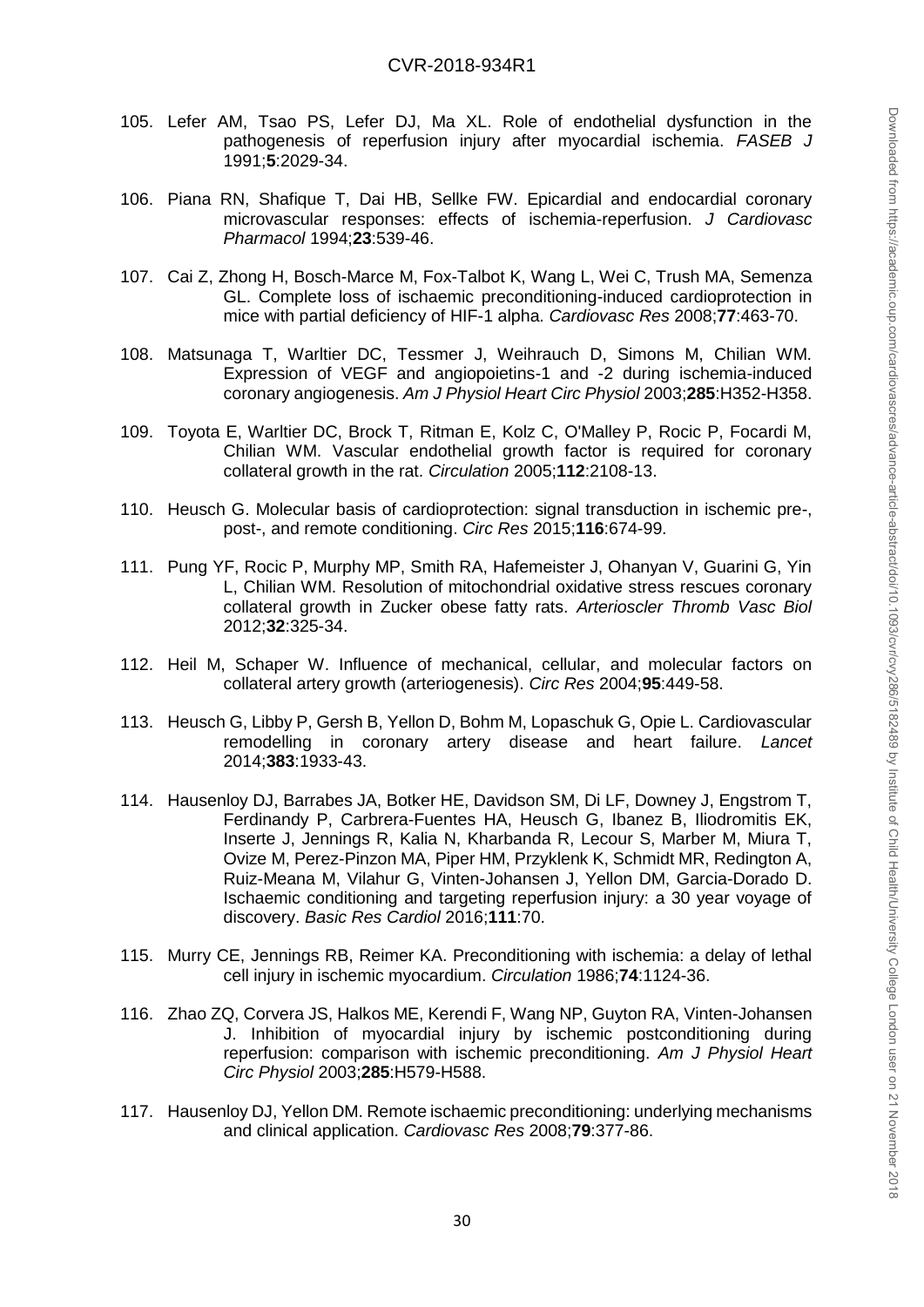- 118. Sivaraman V, Pickard JM, Hausenloy DJ. Remote ischaemic conditioning: cardiac protection from afar. *Anaesthesia* 2015;**70**:732-48.
- 119. Pickard JM, Botker HE, Crimi G, Davidson B, Davidson SM, Dutka D, Ferdinandy P, Ganske R, Garcia-Dorado D, Giricz Z, Gourine AV, Heusch G, Kharbanda R, Kleinbongard P, MacAllister R, McIntyre C, Meybohm P, Prunier F, Redington A, Robertson NJ, Suleiman MS, Vanezis A, Walsh S, Yellon DM, Hausenloy DJ. Remote ischemic conditioning: from experimental observation to clinical application: report from the 8th Biennial Hatter Cardiovascular Institute Workshop. *Basic Res Cardiol* 2015;**110**:453.
- 120. Heusch G, Botker HE, Przyklenk K, Redington A, Yellon D. Remote Ischemic Conditioning. *J Am Coll Cardiol* 2015;**65**:177-95.
- 121. Heusch G. 25 years of remote ischemic conditioning: from laboratory curiosity to clinical outcome. *Basic Res Cardiol* 2018;**113**:15.
- 122. Przyklenk K, Bauer B, Ovize M, Kloner RA, Whittaker P. Regional ischemic 'preconditioning' protects remote virgin myocardium from subsequent sustained coronary occlusion. *Circulation* 1993;**87**:893-9.
- 123. Schmidt MR, Smerup M, Konstantinov IE, Shimizu M, Li J, Cheung M, White PA, Kristiansen SB, Sorensen K, Dzavik V, Redington AN, Kharbanda RK. Intermittent peripheral tissue ischemia during coronary ischemia reduces myocardial infarction through a KATP-dependent mechanism: first demonstration of remote ischemic perconditioning. *Am J Physiol Heart Circ Physiol* 2007;**292**:H1883-H1890.
- 124. Kerendi F, Kin H, Halkos ME, Jiang R, Zatta AJ, Zhao ZQ, Guyton RA, Vinten-Johansen J. Remote postconditioning. Brief renal ischemia and reperfusion applied before coronary artery reperfusion reduces myocardial infarct size via endogenous activation of adenosine receptors. *Basic Res Cardiol* 2005;**100**:404-12.
- 125. Kaeffer N, Richard V, Francois A, Lallemand F, Henry JP, Thuillez C. Preconditioning prevents chronic reperfusion-induced coronary endothelial dysfunction in rats. *Am J Physiol* 1996;**271**:H842-H849.
- 126. Kurzelewski M, Czarnowska E, Maczewski M, Beresewicz A. Effect of ischemic preconditioning on endothelial dysfunction and granulocyte adhesion in isolated guinea-pig hearts subjected to ischemia/reperfusion. *J Physiol Pharmacol* 1999;**50**:617-28.
- 127. Richard V, Kaeffer N, Tron C, Thuillez C. Ischemic preconditioning protects against coronary endothelial dysfunction induced by ischemia and reperfusion. *Circulation* 1994;**89**:1254-61.
- 128. Thourani VH, Nakamura M, Duarte IG, Bufkin BL, Zhao ZQ, Jordan JE, Shearer ST, Guyton RA, Vinten-Johansen J. Ischemic preconditioning attenuates postischemic coronary artery endothelial dysfunction in a model of minimally invasive direct coronary artery bypass grafting. *J Thorac Cardiovasc Surg* 1999;**117**:383-9.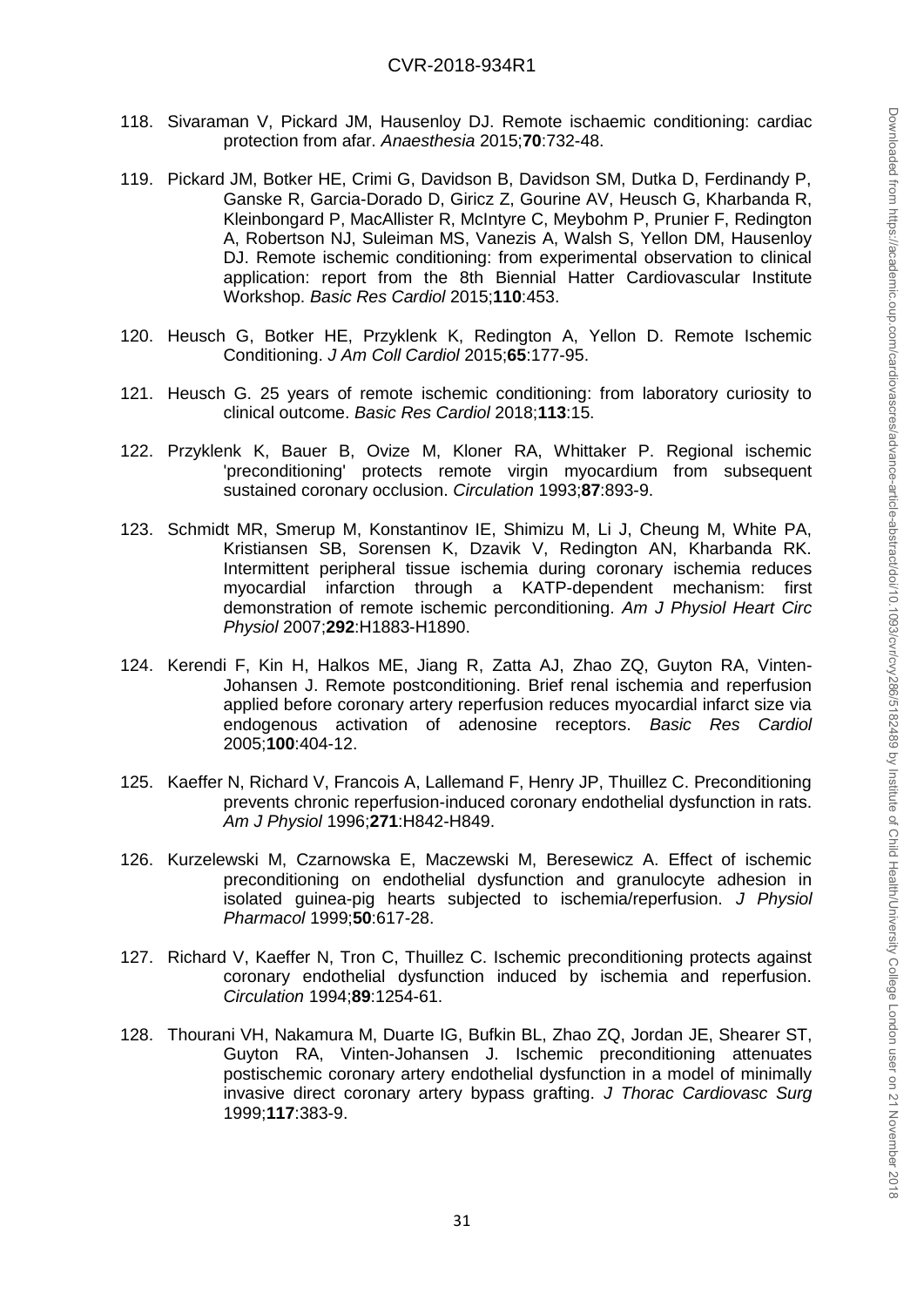- 129. Gattullo D, Linden RJ, Losano G, Pagliaro P, Westerhof N. Ischaemic preconditioning changes the pattern of coronary reactive hyperaemia in the goat: role of adenosine and nitric oxide. *Cardiovasc Res* 1999;**42**:57-64.
- 130. Li Z, Jin ZQ. Ischemic preconditioning enhances integrity of coronary endothelial tight junctions. *Biochem Biophys Res Commun* 2012;**425**:630-5.
- 131. Bouchard JF, Lamontagne D. Mechanisms of protection afforded by preconditioning to endothelial function against ischemic injury. *Am J Physiol* 1996;**271**:H1801- H1806.
- 132. Merkus D, Stepp DW, Jones DW, Nishikawa Y, Chilian WM. Adenosine preconditions against endothelin-induced constriction of coronary arterioles. *Am J Physiol Heart Circ Physiol* 2000;**279**:H2593-H2597.
- 133. Beresewicz A, Maczewski M, Duda M. Effect of classic preconditioning and diazoxide on endothelial function and O2- and NO generation in the post-ischemic guinea-pig heart. *Cardiovasc Res* 2004;**63**:118-29.
- 134. Kaeffer N, Richard V, Thuillez C. Delayed coronary endothelial protection 24 hours after preconditioning: role of free radicals. *Circulation* 1997;**96**:2311-6.
- 135. Bouchard JF, Chouinard J, Lamontagne D. Role of kinins in the endothelial protective effect of ischaemic preconditioning. *Br J Pharmacol* 1998;**123**:413-20.
- 136. Bouchard JF, Chouinard J, Lamontagne D. Participation of prostaglandin E2 in the endothelial protective effect of ischaemic preconditioning in isolated rat heart. *Cardiovasc Res* 2000;**45**:418-27.
- 137. Laude K, Favre J, Thuillez C, Richard V. NO produced by endothelial NO synthase is a mediator of delayed preconditioning-induced endothelial protection. *Am J Physiol Heart Circ Physiol* 2003;**284**:H2053-H2060.
- 138. Maczewski M, Duda M, Pawlak W, Beresewicz A. Endothelial protection from reperfusion injury by ischemic preconditioning and diazoxide involves a SODlike anti-O2- mechanism. *J Physiol Pharmacol* 2004;**55**:537-50.
- 139. Duda M, Czarnowska E, Kurzelewski M, Konior A, Beresewicz A. Ischemic preconditioning prevents endothelial dysfunction, P-selectin expression, and neutrophil adhesion by preventing endothelin and O2- generation in the postischemic guinea-pig heart. *J Physiol Pharmacol* 2006;**57**:553-69.
- 140. Kim SJ, Zhang X, Xu X, Chen A, Gonzalez JB, Koul S, Vijayan K, Crystal GJ, Vatner SF, Hintze TH. Evidence for enhanced eNOS function in coronary microvessels during the second window of protection. *Am J Physiol Heart Circ Physiol* 2007;**292**:H2152-H2158.
- 141. Bauer B, Simkhovich BZ, Kloner RA, Przyklenk K. Does preconditioning protect the coronary vasculature from subsequent ischemia/reperfusion injury? *Circulation* 1993;**88**:659-72.
- 142. Loke KE, Woodman OL. Preconditioning improves myocardial function and reflow, but not vasodilator reactivity, after ischaemia and reperfusion in anaesthetized dogs. *Clin Exp Pharmacol Physiol* 1998;**25**:552-8.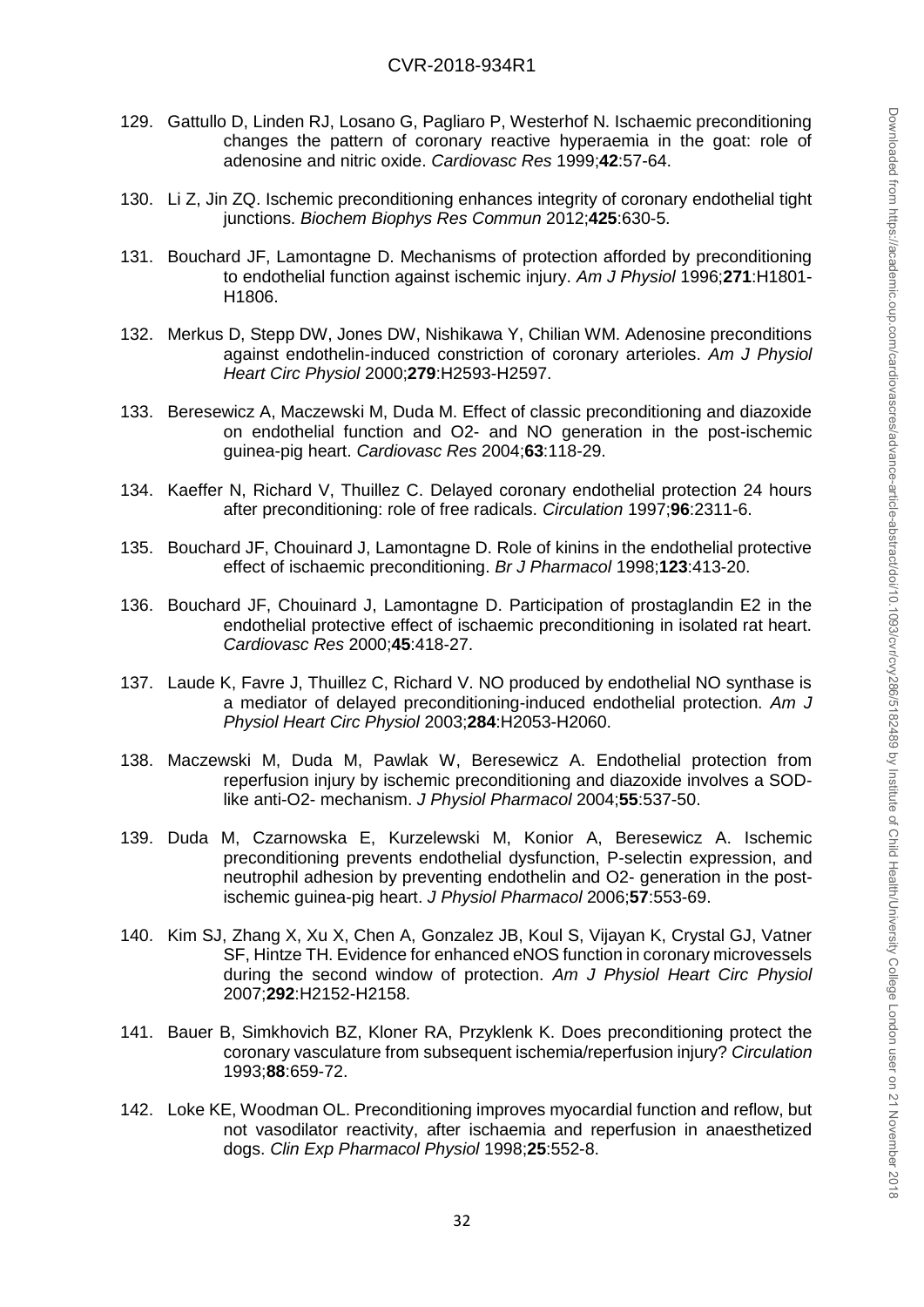- 143. Skyschally A, Gres P, Heusch P, Martin C, Haude M, Erbel R, Schulz R, Heusch G. Preinfarction angina: no interference of coronary microembolization with acute ischemic preconditioning. *J Mol Cell Cardiol* 2005;**39**:355-61.
- 144. Skyschally A, Gres P, Hoffmann S, Haude M, Erbel R, Schulz R, Heusch G. Bidirectional role of tumor necrosis factor-alpha in coronary microembolization: progressive contractile dysfunction versus delayed protection against infarction. *Circ Res* 2007;**100**:140-6.
- 145. Tomai F, Crea F, Chiariello L, Gioffre PA. Preinfarction angina and myocardial preconditioning. *Cardiologia* 1999;**44**:963-7.
- 146. Heusch G. Nitroglycerin and delayed preconditioning in humans: yet another new mechanism for an old drug? *Circulation* 2001;**103**:2876-8.
- 147. Andreotti F, Sciahbasi A, De ME, Maseri A. Preinfarction angina and improved reperfusion of the infarct-related artery. *Thromb Haemost* 1999;**82 Suppl 1**:68- 72.
- 148. Colonna P, Cadeddu C, Montisci R, Ruscazio M, Selem AH, Chen L, Onnis E, Meloni L, Iliceto S. Reduced microvascular and myocardial damage in patients with acute myocardial infarction and preinfarction angina. *Am Heart J* 2002;**144**:796-803.
- 149. Whittaker P, Przyklenk K. From ischemic conditioning to 'hyperconditioning': clinical phenomenon and basic science opportunity. *Dose Response* 2014;**12**:650-63.
- 150. Zhao JL, Yang YJ, You SJ, Cui CJ, Gao RL. Different effects of postconditioning on myocardial no-reflow in the normal and hypercholesterolemic mini-swines. *Microvasc Res* 2007;**73**:137-42.
- 151. Baranyai T, Giricz Z, Varga ZV, Koncsos G, Lukovic D, Makkos A, Sarkozy M, Pavo N, Jakab A, Czimbalmos C, Vago H, Ruzsa Z, Toth L, Garamvolgyi R, Merkely B, Schulz R, Gyongyosi M, Ferdinandy P. In vivo MRI and ex vivo histological assessment of the cardioprotection induced by ischemic preconditioning, postconditioning and remote conditioning in a closed-chest porcine model of reperfused acute myocardial infarction: importance of microvasculature. *J Transl Med* 2017;**15**:67.
- 152. Bodi V, Ruiz-Nodar JM, Feliu E, Minana G, Nunez J, Husser O, Martinez-Elvira J, Ruiz A, Bonanad C, Monmeneu JV, Lopez-Lereu MP, Forteza MJ, de DE, Hervas A, Moratal D, Gomez C, Mainar L, Sanchis J, Mainar V, Valencia J, Diaz A, Noguera I, Chaustre F, Chorro FJ. Effect of ischemic postconditioning on microvascular obstruction in reperfused myocardial infarction. Results of a randomized study in patients and of an experimental model in swine. *Int J Cardiol* 2014;**175**:138-46.
- 153. Zalewski J, Claus P, Bogaert J, Driessche NV, Driesen RB, Galan DT, Sipido KR, Buszman P, Milewski K, Van de Werf F. Cyclosporine A reduces microvascular obstruction and preserves left ventricular function deterioration following myocardial ischemia and reperfusion. *Basic Res Cardiol* 2015;**110**:18.
- 154. Skyschally A, Walter B, Heusch G. Coronary microembolization during early reperfusion: infarct extension, but protection by ischaemic postconditioning. *Eur Heart J* 2013;**34**:3314-21.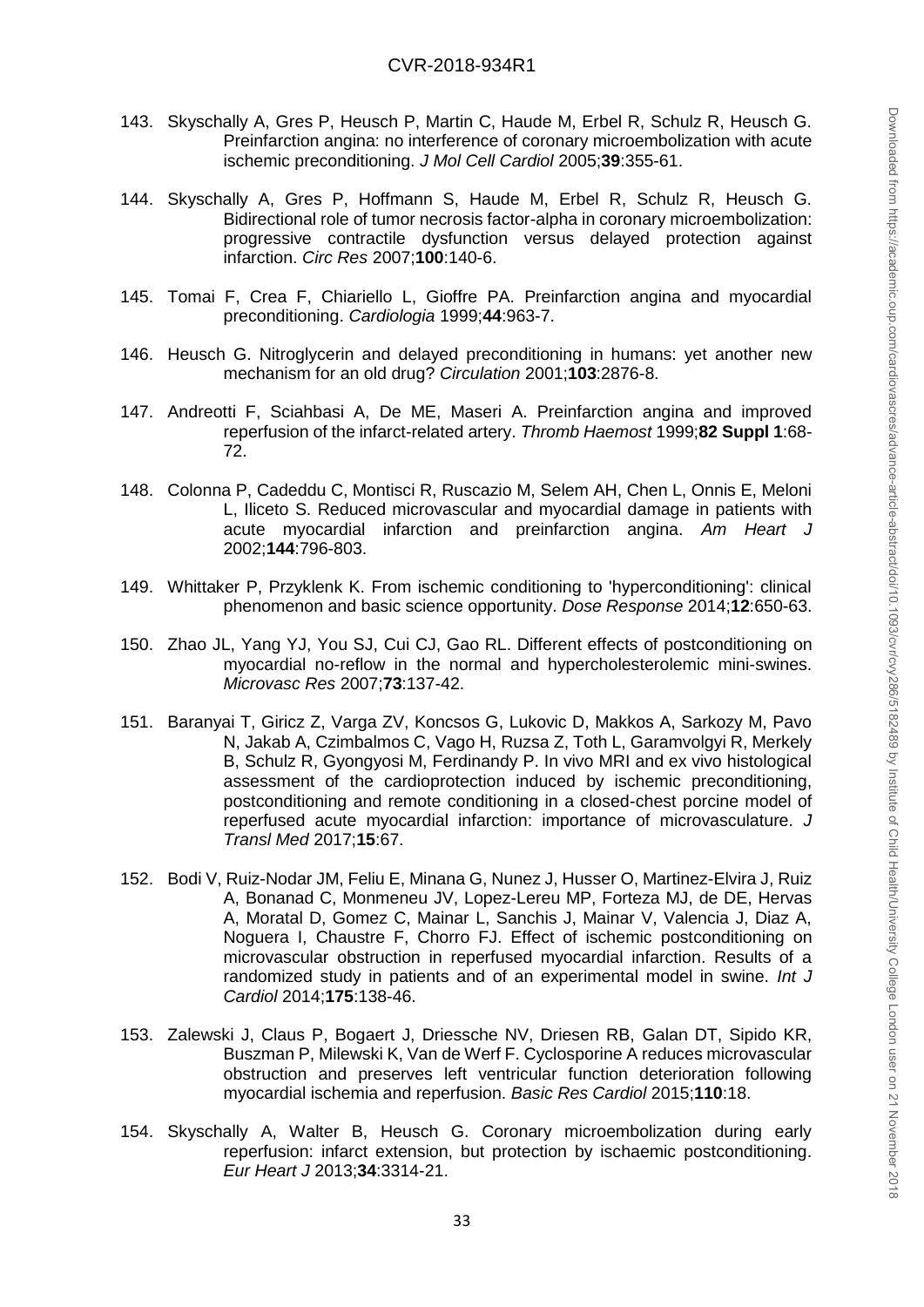- 155. Mewton N, Thibault H, Roubille F, Lairez O, Rioufol G, Sportouch C, Sanchez I, Bergerot C, Cung TT, Finet G, Angoulvant D, Revel D, Bonnefoy-Cudraz E, Elbaz M, Piot C, Sahraoui I, Croisille P, Ovize M. Postconditioning attenuates no-reflow in STEMI patients. *Basic Res Cardiol* 2013;**108**:383.
- 156. Dong M, Mu N, Guo F, Zhang C, Ren F, Li J, Tao Z, Yang J, Li G. The beneficial effects of postconditioning on no-reflow phenomenon after percutaneous coronary intervention in patients with ST-elevation acute myocardial infarction. *J Thromb Thrombolysis* 2014;**38**:208-14.
- 157. Ma XJ, Zhang XH, Li CM, Luo M. Effect of postconditioning on coronary blood flow velocity and endothelial function in patients with acute myocardial infarction. *Scand Cardiovasc J* 2006;**40**:327-33.
- 158. Eitel I, Stiermaier T, Rommel KP, Fuernau G, Sandri M, Mangner N, Linke A, Erbs S, Lurz P, Boudriot E, Mende M, Desch S, Schuler G, Thiele H. Cardioprotection by combined intrahospital remote ischaemic perconditioning and postconditioning in ST-elevation myocardial infarction: the randomized LIPSIA CONDITIONING trial. *Eur Heart J* 2015;**36**:3049-57.
- 159. Freixa X, Bellera N, Ortiz-Perez JT, Jimenez M, Pare C, Bosch X, De Caralt TM, Betriu A, Masotti M. Ischaemic postconditioning revisited: lack of effects on infarct size following primary percutaneous coronary intervention. *Eur Heart J* 2012;**33**:103-12.
- 160. Tarantini G, Favaretto E, Marra MP, Frigo AC, Napodano M, Cacciavillani L, Giovagnoni A, Renda P, De B, V, Plebani M, Mion M, Zaninotto M, Isabella G, Bilato C, Iliceto S. Postconditioning during coronary angioplasty in acute myocardial infarction: the POST-AMI trial. *Int J Cardiol* 2012;**162**:33-8.
- 161. Kharbanda RK, Mortensen UM, White PA, Kristiansen SB, Schmidt MR, Hoschtitzky JA, Vogel M, Sorensen K, Redington AN, MacAllister R. Transient limb ischemia induces remote ischemic preconditioning in vivo. *Circulation* 2002;**106**:2881-3.
- 162. Loukogeorgakis SP, Williams R, Panagiotidou AT, Kolvekar SK, Donald A, Cole TJ, Yellon DM, Deanfield JE, MacAllister RJ. Transient limb ischemia induces remote preconditioning and remote postconditioning in humans by a K(ATP) channel dependent mechanism. *Circulation* 2007;**116**:1386-95.
- 163. Loukogeorgakis SP, Panagiotidou AT, Broadhead MW, Donald A, Deanfield JE, MacAllister RJ. Remote ischemic preconditioning provides early and late protection against endothelial ischemia-reperfusion injury in humans: role of the autonomic nervous system. *J Am Coll Cardiol* 2005;**46**:450-6.
- 164. Luca MC, Liuni A, McLaughlin K, Gori T, Parker JD. Daily ischemic preconditioning provides sustained protection from ischemia-reperfusion induced endothelial dysfunction: a human study. *J Am Heart Assoc* 2013;**2**:e000075.
- 165. Jones H, Hopkins N, Bailey TG, Green DJ, Cable NT, Thijssen DH. Seven-day remote ischemic preconditioning improves local and systemic endothelial function and microcirculation in healthy humans. *Am J Hypertens* 2014;**27**:918-25.
- 166. Hauerslev M, Mork SR, Pryds K, Contractor H, Hansen J, Jespersen NR, Johnsen J, Heusch G, Kleinbongard P, Kharbanda R, Botker HE, Schmidt MR. Influence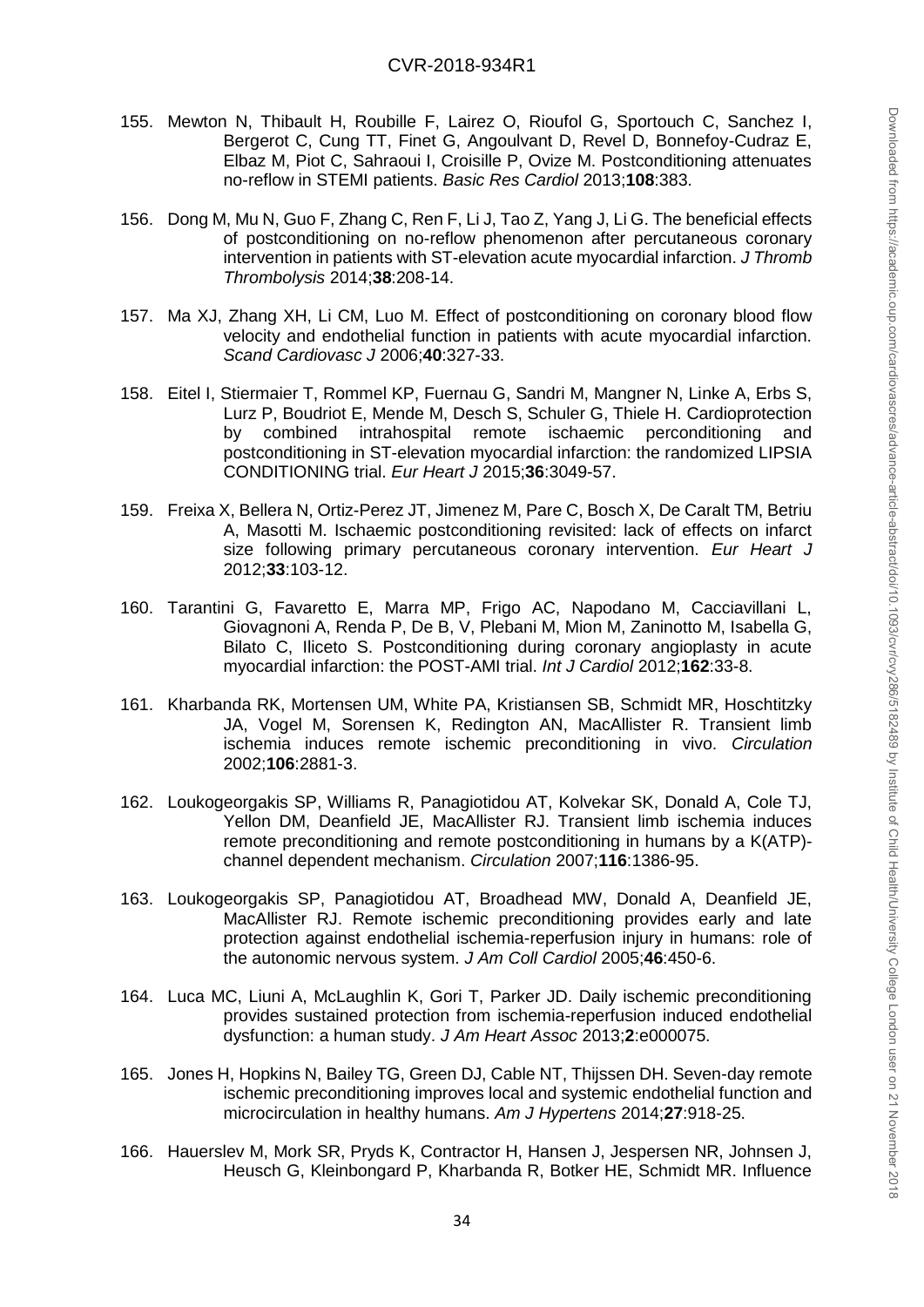of long-term treatment with glyceryl trinitrate on remote ischemic conditioning. *Am J Physiol Heart Circ Physiol* 2018;**315**:H150-H158.

- 167. Shimizu M, Konstantinov IE, Kharbanda RK, Cheung MH, Redington AN. Effects of intermittent lower limb ischaemia on coronary blood flow and coronary resistance in pigs. *Acta Physiol (Oxf)* 2007;**190**:103-9.
- 168. Zhou K, Yang B, Zhou XM, Tan CM, Zhao Y, Huang C, Liao XB, Xiao HB. Effects of remote ischemic preconditioning on the flow pattern of the left anterior descending coronary artery in normal subjects. *Int J Cardiol* 2007;**122**:250-1.
- 169. Xu Y, Yu Q, Yang J, Yuan F, Zhong Y, Zhou Z, Wang N. Acute Hemodynamic Effects of Remote Ischemic Preconditioning on Coronary Perfusion Pressure and Coronary Collateral Blood Flow in Coronary Heart Disease. *Acta Cardiol Sin* 2018;**34**:299-306.
- 170. Corcoran D, Young R, Cialdella P, McCartney P, Bajrangee A, Hennigan B, Collison D, Carrick D, Shaukat A, Good R, Watkins S, McEntegart M, Watt J, Welsh P, Sattar N, McConnachie A, Oldroyd KG, Berry C. The effects of remote ischaemic preconditioning on coronary artery function in patients with stable coronary artery disease. *Int J Cardiol* 2018;**252**:24-30.
- 171. Heusch G. Protection of the human coronary circulation by remote ischemic conditioning. *Int J Cardiol* 2018;**252**:35-6.
- 172. White SK, Frohlich GM, Sado DM, Maestrini V, Fontana M, Treibel TA, Tehrani S, Flett AS, Meier P, Ariti C, Davies JR, Moon JC, Yellon DM, Hausenloy DJ. Remote ischemic conditioning reduces myocardial infarct size and edema in patients with ST-segment elevation myocardial infarction. *JACC Cardiovasc Interv* 2015;**8**:178-88.
- 173. White SK, Hausenloy DJ, Moon JC. Imaging the myocardial microcirculation postmyocardial infarction. *Curr Heart Fail Rep* 2012;**9**:282-92.
- 174. Bulluck H, Hausenloy DJ. Microvascular Obstruction: The Bane of Myocardial Reperfusion. *Rev Esp Cardiol (Engl Ed)* 2015;**68**:919-20.
- 175. Heusch G, Kleinbongard P, Bose D, Levkau B, Haude M, Schulz R, Erbel R. Coronary microembolization: from bedside to bench and back to bedside. *Circulation* 2009;**120**:1822-36.
- 176. Hausenloy DJ, Maddock HL, Baxter GF, Yellon DM. Inhibiting mitochondrial permeability transition pore opening: a new paradigm for myocardial preconditioning? *Cardiovasc Res* 2002;**55**:534-43.
- 177. Hausenloy DJ, Duchen MR, Yellon DM. Inhibiting mitochondrial permeability transition pore opening at reperfusion protects against ischaemia-reperfusion injury. *Cardiovasc Res* 2003;**60**:617-25.
- 178. Skyschally A, Schulz R, Heusch G. Cyclosporine A at reperfusion reduces infarct size in pigs. *Cardiovasc Drugs Ther* 2010;**24**:85-7.
- 179. Hausenloy DJ, Boston-Griffiths EA, Yellon DM. Cyclosporin A and cardioprotection: from investigative tool to therapeutic agent. *Br J Pharmacol* 2012;**165**:1235-45.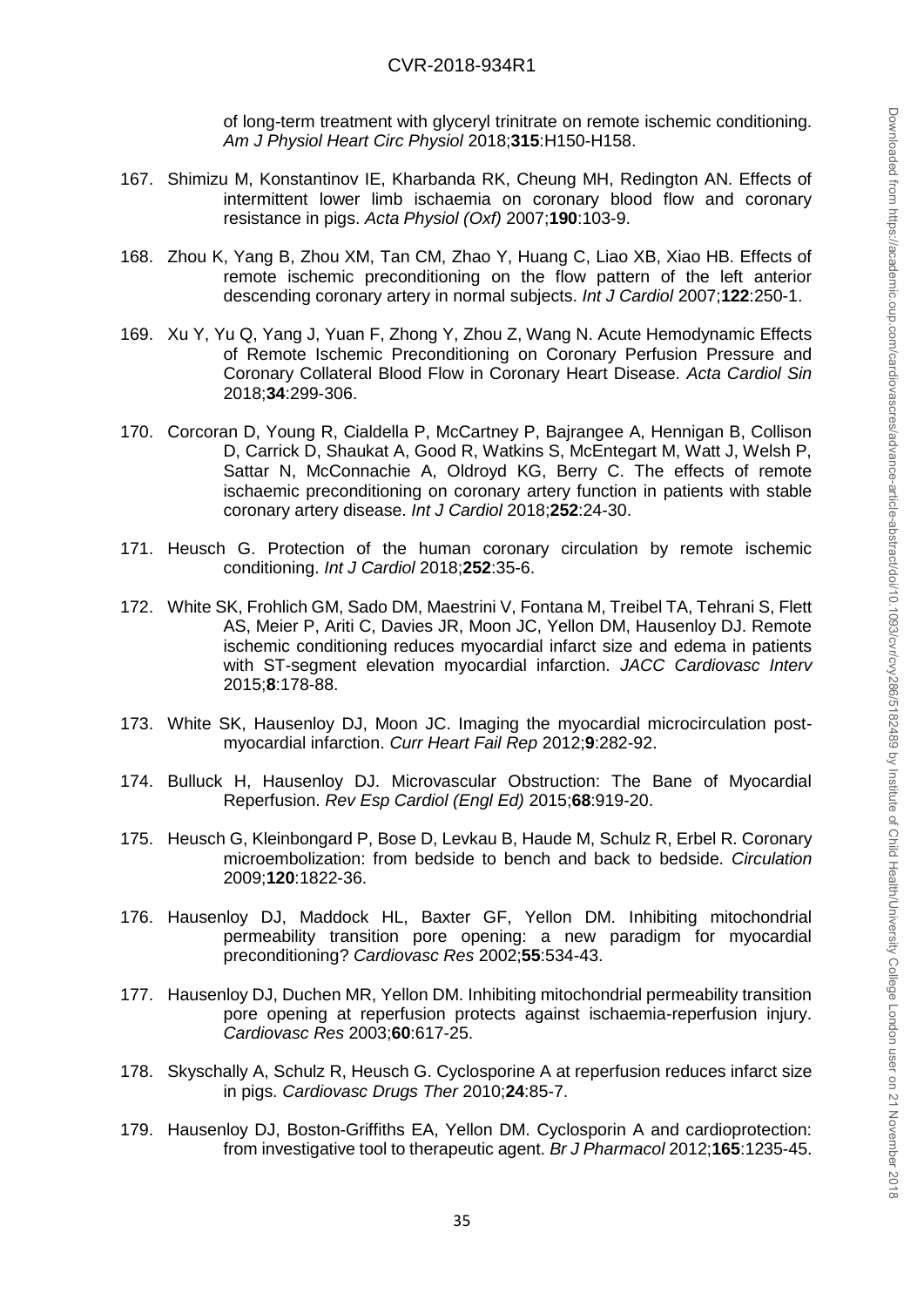- 180. Lim WY, Messow CM, Berry C. Cyclosporin variably and inconsistently reduces infarct size in experimental models of reperfused myocardial infarction: a systematic review and meta-analysis. *Br J Pharmacol* 2012;**165**:2034-43.
- 181. Piot C, Croisille P, Staat P, Thibault H, Rioufol G, Mewton N, Elbelghiti R, Cung TT, Bonnefoy E, Angoulvant D, Macia C, Raczka F, Sportouch C, Gahide G, Finet G, Andre-Fouet X, Revel D, Kirkorian G, Monassier JP, Derumeaux G, Ovize M. Effect of cyclosporine on reperfusion injury in acute myocardial infarction. *N Engl J Med* 2008;**359**:473-81.
- 182. Cung TT, Morel O, Cayla G, Rioufol G, Garcia-Dorado D, Angoulvant D, Bonnefoy-Cudraz E, Guerin P, Elbaz M, Delarche N, Coste P, Vanzetto G, Metge M, Aupetit JF, Jouve B, Motreff P, Tron C, Labeque JN, Steg PG, Cottin Y, Range G, Clerc J, Claeys MJ, Coussement P, Prunier F, Moulin F, Roth O, Belle L, Dubois P, Barragan P, Gilard M, Piot C, Colin P, De PF, Morice MC, Ider O, Dubois-Rande JL, Unterseeh T, Le BH, Beard T, Blanchard D, Grollier G, Malquarti V, Staat P, Sudre A, Elmer E, Hansson MJ, Bergerot C, Boussaha I, Jossan C, Derumeaux G, Mewton N, Ovize M. Cyclosporine before PCI in Patients with Acute Myocardial Infarction. *N Engl J Med* 2015;**373**:1021-31.
- 183. Ottani F, Latini R, Staszewsky L, La VL, Locuratolo N, Sicuro M, Masson S, Barlera S, Milani V, Lombardi M, Costalunga A, Mollichelli N, Santarelli A, De CN, Sganzerla P, Boi A, Maggioni AP, Limbruno U. Cyclosporine A in Reperfused Myocardial Infarction: The Multicenter, Controlled, Open-Label CYCLE Trial. *J Am Coll Cardiol* 2016;**67**:365-74.
- 184. Bibli SI, Papapetropoulos A, Iliodromitis EK, Daiber A, Randriamboavonjy V, Steven S, Brouckaert P, Chatzianastasiou A, Kypreos KE, Hausenloy DJ, Fleming I, Andreadou I. Nitroglycerin limits infarct size through S-nitrosation of Cyclophilin D: A novel mechanism for an old drug. *Cardiovasc Res* 2018.
- 185. Herring MJ, Dai W, Hale SL, Kloner RA. Rapid Induction of Hypothermia by the ThermoSuit System Profoundly Reduces Infarct Size and Anatomic Zone of No Reflow Following Ischemia-Reperfusion in Rabbit and Rat Hearts. *J Cardiovasc Pharmacol Ther* 2015;**20**:193-202.
- 186. Ferdinandy P, Hausenloy DJ, Heusch G, Baxter GF, Schulz R. Interaction of Risk Factors, Comorbidities, and Comedications with Ischemia/Reperfusion Injury and Cardioprotection by Preconditioning, Postconditioning, and Remote Conditioning. *Pharmacol Rev* 2014;**66**:1142-74.
- 187. Wang WZ, Jones S, Stepheson LL, Khiabani KT, Zamboni WA. Microvascular protection induced by late preconditioning was abolished in STZ-induced acute diabetic rats. *J Reconstr Microsurg* 2002;**18**:689-96.
- 188. van dM, I, Riksen N, Seeger JP, Schreuder TH, Borm GF, Eijsvogels TM, Hopman MT, Rongen GA, Thijssen DH. Aging attenuates the protective effect of ischemic preconditioning against endothelial ischemia-reperfusion injury in humans. *Am J Physiol Heart Circ Physiol* 2013;**304**:H1727-H1732.
- 189. Nakamura S, Kimura M, Goto C, Noma K, Yoshizumi M, Chayama K, Kihara Y, Higashi Y. Cigarette smoking abolishes ischemic preconditioning-induced augmentation of endothelium-dependent vasodilation. *Hypertension* 2009;**53**:674-81.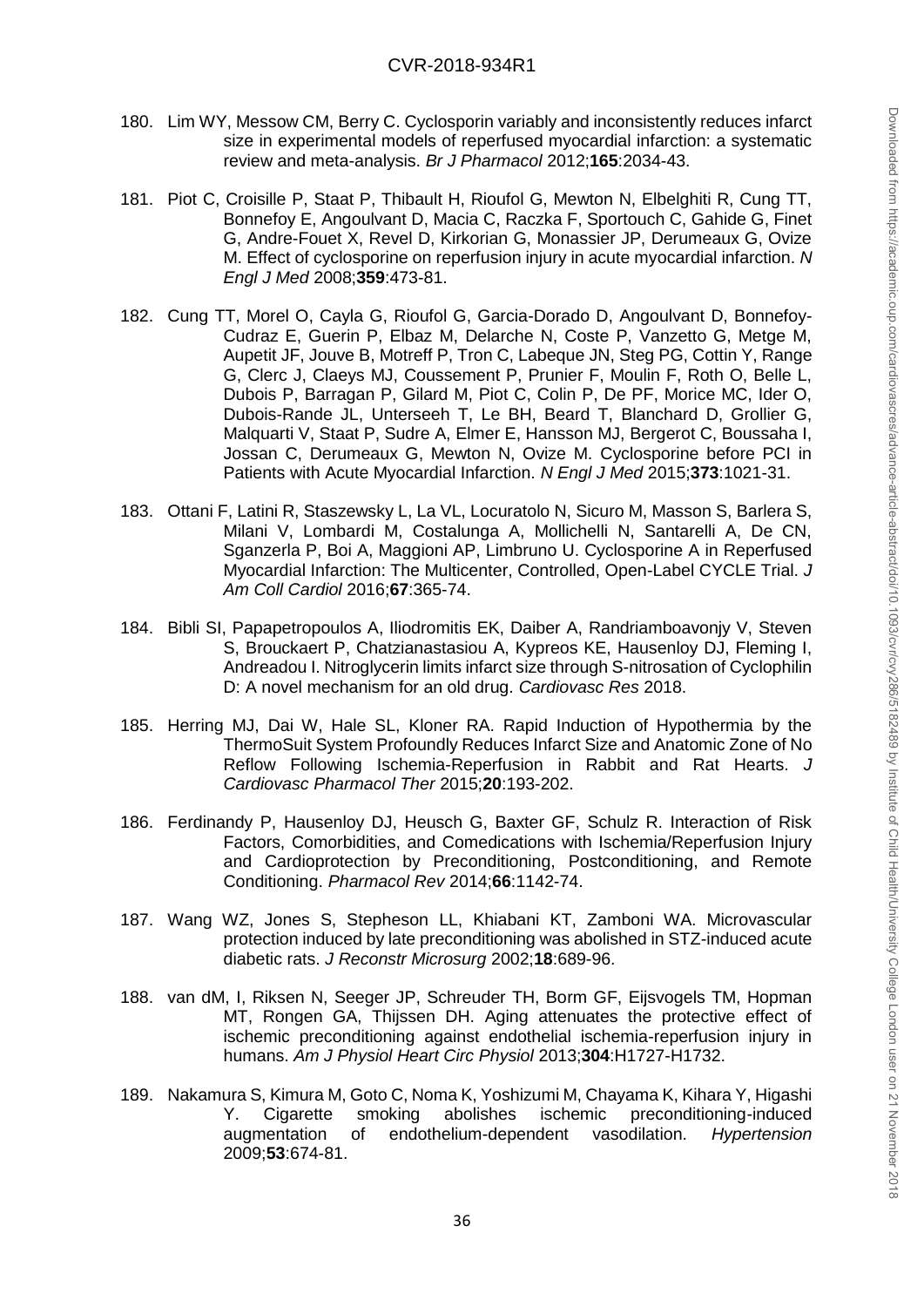- 190. Moro L, Pedone C, Mondi A, Nunziata E, Antonelli Inc. Effect of local and remote ischemic preconditioning on endothelial function in young people and healthy or hypertensive elderly people. *Atherosclerosis* 2011;**219**:750-2.
- 191. Kono Y, Fukuda S, Hanatani A, Nakanishi K, Otsuka K, Taguchi H, Shimada K. Remote ischemic conditioning improves coronary microcirculation in healthy subjects and patients with heart failure. *Drug Des Devel Ther* 2014;**8**:1175-81.
- 192. Liuni A, Luca MC, Gori T, Parker JD. Rosuvastatin prevents conduit artery endothelial dysfunction induced by ischemia and reperfusion by a cyclooxygenase-2 dependent mechanism. *J Am Coll Cardiol* 2010;**55**:1002-6.
- 193. Liuni A, Luca MC, Gori T, Parker JD. Loss of the preconditioning effect of rosuvastatin during sustained therapy: a human in vivo study. *Am J Physiol Heart Circ Physiol* 2012;**302**:H153-H158.
- 194. Okorie MI, Bhavsar DD, Ridout D, Charakida M, Deanfield JE, Loukogeorgakis SP, MacAllister RJ. Postconditioning protects against human endothelial ischaemia-reperfusion injury via subtype-specific KATP channel activation and is mimicked by inhibition of the mitochondrial permeability transition pore. *Eur Heart J* 2011;**32**:1266-74.
- 195. Przyklenk K, Maynard M, Greiner DL, Whittaker P. Cardioprotection with postconditioning: loss of efficacy in murine models of type-2 and type-1 diabetes. *Antioxid Redox Signal* 2011;**14**:781-90.
- 196. Liu X, Sha O, Cho EY. Remote ischemic postconditioning promotes the survival of retinal ganglion cells after optic nerve injury. *J Mol Neurosci* 2013;**51**:639-46.
- 197. Kwong W, Liuni A, Zhou K, Parker JD. Cyclooxygenase inhibition and rosuvastatininduced vascular protection in the setting of ischemia-reperfusion: A human in vivo study. *Vascul Pharmacol* 2015;**71**:159-65.
- 198. Kwong W, Parker JD. The Effect of Clopidogrel on the Response to Ischemia Reperfusion. *J Cardiovasc Pharmacol Ther* 2017;**22**:368-73.
- 199. McLaughlin K, Lytvyn Y, Luca MC, Liuni A, Gori T, Parker JD. Repeated daily dosing with sildenafil provides sustained protection from endothelial dysfunction caused by ischemia and reperfusion: a human in vivo study. *Am J Physiol Heart Circ Physiol* 2014;**307**:H888-H894.
- 200. Betgem RP, de Waard GA, Nijveldt R, Beek AM, Escaned J, van RN. Intramyocardial haemorrhage after acute myocardial infarction. *Nat Rev Cardiol* 2015;**12**:156- 67.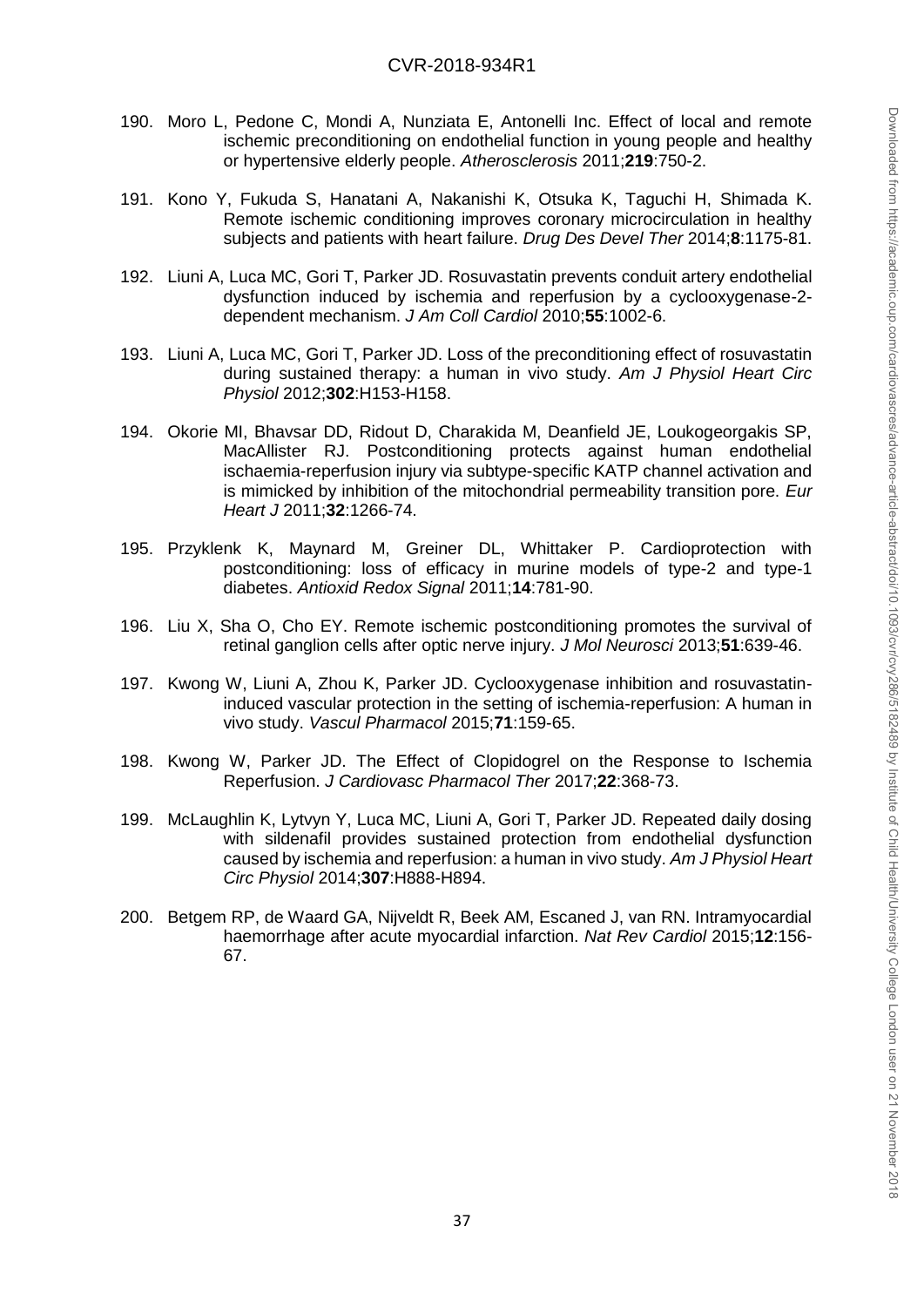# **Figure 1: Potential mechanisms underlying capillary damage following AMI**

During thrombotic coronary occlusion and interruption of flow, the endothelium shows morphological and functional changes, including swelling and blebbing and loss of endothelial junctions via release of angiopoietins and VEGF. Instantaneous opening of the coronary vessel by placement of a coronary stent induces additional damage leading to endothelial gaps, extravasation of erythrocytes and intramyocardial haemorrhage. Figure reproduced from<sup>200</sup>.

# **Figure 2: Intramyocardial haemorrhage following AMI on cardiac MRI.**

**(a)** On T2-weighted images relaxation times and thus signal strength increase due to myocardial oedema formation after AMI (white arrow heads). In case of intramyocardial haemorrhage (IMH), haemoglobin degradation products lead to a relative decrease in relaxation time, and thus a relative signal attenuation within the MI zone (black arrow heads). **(b)** On T2\* images a relatively lower increase is observed with myocardial oedema (white arrow heads), and a relative higher decrease is observed upon IMH (black arrow heads), providing a stronger signal separation as compared to T2**. (c)** On late gadolinium enhancement (LGE) images the hypointense core indicates that no gadolinium entered the infarct core (yellow arrow heads). Overall infarct area is indicated by the hyperintense signal of the gadolinium that is retained within the tissue (white line). Note the large overlap between microvascular obstruction (MVO) as assessed by LGE and IMH as assessed by T2 and T2\*. Figure reproduced from <sup>200</sup>.

**Figure 3: Effects of acute myocardial ischaemia/reperfusion injury on the coronary vasculature, and therapeutic vascular targets for cardioprotection**

This scheme depicts the diverse consequences of acute myocardial ischaemia/reperfusion injury on the coronary vasculature following acute myocardial infarction, and highlights the vascular targets of endogenous cardioprotective strategies (IPC, ischaemic preconditioning, IPost, ischaemic postconditioning and RIC, remote ischaemic conditioning) and Pharmacological agents (Pharm). Figure modified from <sup>11</sup>.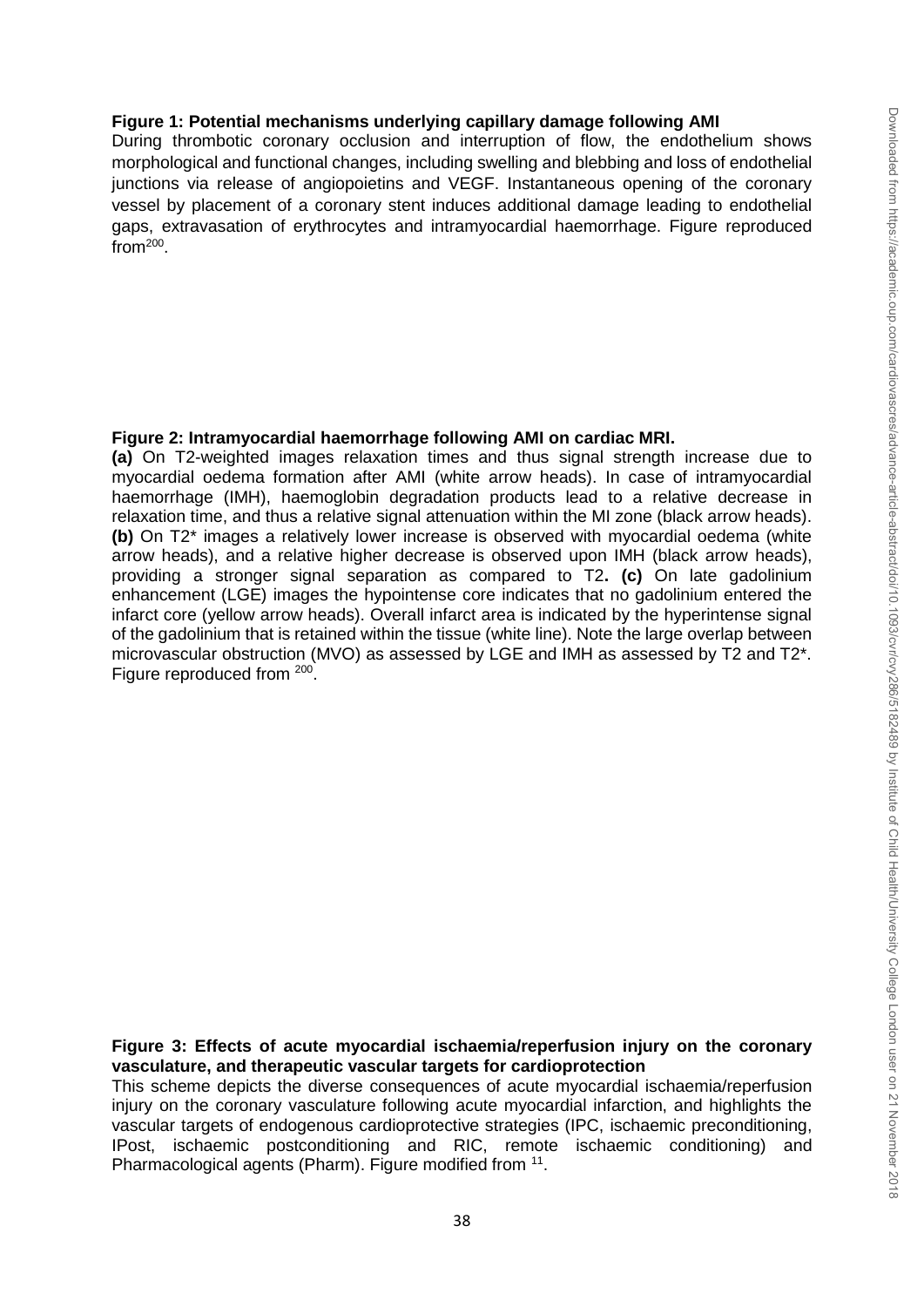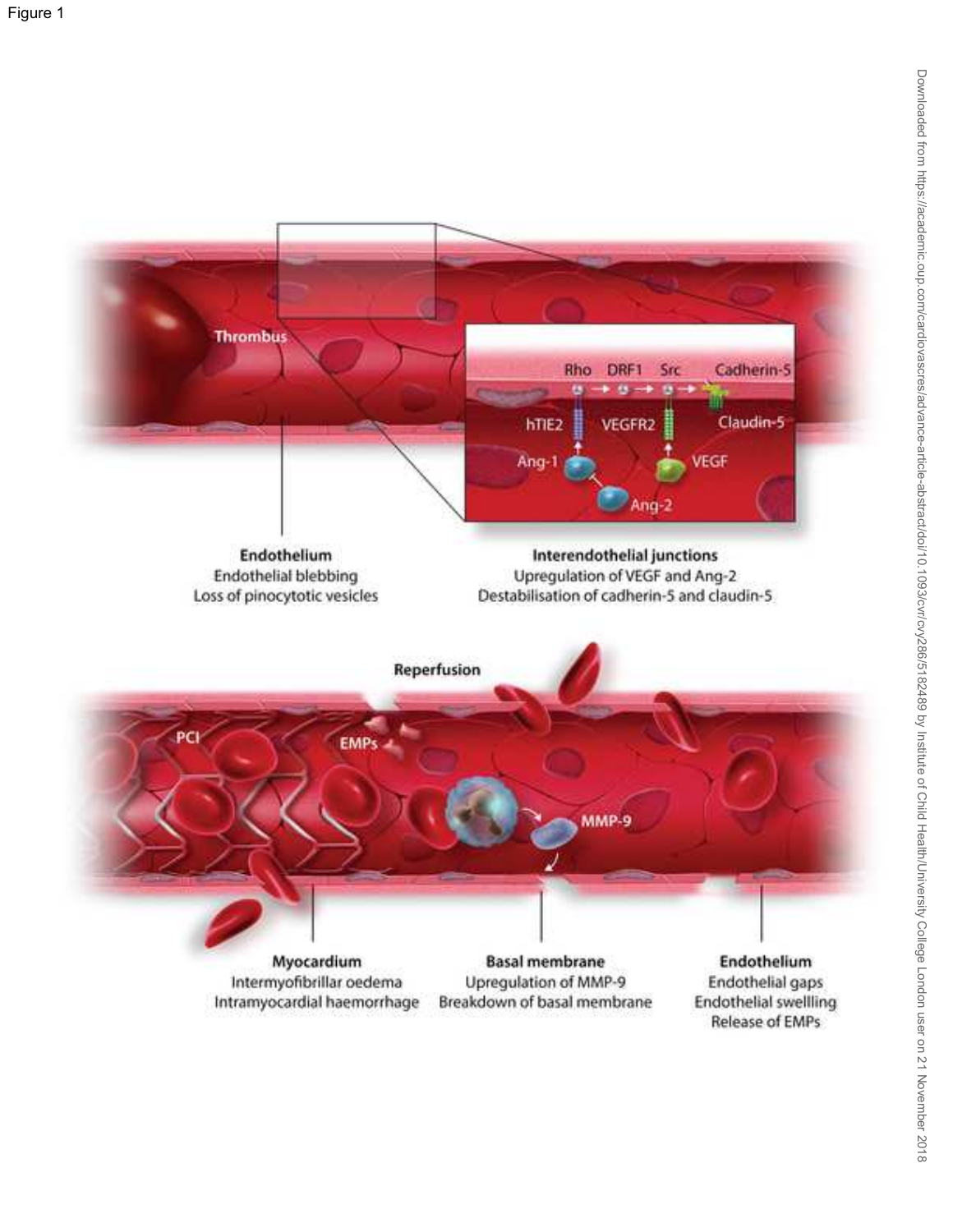